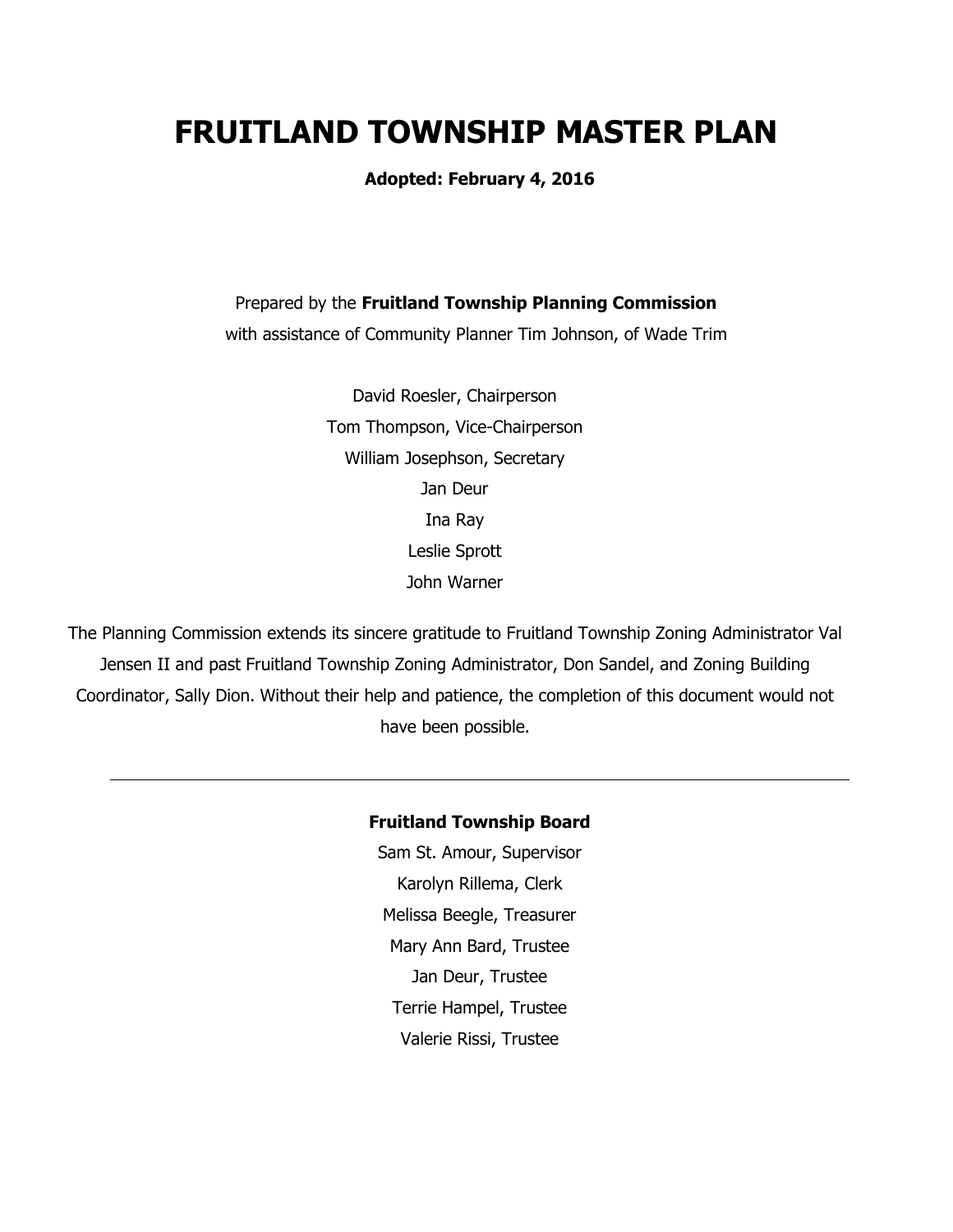## **TABLE OF CONTENTS**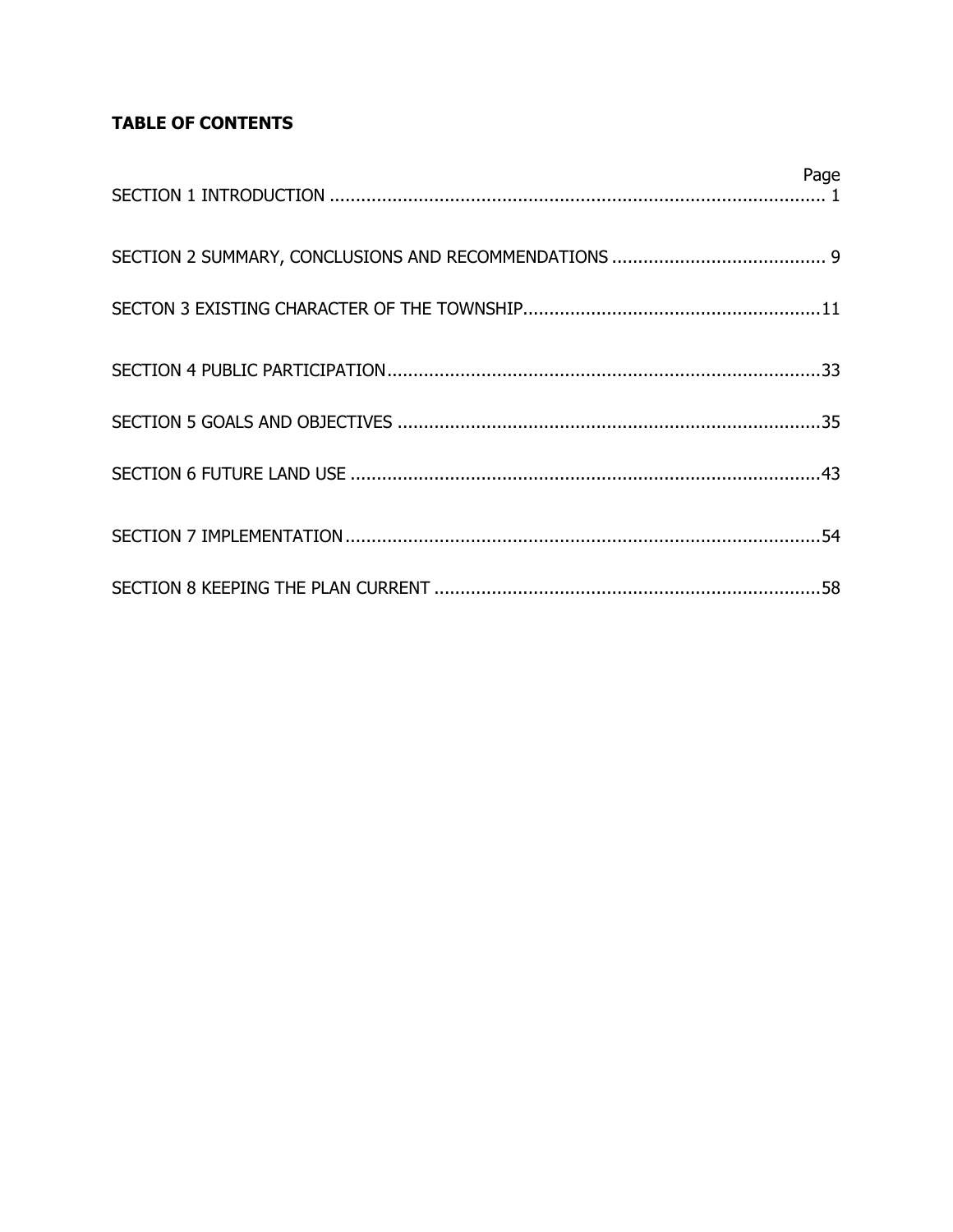## **LIST OF MAPS**

- 1. Location Map
- 2. Existing Land Use Map
- 3. Parcel Sizes
- 4. General Soil Types
- 5. Watersheds
- 6. Environmental Concern, Areas of
- 7. Wetlands
- 8. Parks and Recreation Facilities
- 9. School Districts
- 10. Surrounding Zoning
- 11. Future Land Use Map

## **LIST OF TABLES**

- 1. Township Shoreline Source: Muskegon County GIS
- 2. 2000 Median Values of Owner-occupied Units Source: 2010 Census
- 3. Township Population Source: 2010 Census
- 4. Study Area Growth Source: 2010 Census
- 5. State Equalized Values Source: Muskegon County Equalization Report

## **APPENDIX**

- A. 2006 Community Survey Results
- B. Planning Commission Policy for Amending the Master Plan
- C. Rezoning Evaluation Criteria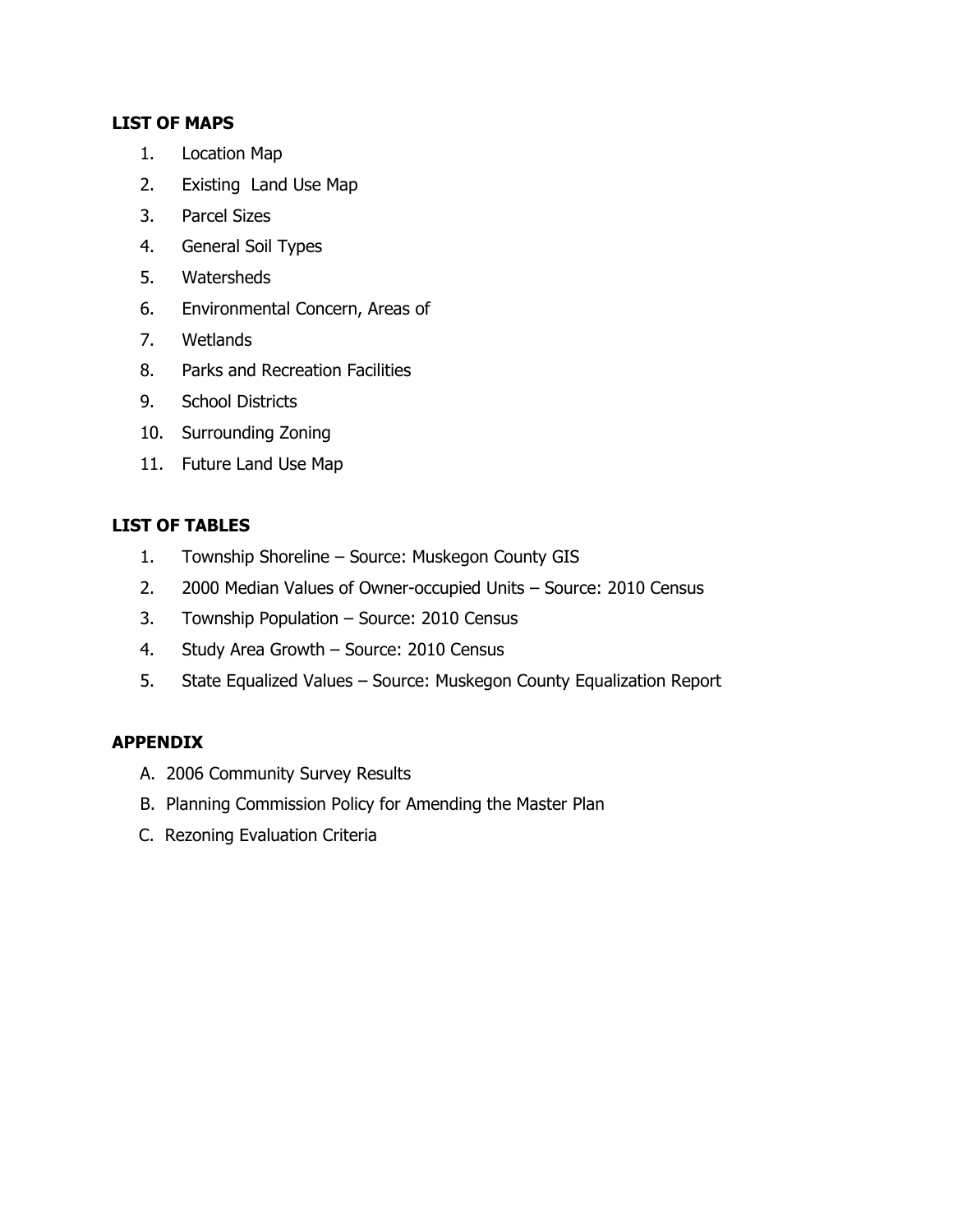## **SECTION 1 INTRODUCTION**

The Fruitland Township Master Plan has been prepared by the Township Planning Commission under the provisions of the Michigan Planning Enabling Act, Public Act 33 of 2008, as amended. The Planning Act authorizes townships to prepare and adopt a plan for the unincorporated areas of the township. The purpose of that plan, according to the State Act, is to:

"Guide and accomplish, in the planning jurisdiction and its environs, development that satisfies all of the following criteria:

(a) Is coordinated, adjusted, harmonious, efficient, and economical.

(b) Considers the character of the planning jurisdiction and its suitability for particular uses, judged in terms of such factors as trends in land and population development.

(c) Will, in accordance with present and future needs, best promote public health, safety, morals, order, convenience, prosperity, and general welfare.

(d) Includes, among other things, promotion of or adequate provision for 1 or more of the following:

 (i) A system of transportation to lessen congestion on streets and provide for safe and efficient movement of people and goods by motor vehicles, bicycles, pedestrians, and other legal users.

(ii) Safety from fire and other dangers.

(iii) Light and air.

(iv) Healthful and convenient distribution of population.

 (v) Good civic design and arrangement and wise and efficient expenditure of public funds.

 (vi) Public utilities such as sewage disposal and water supply and other public improvements.

(vii) Recreation.

(viii) The use of resources in accordance with their character and adaptability."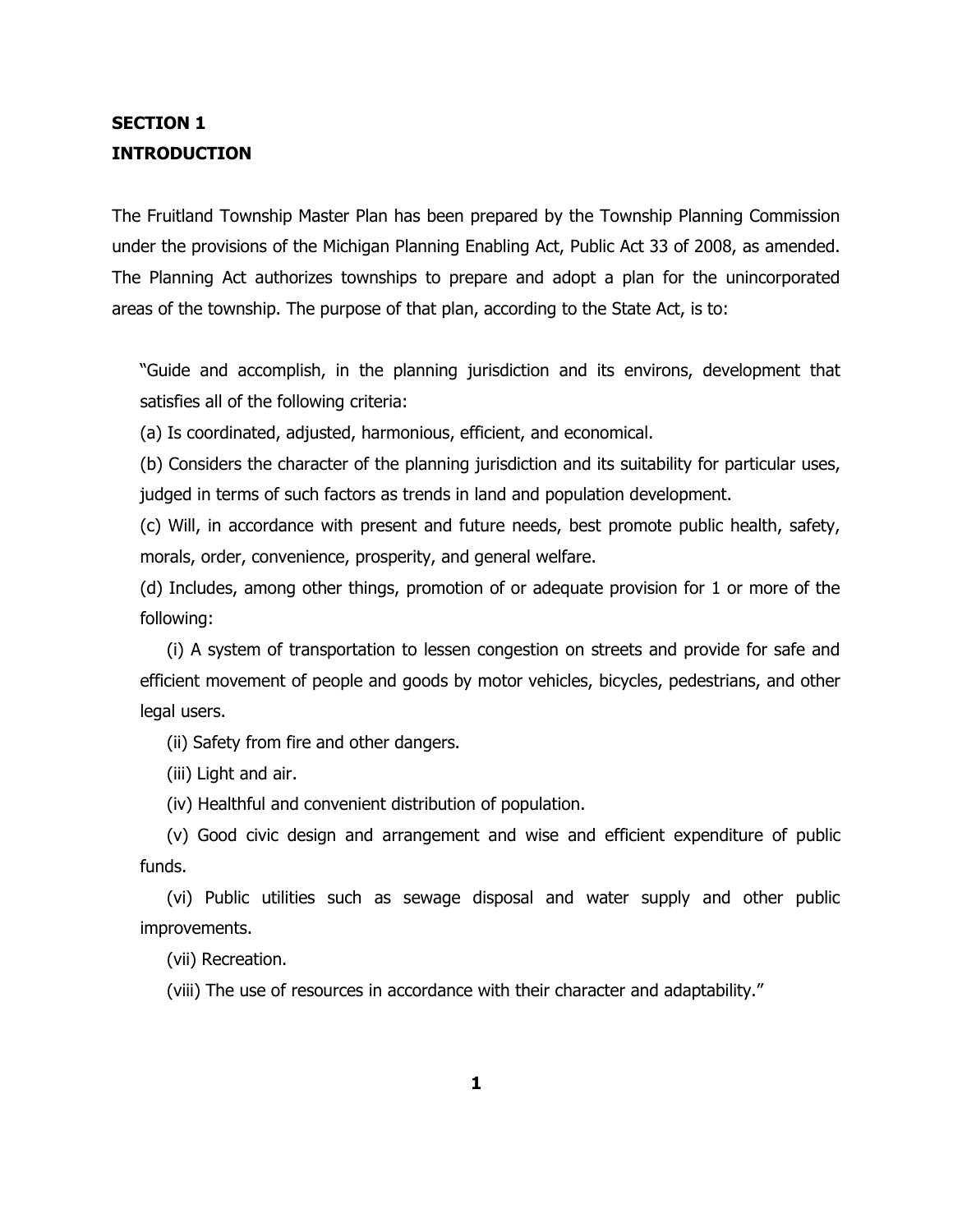Although the Master Plan has no regulatory power, it states specific land development and preservation goals. These goals are intended to guide both the Planning Commission and the Township Board in making both day-to-day and long-range land use decisions.

#### **Planning History**

Fruitland Township adopted its first Master Plan in 1976 along with a new zoning ordinance. Both of these were updated in the mid-1980's. Additional revisions to the zoning ordinance were adopted in the mid-1990's. In 2006 the Township began the preparation of a new Plan seeking the input and support of the citizens of Fruitland Township and on July 18, 2007, adopted a new Master Plan.

The 2007 Plan contained a number of recommendations which were successfully carried out shortly after adoption of the Plan. Subsequent adoption of the Muskegon Area Wide Plan and a desire by the Township to adhere to its "Smart Growth" principles prompted a 2010 update of the 2007 Master Plan.

The Michigan Planning Enabling Act (Act 33 of 2008) requires Michigan townships to review their master plans at least every 5 years after adoption, and to determine whether to amend their plan, or to adopt a new one. The Fruitland Township Planning Commission has determined that an amendment is appropriate in 2015, and accordingly has prepared this update.

#### **Use of the Plan**

The Master Plan serves as a tool for decision-making by providing information and rationale for land use decisions. The Master Plan does not contain a specific time frame or timetable for the development of Township lands as recommended on the Future Land Use Map. Development takes place as landowners seek rezoning, and as developers request approval of plans for residential and commercial projects in response to market demands.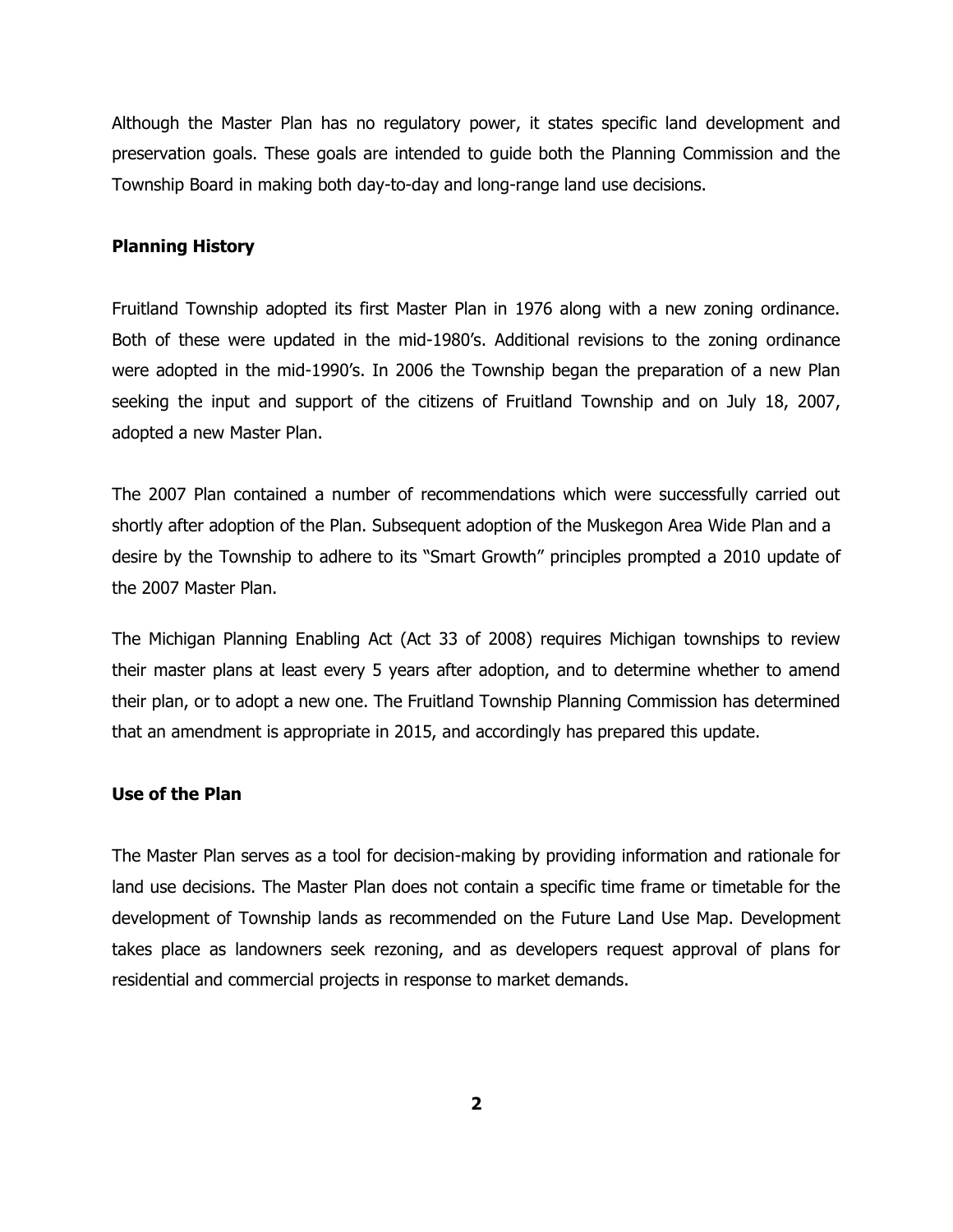The Master Plan does not indicate the timing of development but rather the Plan sets forth recommendations for what types of land uses can be established in the Township, where they can be established and under what conditions they can be established.

In particular, the Plan will assist local officials in the following:

- **Review of rezoning and special land use permits.** Applications for rezoning and special use permits should be evaluated not only in terms of specific ordinance standards but also in terms of how well the proposed action will be consistent with the goals and objectives of the Master Plan.
- **Review of public improvement projects.** All future public improvements projects including the construction of new facilities, utilities, or buildings must first be reviewed by the Planning Commission for consistency with the Master Plan, according to PA 33 of 2008. In particular, any public improvement project must be reviewed to see whether it is consistent with the planned future land use pattern in Fruitland Township. Public improvements projects include roads, public safety facilities, parks and recreation facilities, utilities, and any other public space, building, or structure.
- **Review of plats and site condominiums.** Site condominium divisions have a profound impact upon the character of a community and future public service needs. The Master Plan provides policies to assist the Planning Commission with decisions as to location and design of subdivisions, and the adequacy of public services to meet the increase in demand placed upon the community by the land use intensity of site condominium and platted subdivisions. Policies for subdivision of land apply not only to residential land use, but to commercial and industrial use as well.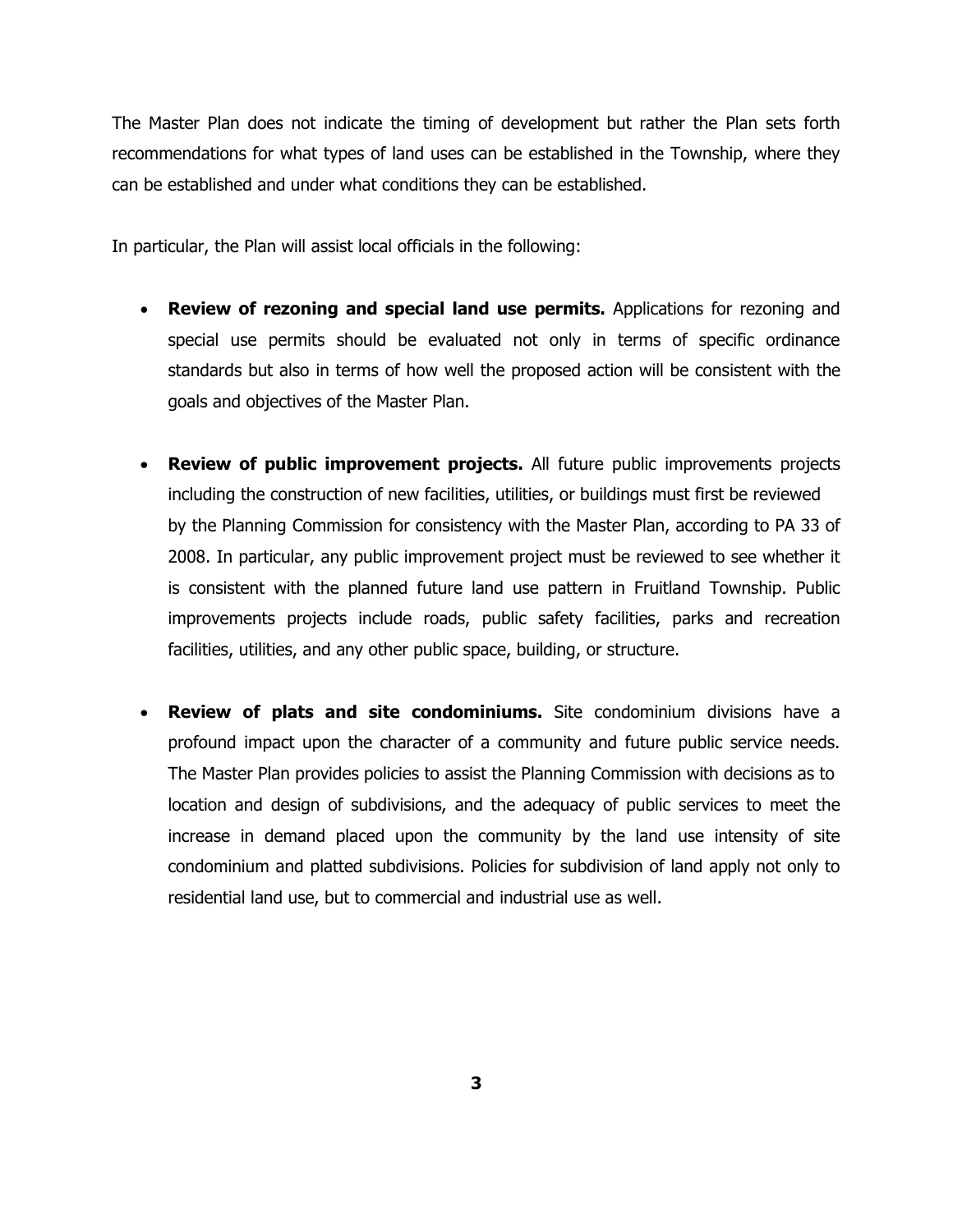- **Maintaining community character while managing growth.** Each community has a vision for its future, and a sense for the desired character. The Master Plan, more than any other document, provides direction for Township officials in managing growth while retaining the desired community character, and providing the best quality of life possible for current and future residents.
- **Providing a legal framework for zoning actions.** The Michigan Zoning Enabling Act requires that zoning regulations be "based upon a plan." (MCL 125.3203) A Township's zoning actions and regulations are generally viewed favorably by the courts provided that such actions and regulations are not deemed to be "arbitrary and capricious." By providing adequate support for zoning decisions, the Master Plan therefore serves as the legal backbone of the zoning ordinances and helps to protect zoning decisions made by the Planning Commission and Zoning Board of Appeals.
- The Plan is a very strong and visible statement by the Township and its residents, regarding the intended character of the community and strategies to assure that character. As a formal and tangible document this Plan instills a sense of stability and direction for Township officials, Township activities, and Township residents.

## **The Relationship between Planning and Zoning**

The Future Land Use Plan generally precedes, and provides the basis for the Zoning Ordinance. The Plan is intended as a policy guide for the arrangement of future land uses, and is not a legally enforceable document.

The zoning ordinance, which includes the zoning map, however, is regulatory and is intended to be enforced in the present. Zoning represents what the land can be used for now, while the Future Land Use Map represents how the land is to be used in the future.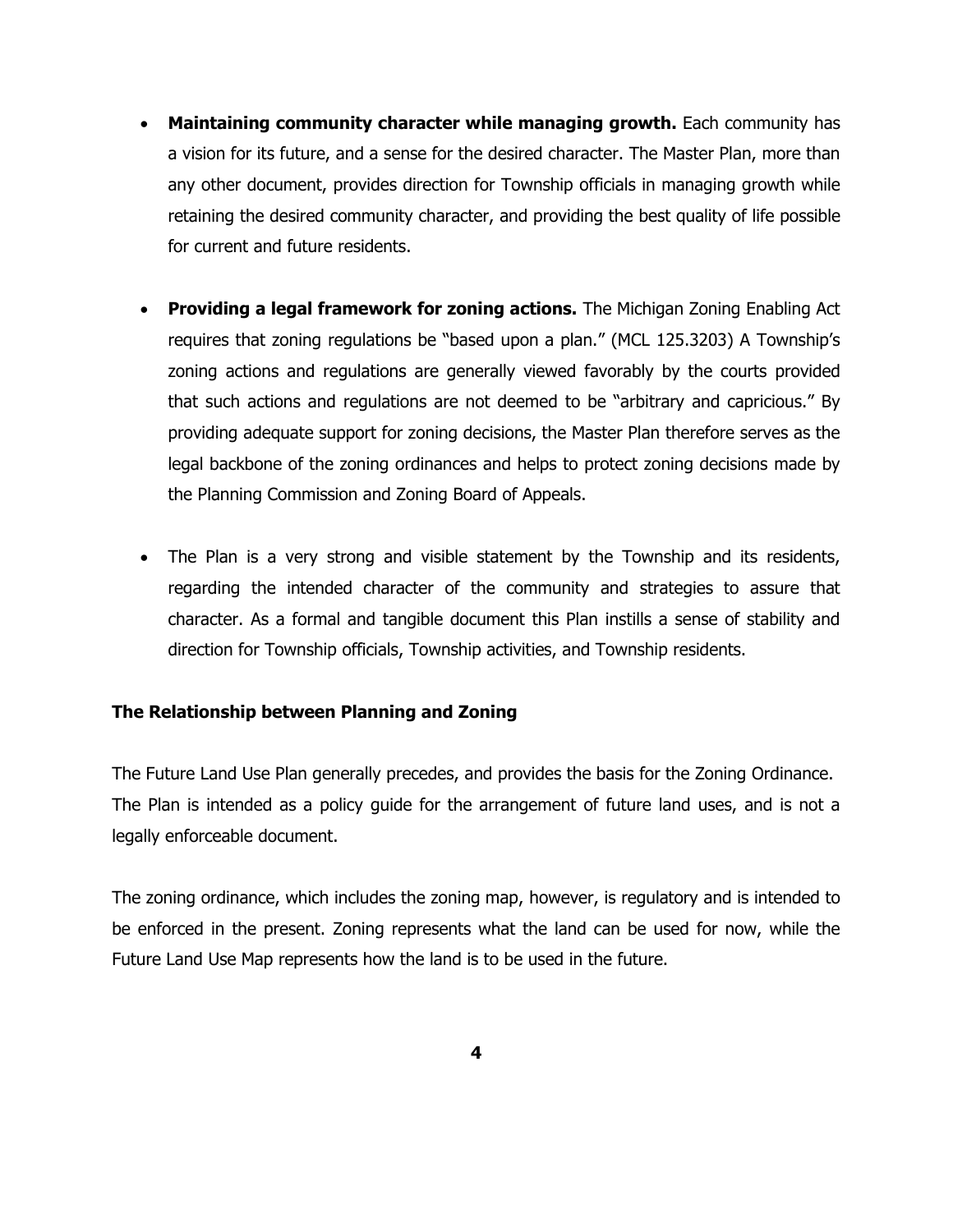The Future Land Use Plan map does not rezone property – the Plan merely signifies intent to rezone. Rezoning can only be accomplished through a process set forth by Michigan Law, which requires a public hearing and approval by the Township Board. Typically, the landowner initiates rezoning; although the Township has the authority to rezone land provided the proper procedures are followed.

### **Zoning**

The statutory authority for the Township to utilize zoning comes from the Zoning Enabling Act, Public Act 110 of 2006, as amended that states:

"A local unit of government may provide by zoning ordinance for the regulation of land development and the establishment of 1 or more districts within its zoning jurisdiction which regulate the use of land and structures to meet the needs of the state's citizens for food, fiber, energy, and other natural resources, places of residence, recreation, industry, trade, service, and other uses of land, to ensure that use of the land is situated in appropriate locations and relationships, to limit the inappropriate overcrowding of land and congestion of population, transportation systems, and other public facilities, to facilitate adequate and efficient provision for transportation systems, sewage disposal, water, energy, education, recreation, and other public service and facility requirements, and to promote public health, safety, and welfare."

Zoning represents a legal means for the Township to regulate property to achieve orderly land use relationships. It is the process most commonly used to implement community Master Plans. The zoning consists of an official zoning map and zoning ordinance text.

The official zoning map divides the community into different zones or districts within which certain uses are permitted and others are not. The zoning ordinance text notes the uses that are permitted and establishes regulations to control densities, height, lot coverage, setback, lot sizes, and accessory uses.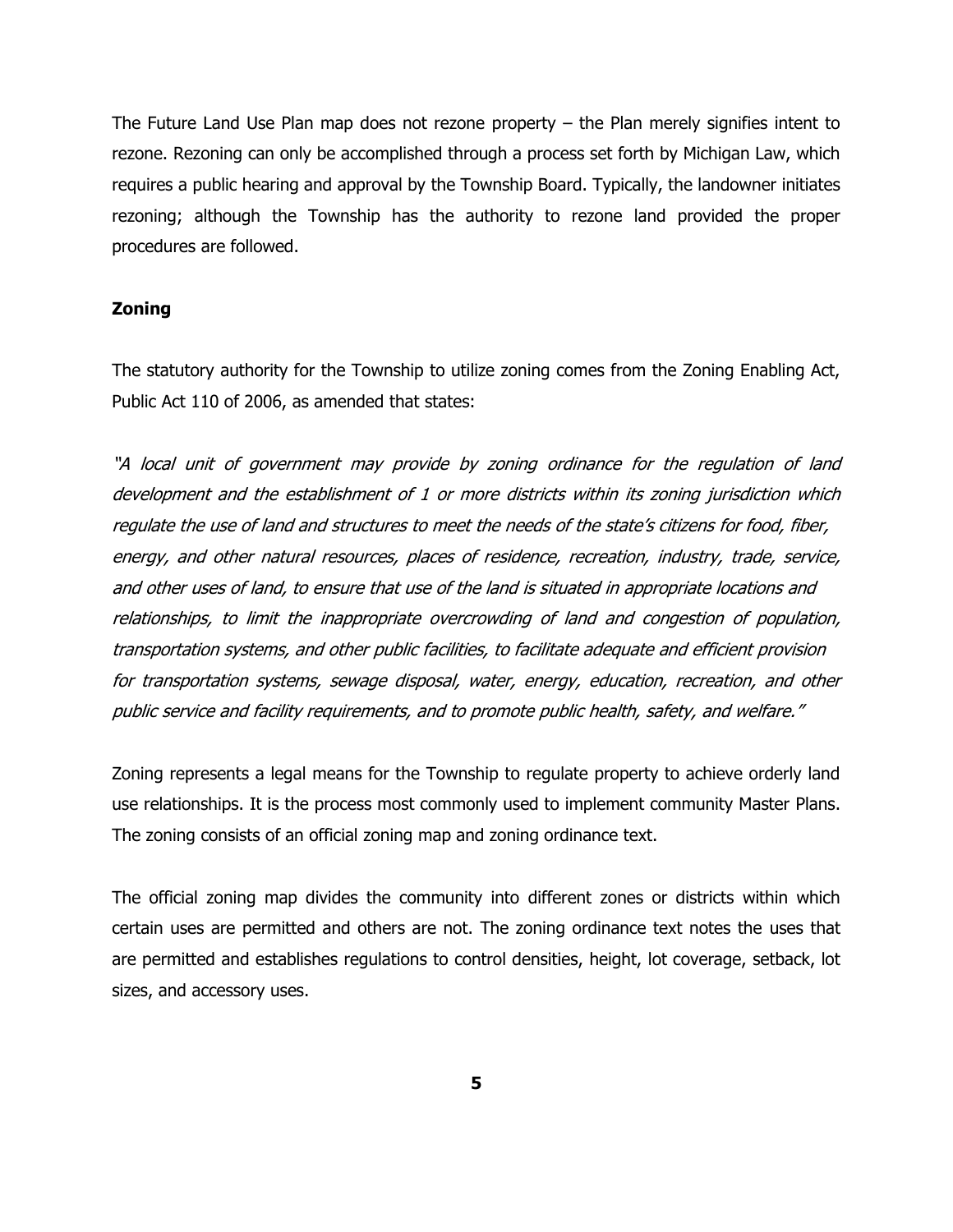The zoning ordinance also sets forth the procedures for site plan review, conditional uses, and sign controls. These measures permit the township to control the quality as well as the type of development.

#### **Fruitland Township Mission Statement**

"The mission of Fruitland Township is to promote a high quality of life for all of its residents and guests. Mindful of the unique and diverse character of the area, Fruitland Township through its policies and ordinances is committed to orderly growth with sensitivity to its natural resources, open spaces, and water tables. The township seeks to provide sensible zoning, efficient and safe transportation networks, recreational opportunities, public services, and active public participation throughout the township."

Fruitland Township desires to maintain its rural and residential character and protect the natural environment. The primary consideration in all land use decisions will be health, safety and welfare to include how the density and design of a development impacts the environmental and visual quality of the landscape.

Lake Michigan, Duck Lake and White Lake are revered as gems and their shorelines will be protected from overcrowding and poorly conceived developments, which are out of context with the shoreline environment. Likewise, dune lands, tributaries, wetlands and high water table areas will be respected as fragile and important environments. Density in these areas will be kept low to limit disruption of the landscape and protect natural resources.

Development should be carefully nestled into the landscape, respecting and protecting crucial rural features and natural amenities. Woodlots, landmark trees, wetlands, natural drainage ways and rolling hills must be integrated into site designs rather than being lost in the wake of development. A band of natural vegetation must be retained adjacent to roadways, streams and waterfronts to punctuate the rural nature of the community.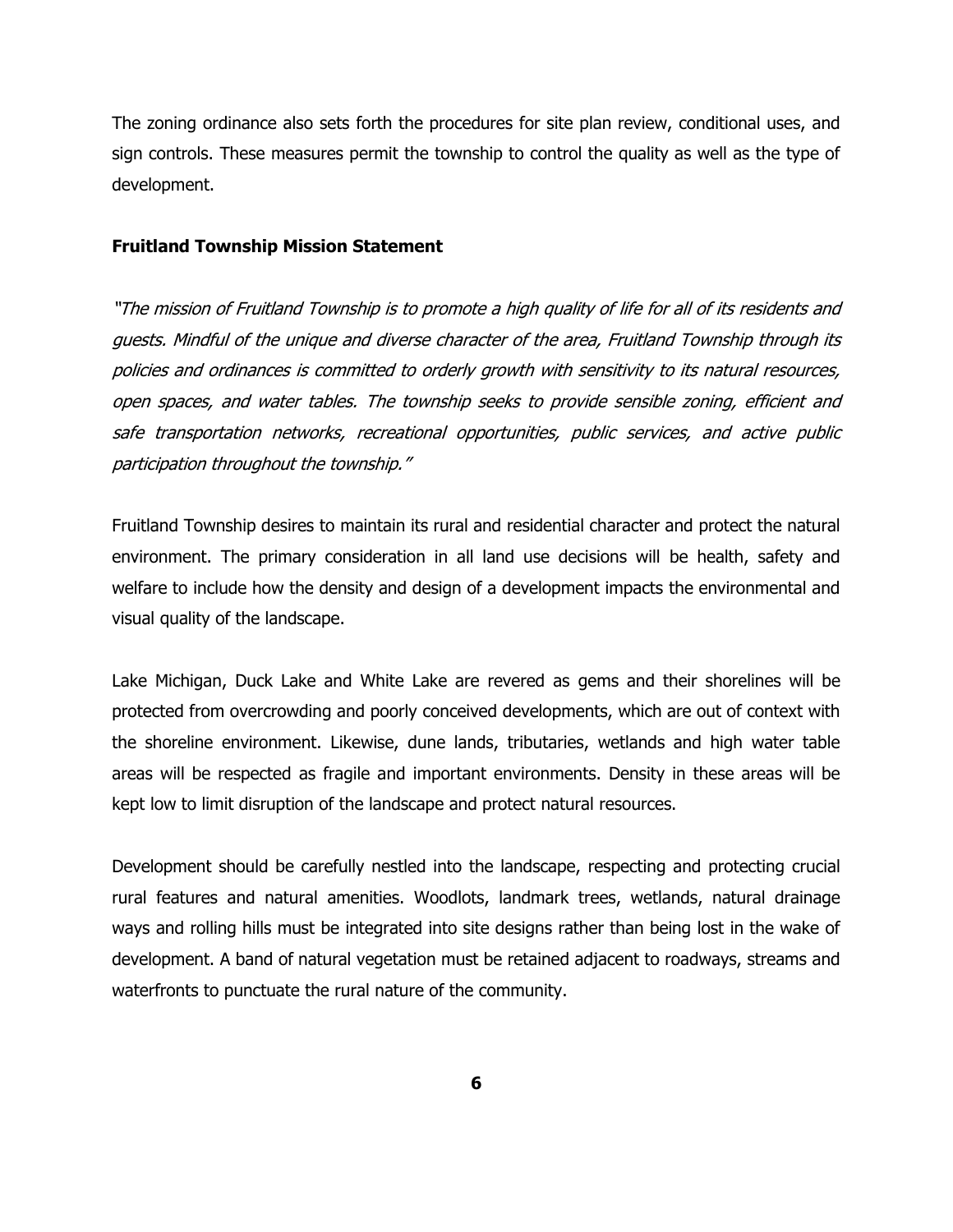Areas adjacent to or near Lake Michigan, White Lake and Duck Lake will continue at no greater than current residential density levels. Higher residential densities are contemplated for other areas more suitable for development in the township (e.g., in the Whitehall Road corridor).

Internal portions of the township will be reserved for low-density residential development depending on the presence of high groundwater, wetlands, floodplains or to preserve rural character. Planning tools will be implemented to maintain low-density development, but which prevent excessive land fragmentation. Creative tools will be encouraged that preserve open space in large land parcels.

New, high density residential development (of more than one unit per acre) is strictly limited to near Whitehall Road.

A small, mixed-use commercial area of approximately 15-20 acres will be situated near Whitehall and Riley Thompson Roads. Well designed mixed land uses with small scale commercial, office, affordable senior housing, and limited accessory apartments will incorporate access management, attractive landscaping, ample green areas, screening and non-motorized connections. This form of development will only be permitted in a limited, compact, centralized pattern. Other small clusters of resort commercial development will be permitted in historic resort areas of the township. Larger scale commercial and office development is better suited in, and will be directed to, the cities of Muskegon, Whitehall and Montague where public infrastructure and city services are already provided.

Future sewer service areas are presently envisioned within one-quarter mile of Whitehall Road corridor. These areas will host small-scale commercial and high-density residential uses. It is anticipated that developers will finance the extension of sewer and water services, but not beyond designated service areas.

**7**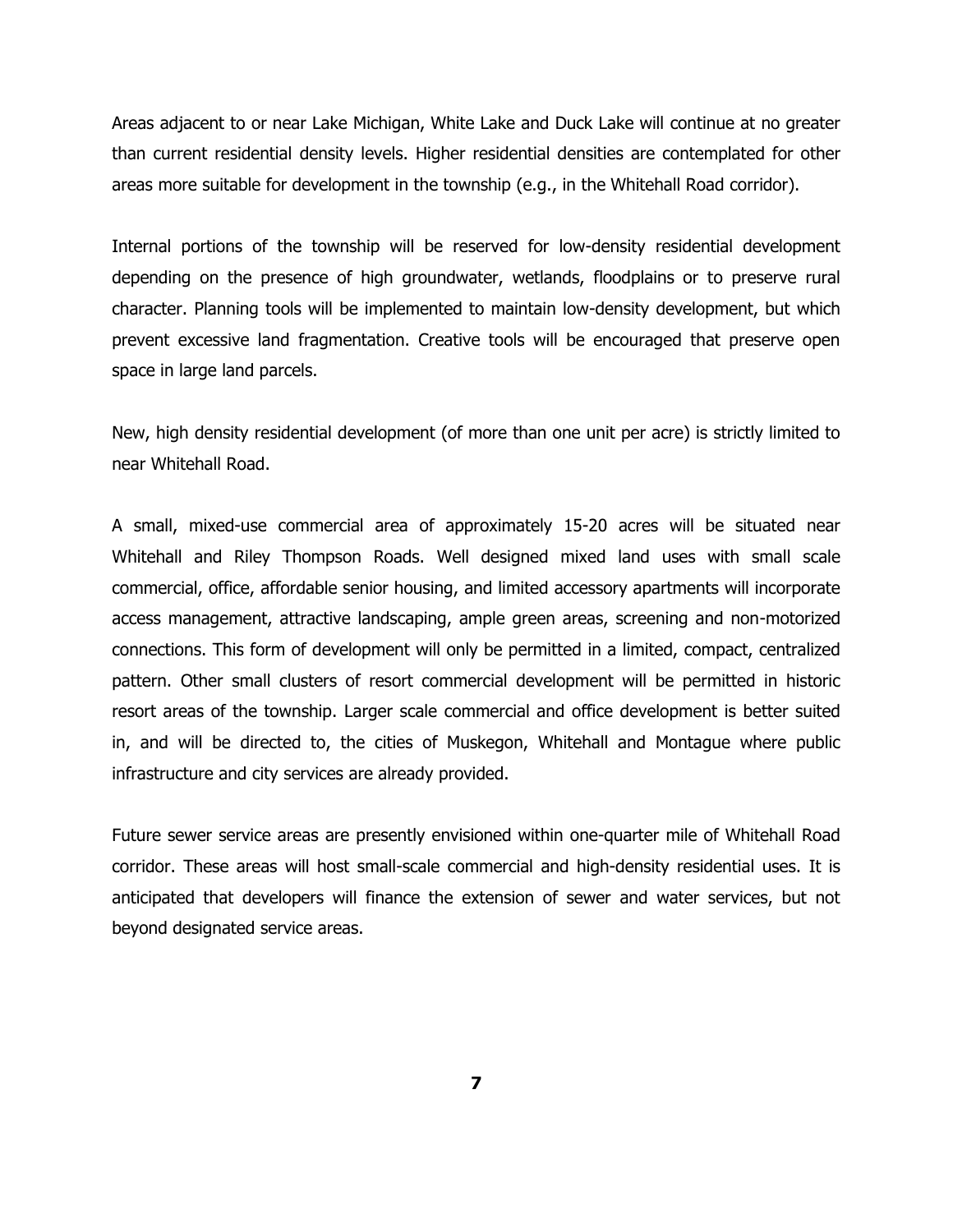Industrial development is limited in the Township land use plan because of the proximity of certain areas to the lakes and other areas having high water tables with no sanitary sewers or municipal water supply. It is more appropriately suited to the cities of Muskegon, Whitehall, and Montague where dedicated industrial lands and associated public infrastructure already exist.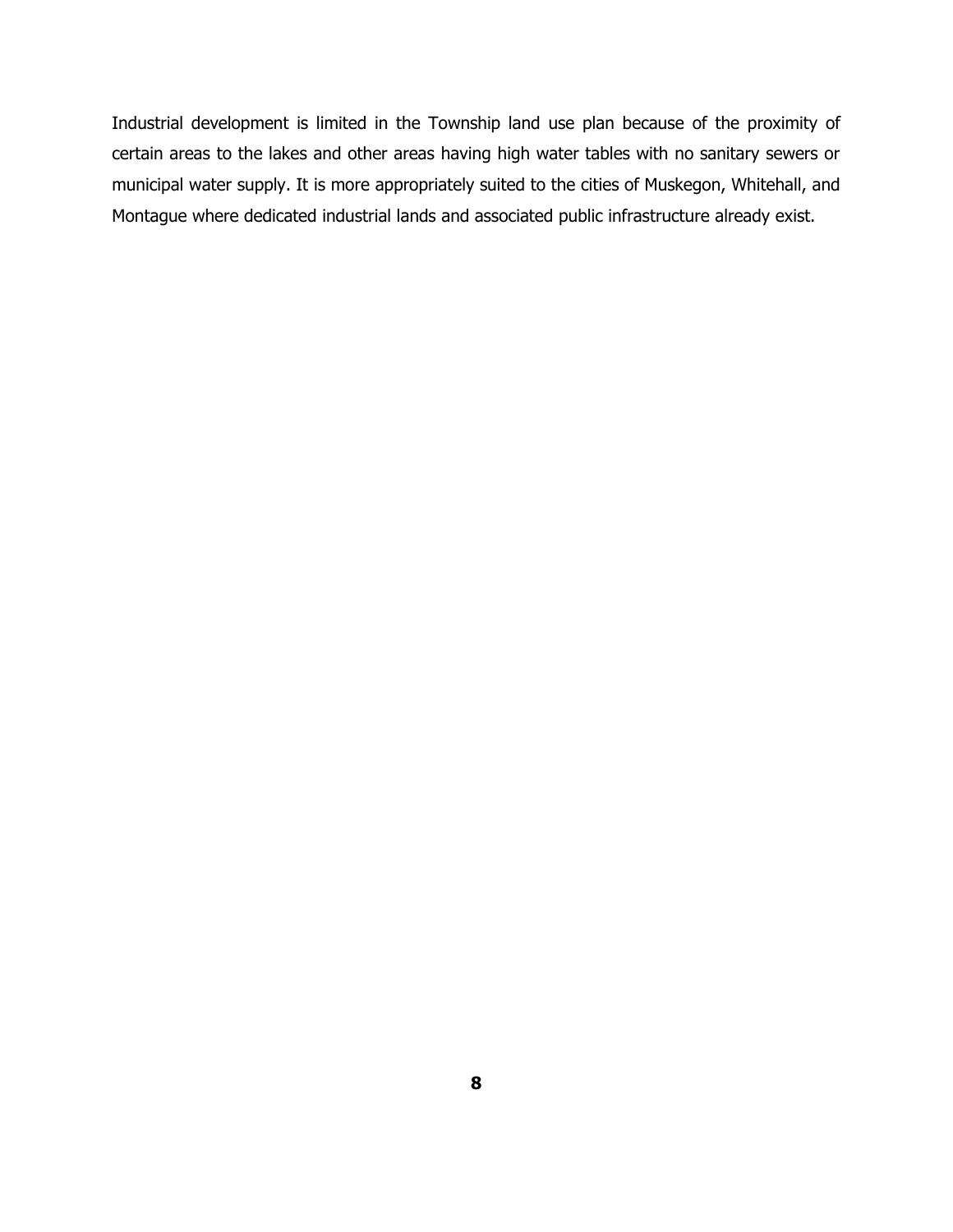## **SECTION 2 SUMMARY, CONCLUSIONS & RECOMMENDATIONS**

**Summary –** Fruitland Township is a rural community in northwestern Muskegon County, Michigan (see **Map 1 – Location Map**). The Township's population has grown from 3,200 in 1970 to 5,543 in 2010. (See **Table 3 – Township Population**). This does not include a substantial number of seasonal residents who occupy summer homes, cottages and resorts near Lake Michigan, Duck Lake and White Lake.

**Conclusions –** An analysis of the existing physical characteristics and future development potential in the Township concludes that:

- Existing physical characteristics, growth rates, and present utilization patterns indicate that the Township is well suited for residential uses;
- Large areas of the Township are unsuitable for higher density development because of the presence of high ground water.

**Recommendations –** To accomplish the goals and objectives of the Master Plan, it is recommended that:

- Residential development should continue to be the dominant land use;
- Residential development should occur without altering the aesthetic character of the rural and environmentally sensitive areas;
- Other forms of development that may conflict with residential uses should be situated to minimize conflicts and maintain the Township's rural character;
- In February 2006, the Fruitland Township Board passed a resolution to adopt the Muskegon Area-wide Plan. It is the intent of Fruitland Township to cooperate with this regional planning initiative and implement "Smart Growth" principles.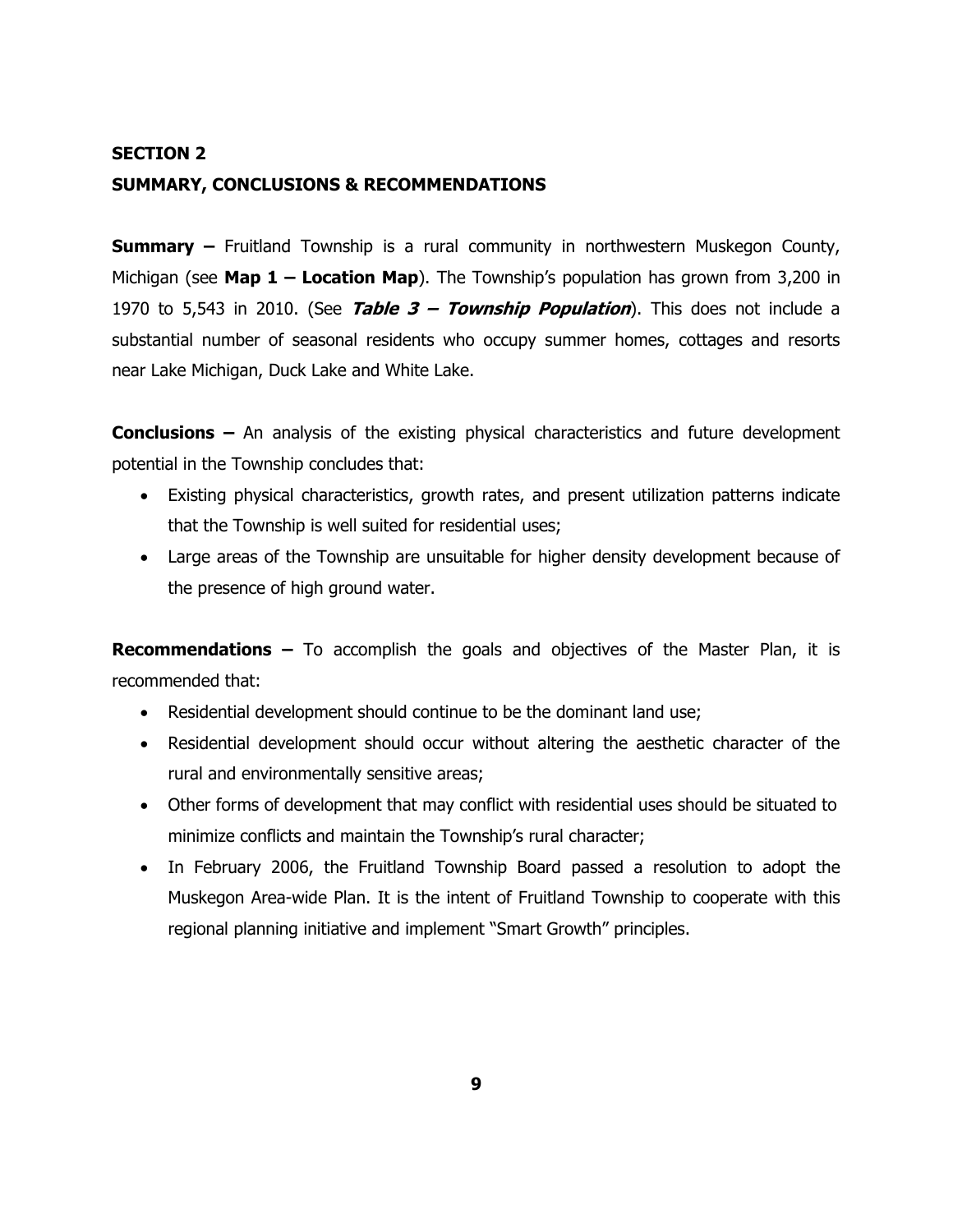**High-Density Development –** Because the Township is not suited for dense forms of urban development, such development should be considered only under the following conditions:

- Adequate safeguards are provided, including public water and sanitary sewer services, where appropriate and cost effective;
- Public improvements, drainage and roads are provided to protect adjacent uses and the public health, safety and general welfare of residents in or near the development;
- To the extent possible, higher density residential development should be confined within areas identified as most suitable for development.
- Consideration as to population growth's influence on traffic volume.

**Future Commercial Development –** Future commercial development should be consolidated in specific areas to service both residential and non-residential growth areas, primarily along the Whitehall Road corridor near existing commercial development.

**Industrial Development –** The Township is not well suited for industrial development, therefore it should be diverted to adjacent communities better suited to accommodate it, as stated in the Muskegon Area Wide Plan.

**Agricultural –** Agricultural uses should be allowed and encouraged to continue in the Township. Larger farming operations are accommodated through an existing Agricultural Overlay District.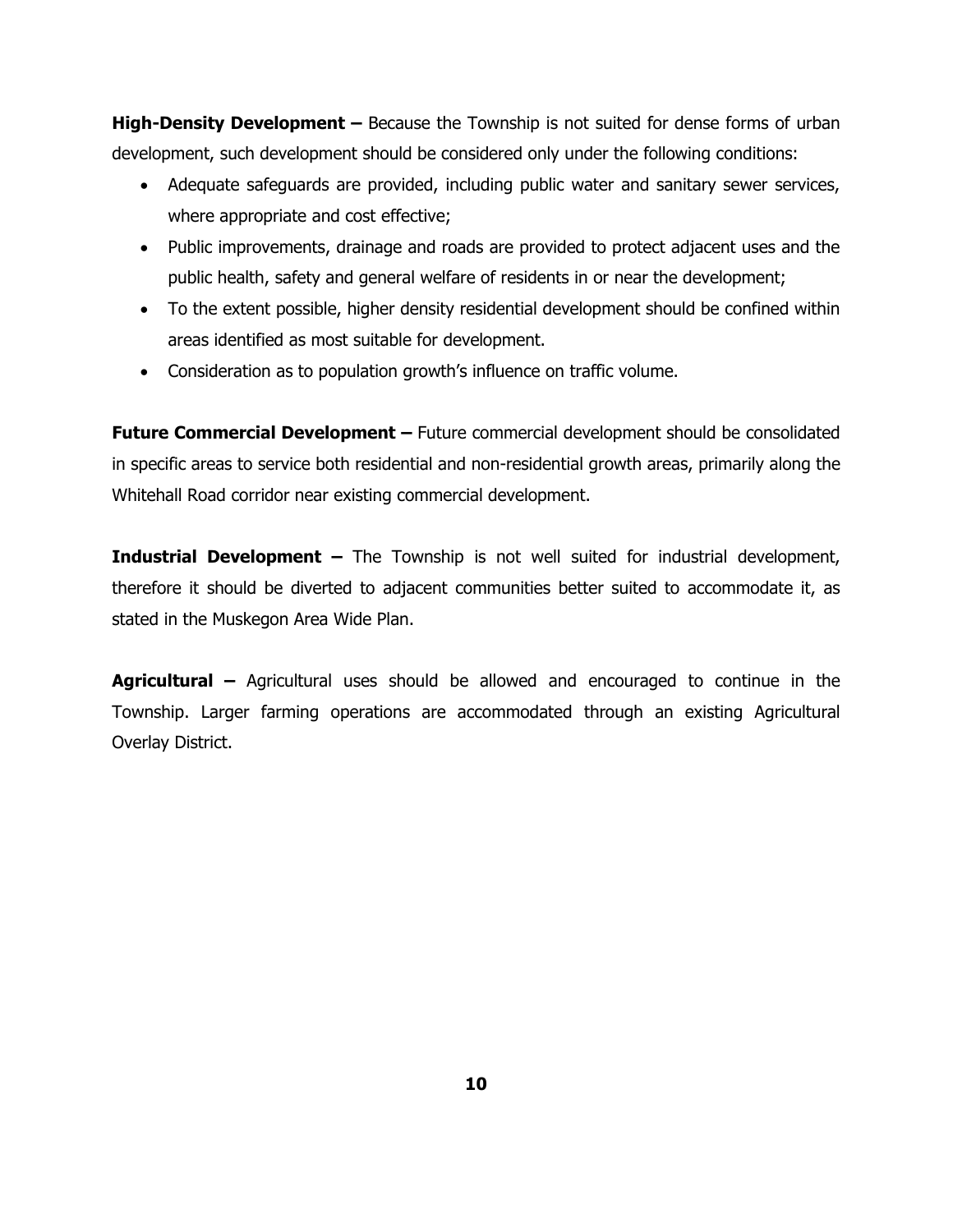## **SECTION 3 EXISTING CHARACTER OF THE TOWNSHIP**

**2010 Population:** 5,543 **Housing Units:** 2,592 **Total Area:** 39.67 square miles (24,485 acres) **Land Area:** 36.51 square miles (22,458 acres) **Water Area:** 3.16 square miles (2,027 acres) **Total Shoreline:** 14.83 miles **Density:** 151.8 persons/square mile **Housing units/square mile:** 70.99

**Location –** Fruitland Township is located in northwestern Muskegon County, Michigan (T11-N, R17-18W). It borders Lake Michigan to the west and White Lake to the north. The Township is primarily a rural residential community located fifteen minutes north of Muskegon, the State's  $30<sup>th</sup>$  largest city. The location of Fruitland Township relative to other nearby communities is shown in **Map 1 – Location Map**.

**Local History –** The Ottawa Indian Tribe originally inhabited the region. They called Duck Lake "Jibski Sagagen," and White Lake "Waba-Gun-Gish-Boog-Wa-Nibeesh," which translates as "White Clay That Is Being Washed Away in the Water." Many Indian trails traversed the region, several of which, although now paved, are still transportation thoroughfares.

In 1785, after the American Revolution, the Continental Congress passed the Grayson Land Ordinance. This Act created a plan for a territorial land survey, dividing the area into blocks of land 6 miles square, known as a Congressional or Geographic Township. Townships were numbered, north or south of a base line, east or west of a principal meridian. When Michigan was surveyed, Congressional Township 11, located at T 11 north, and R 17-18 west, was organized in October 1869. It was given the name Fruitland, "Land of Fruit", because the soil was thought to be suitable for growing fruit. It is the largest township in Muskegon County and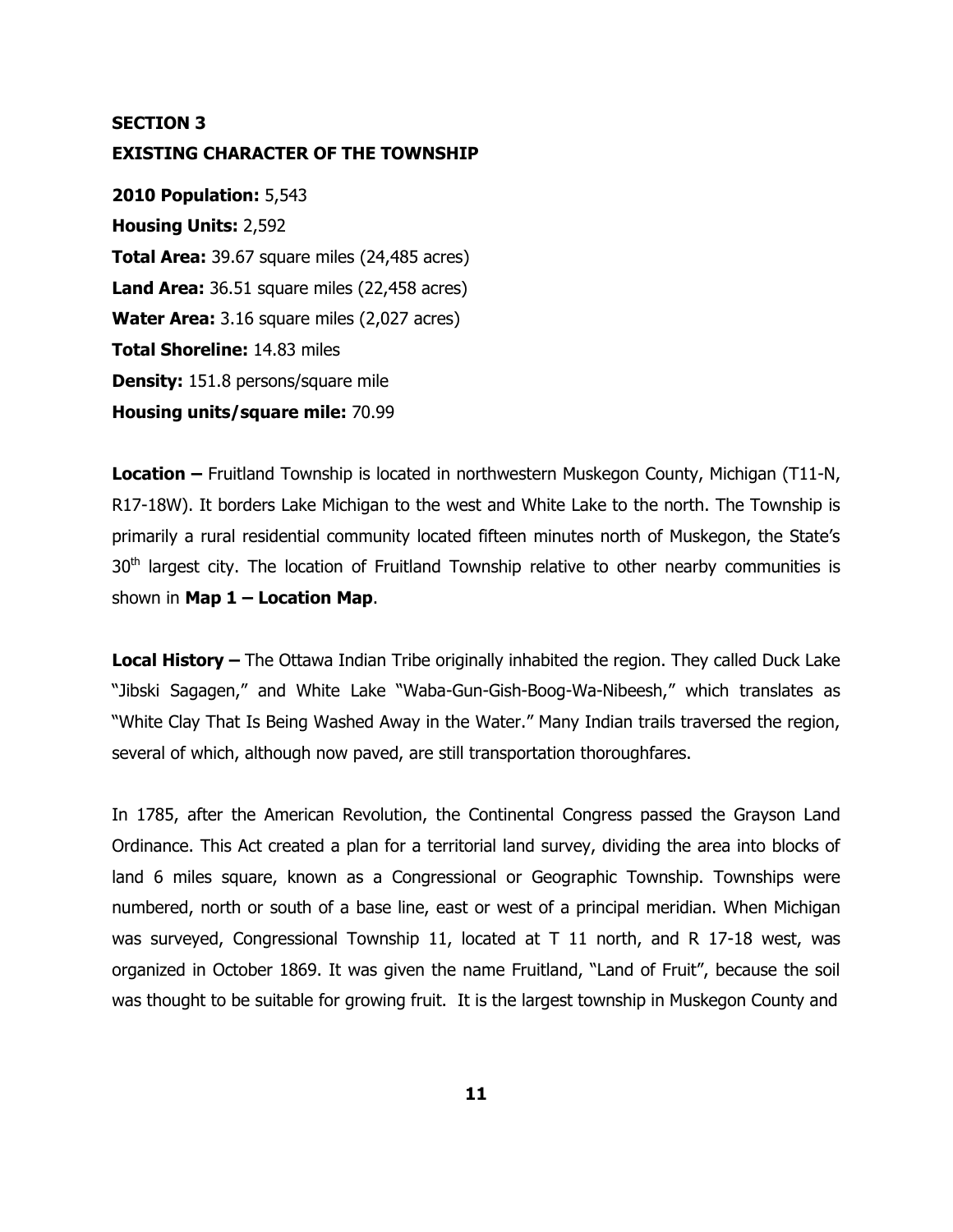larger than the average Congressional Township, encompassing nearly 40 square miles. It is bounded by White Lake, the City of Whitehall and Whitehall Township (north); Lake Michigan (west); Dalton Township (east); Laketon Township (south).

The soil varies from sandy along the lakeshore to clay-loam mixed with gravel in the interior; the land was originally covered by a heavy growth of mostly pine timber. Between Duck Lake and Lake Michigan a high, wooded dune shelters the Duck Creek outlet from the north winds. In 1841, Charles Mears, an early settler, purchased property on the southern side of this outlet for \$1.25 an acre and built a sawmill. In 1848, Mears also constructed a dam, a three-story boarding house and a store. Mill workers soon built a small settlement at the mouth of Duck Lake named the Village of Mar, which had it own post office, according to historical accounts.

The old channel between White Lake and Lake Michigan was located about a mile north of the present government channel, which was constructed to accommodate larger ships. The White River Light Station was built in 1875 to complement the new channel at a cost of \$15,000. The exterior is made of Lake Superior stone and Ryerson Steel Company of Muskegon fashioned the tower's serpentine staircase. Captain William Robinson was appointed first Light Keeper, guiding ships to Whitehall and Montague for refuge with a coal oil lamp. He held the position for almost half a century, until his death in 1919. His grandson, William Bush, succeeded him and remained Light Keeper until the Coast Guard officially abandoned the lighthouse in 1941. For over thirty years the lighthouse was rented out to families. In 1970, it was purchased from the U.S. Government for about \$7,000 with donations from Sylvan Beach families and others. In 1971, its original lamp, which had been in storage at the Smithsonian Institute, was returned and the lighthouse was opened to the public as a museum.

Until 1900, when shore land resorts became popular, land bordering White Lake, Duck Lake, and Lake Michigan was considered undesirable because it wasn't suitable for farming. Many resorts soon appeared throughout the Township, including Belleview Resort, Murray's Inn, Sylvan Beach Hotel, Michillinda Pines, Fernwood, Fairview Resort, Bonne Vista, The Locusts, Hayward Park, Lakeside Inn, Duck Lake Inn, Lakeview Farm, Rubin's Resort, and Michillinda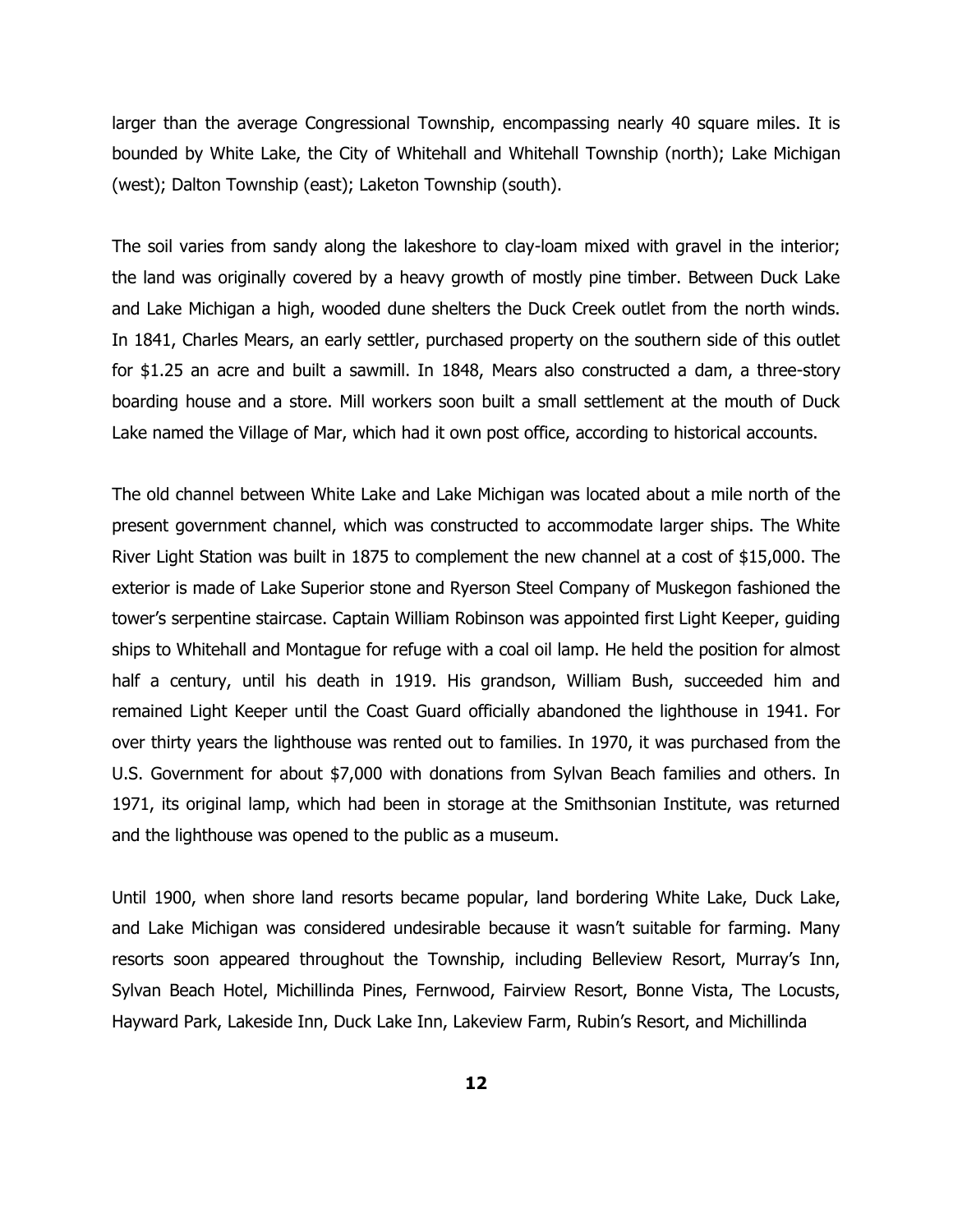Tavern. A boat livery stood where Scenic Drive now dead-ends into White Lake. Owner Ed Wilson built, rented and stored rowboats and sailboats, along side his bowling alley, billiard room, ice cream parlor, candy shop and slot machines.

Every weekend during the resort season, the Goodrich Boats (Great Lake steamers) brought Chicago tourists to White Lake and hauled freight from Chicago to Muskegon. They docked at Sylvan Beach, Michillinda, Whitehall and Montague, and were transported to area resorts by horse and buggy. By 1923, the docks had deteriorated and the boats stopped coming.

Resort use has continued in the area, but not on the scale that exists elsewhere. The Michillinda Beach Lodge, Water's Edge and the Buzz's Lakeside Inn are the three primary waterfront resorts in Fruitland Township, and they are all currently considered as nonconforming uses in their respective zoning districts. The Planning Commission is presently studying the current zoning for historic resorts in the Inland Lakes District to determine whether any change is warranted. The Michillinda Beach Lodge changed ownership in 2015, and the new owner met with the Planning Commission and declared his intent to cease operating the property as a resort after 2017, preferring instead to convert the property to residential use. The Planning Commission will need to monitor this transition.

#### **ENVIRONMENT AND NATURAL FEATURES**

**Topography –** Flat to gently rolling terrain characterizes the Township's topography. Elevations range from 575 at Lake Michigan to nearly 700 feet above sea level in Section 2 in the northeastern part of the Township. Most of the Township is at or near the 600-foot elevation.

**Soils –** Three soil types: Croswell and Au Gres Sands, (28%), Au Gres-Saugatuck Sands (18%), and Rubicon Sand (16%) cover nearly two-thirds of the Township. These sandy soils typically provide good drainage for septic systems and are ideal for fruit farming, although they are not considered "prime agricultural soils" according to the U.S. Department of Agriculture Soil Conservation Service. Generalized soils are shown on **Map 4 – General Soil Types**.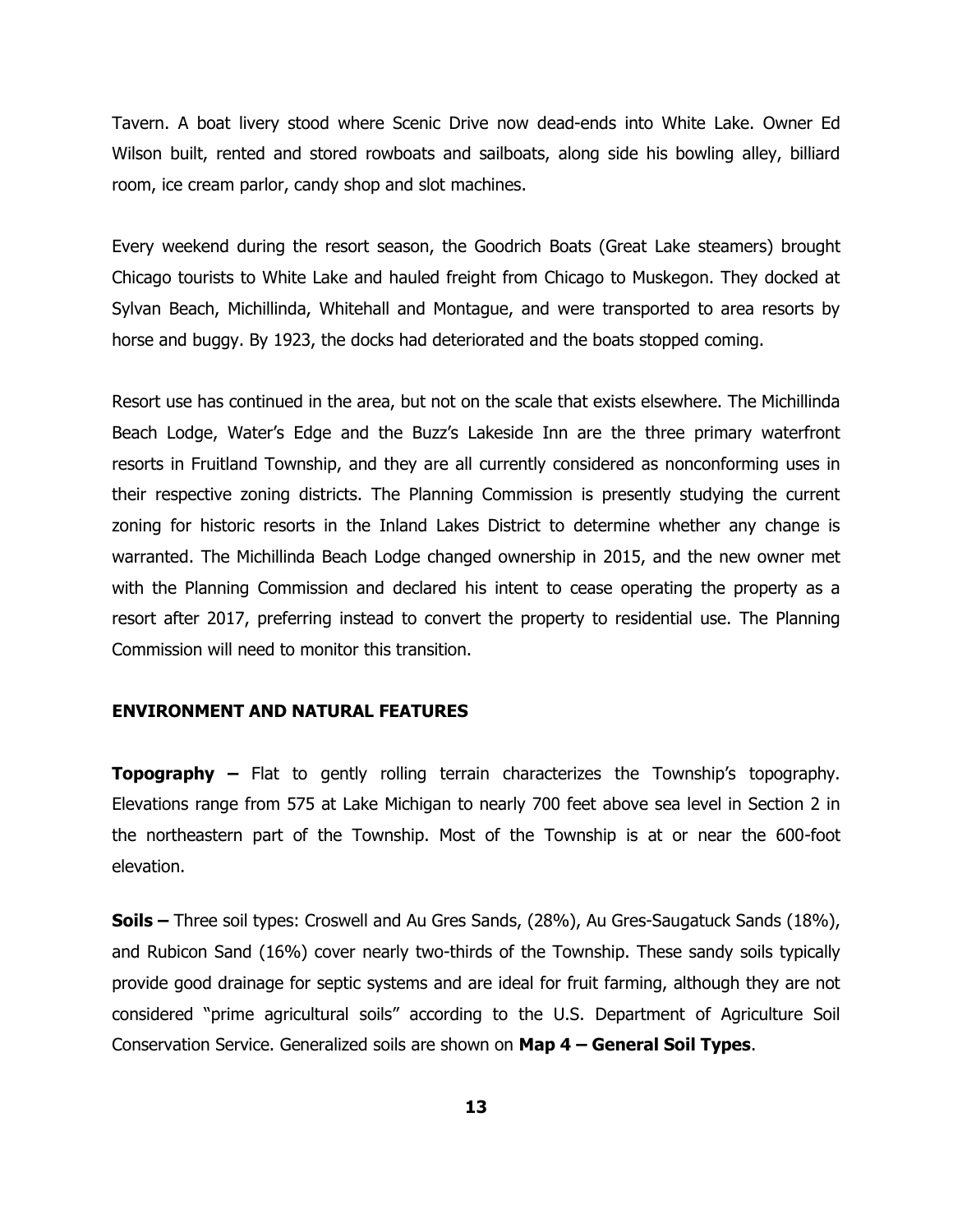**Vegetation –** The eastern portion of the Township is generally open with stands of hardwoods and scrub brush concentrated in wet, lowland, or difficult terrain areas. Westward, near the lakes, there is considerably more vegetative cover and dense forest. The west half of the Township is primarily (64%) hardwood forest, with a mixture of pine and shrub. The vegetative cover in the east half of the Township consists of 35% hardwood forest, 16% shrub, 14% crops and pasture, and 13% pine forest. The remaining land is developed, wetlands, or savanna.

**Surface Water –** In addition to Lake Michigan, there are three other named lakes in the Township: White Lake, Duck Lake and Muskrat Lake (which is actually a bog or pond). White Lake, the largest at 2,535 acres, is located on the Township's northern border and connects to Lake Michigan via a navigable channel. It features concentrated residential development and several public access points.

In 1987 the Federal Environmental Protection Agency classified White Lake as a designated "Area of Concern (AOC). Since 2010, almost \$5 million from the Great Lakes Restoration Initiative has been used to complete the actions necessary for remediation restoration. Of the eight environmental impairments originally present in the White Lake AOC, none remain. On October 30, 2014, the White Lake AOC was formally removed (i.e., delisted) from the list of Great Lakes Areas of Concern.

Duck Lake is located in sections 18 and 19 in the western part of the Township and is also connected to Lake Michigan via a non-navigable controlled outlet. Duck Lake is 254 acres in size and relatively undeveloped, except along its south shore; there is an improved public access site at Duck Lake State Park on the northern shore. Duck Creek flows westerly across the central portion of the Township and through Duck Lake. This picturesque creek is typically 10 to 20 feet wide. Many small tributary or seasonal creeks and streams also facilitate surface water drainage. **Map 5 – Watersheds** portrays the three watersheds and related drainage characteristics in Fruitland Township.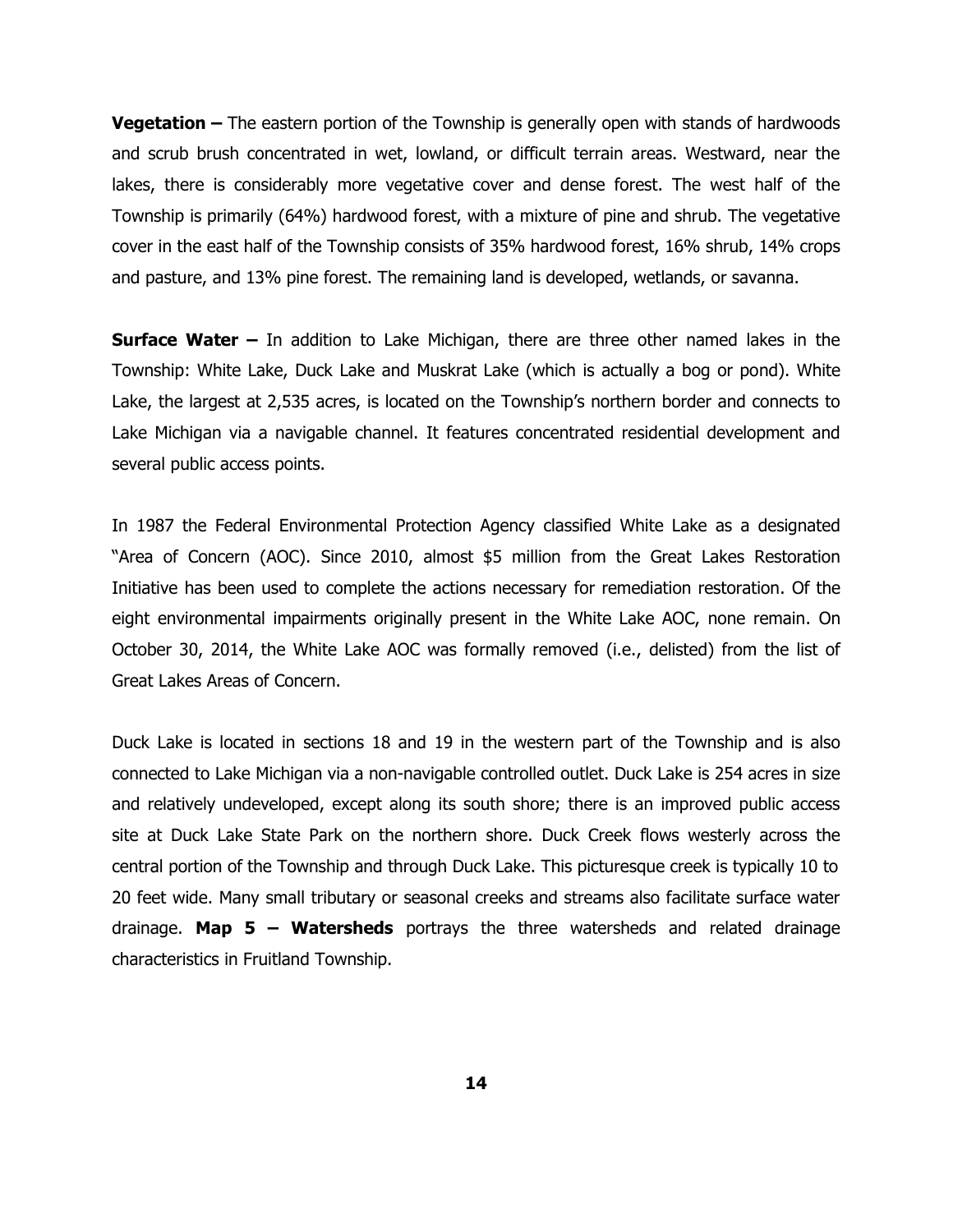**Shorelines –** There are nearly 15 miles of shoreline in Fruitland Township. The shoreline lengths for the three water bodies in the Township are indicated in **Table 1 – Township Shoreline**. The Lake Michigan shoreline, with its diverse and unique ecosystem, offers bountiful recreational opportunities for residents and tourists, benefiting the local and state economies.

| <b>Table 1: Township Shoreline</b> |                    |              |  |
|------------------------------------|--------------------|--------------|--|
| <b>LAKE</b>                        | <b>LINEAL FEET</b> | <b>MILES</b> |  |
| Lake Michigan                      | 30,384             | 5.75         |  |
| White Lake                         | 23,931             | 4.53         |  |
| Duck Lake                          | 24,031             | 4.55         |  |
| <b>Total</b>                       | 78,346             | 14.83        |  |

The great lakes shoreline can also be hazardous. Flooding of low-lying areas, erosive winds and water level extremes can cause property loss and great expense to the State and to local communities. Fruitland has significant areas of concern along the shoreline with large expanses of critical dunes and areas of erosion risk (see **Map 6 – Environmental Concern, Areas of**).

**High Risk Erosion Areas –** High-risk erosion areas are defined as areas along the Great Lakes and connecting waters where erosion has been occurring at a long-term average of one foot or more per year. Required setbacks are used to regulate and protect high-risk erosion areas from development, and conversely, the destruction of private property as a result of erosion.

**Critical Dunes –** In Fruitland Township critical dunes are located along the Lake Michigan shoreline between White Lake and Muskrat Lake. The depth of the dune areas varies significantly but generally does not extend east of Scenic Drive. Other, smaller dune areas are scattered throughout the Township.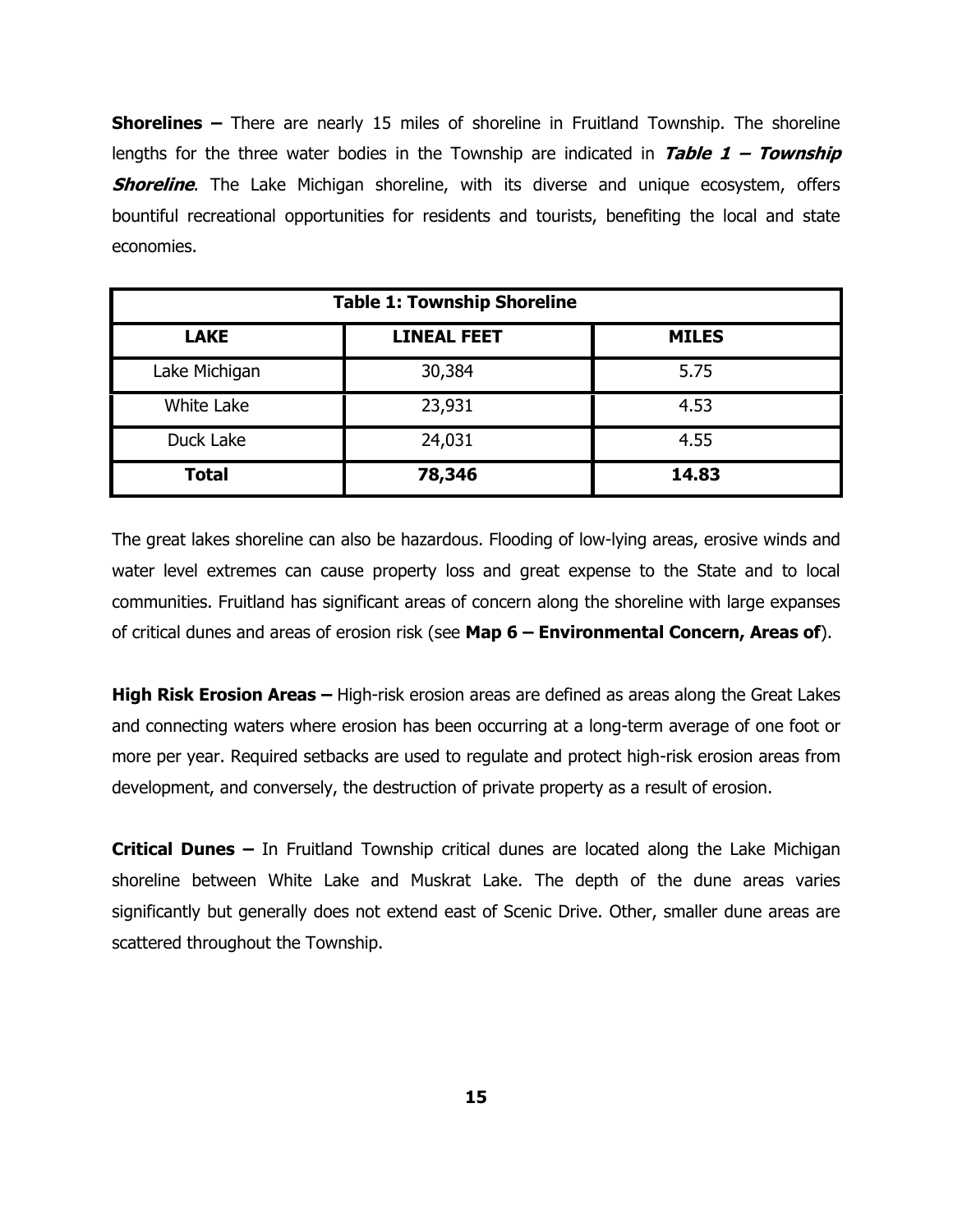**Groundwater –** The principal legal authority for water quality protection rests with the State of Michigan under the Comprehensive Groundwater Protection Program. In addition, the Michigan legislature has, over the past decades, enacted a series of environmental laws directed toward specific sources of contamination and/or types of water resources.

**Watersheds and Drainage –** Almost the entire Township drains to Lake Michigan through either the Duck Creek or White Lake Watersheds (approximately 20% of the land adjacent to Lake Michigan drains directly to Lake Michigan and is not considered to be within an identified watershed). The three identified Watersheds in the Township are shown on **Map 5 – Watersheds**. The Duck Creek Watershed, which bisects the central part of the Township and drains 44% of the land area; White River Watershed drains the north 26%; the remaining 10% in the southeastern corner of the Township drains south to the tributaries of the Muskegon River Watershed and Muskegon Lake.

**Wetlands –** Part 303 of the Natural Resources and Environmental Protection Act defines a wetland as "land characterized by the presence of water at a frequency and duration sufficient to support, and that under normal circumstances does support, wetland vegetation or aquatic life and is commonly referred to as a bog, swamp or marsh." Wetlands contribute to the quality of other natural resources, such as inland lakes, ground water, fisheries, wildlife and Lake Michigan, and serve as storage areas for excess water and nutrients, controlling floods of rivers, lakes and streams. In addition, acre for acre, wetlands produce more wildlife and plants than any other land cover type. Generally, wetlands must be identified through individual site determinations. The low-lying areas shown on **Map 6 – Environmental Concern, Areas of** indicate where some of these areas may be located. 10-20 percent of the Township is wetlands or includes wetland soils.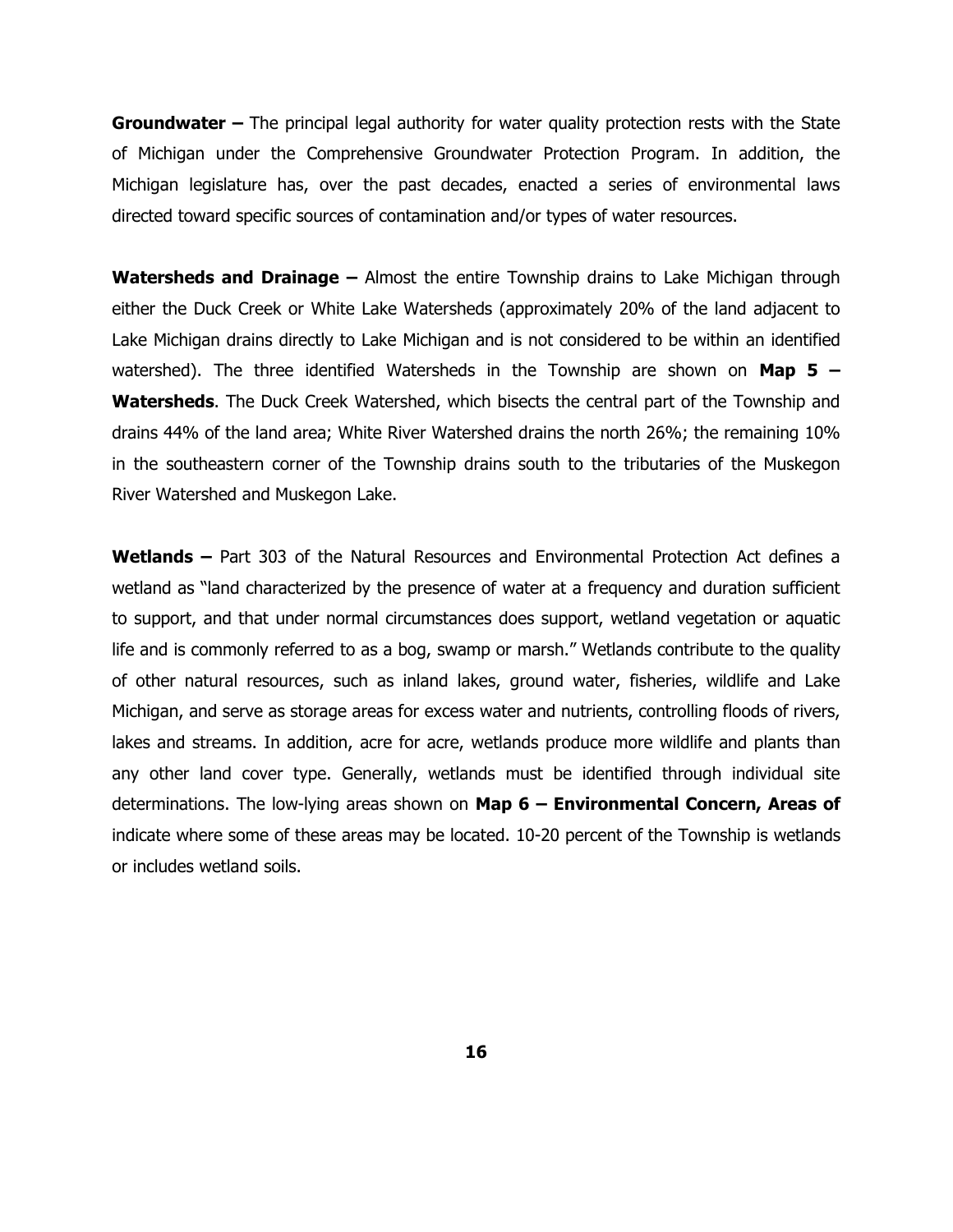#### **LAND USE**

The township development pattern is lower density toward the east and south with progressively increased density along the north and west border (see **Map 2 – Existing Land Use Map**). Township land use can generally be described as follows:

**Residential** – The Township is composed of large lot development along the major transportation routes. Typically, single-family homes are on large lots, set back from the rightof-way, with the center portions of the sections remaining vacant as undeveloped open space. Several subdivisions (mostly site condominiums) have been added to the Township since 1990. More concentrated residential development can be found in the City of Whitehall, Whitehall Township located north of White Lake Drive, and along the northern border of the Township. Although Township population increased by 6% from 2000-2010, total housing units rose by 15%. Second or seasonal home development likely accounts for this difference.

Between 2000 and 2010, the number of vacant housing units increased from 17.3% to 27.6%, while occupied housing units increased by 12.8%.

According to the 2010 census between 1990 and 2000, the Township gained 844 people and 424 homes and from 2000 to 2010, the township gained 308 people and 345 new homes.

As shown in **Table 2 –2010 Median Value of Owner-Occupied Units**, the median value of owner-occupied units in Fruitland Township is nearly 42% higher than the median value in Muskegon County of \$114,100. However, Fruitland Township's median housing value of \$161,000 is comparable to the median value of the adjacent lakeshore Townships, White River, Laketon, and Whitehall Township. Fruitland Township's higher housing values may be traced to the ready access to U.S. 31 and the availability of waterfront properties on Lake Michigan, White Lake and Duck Lake.

**17**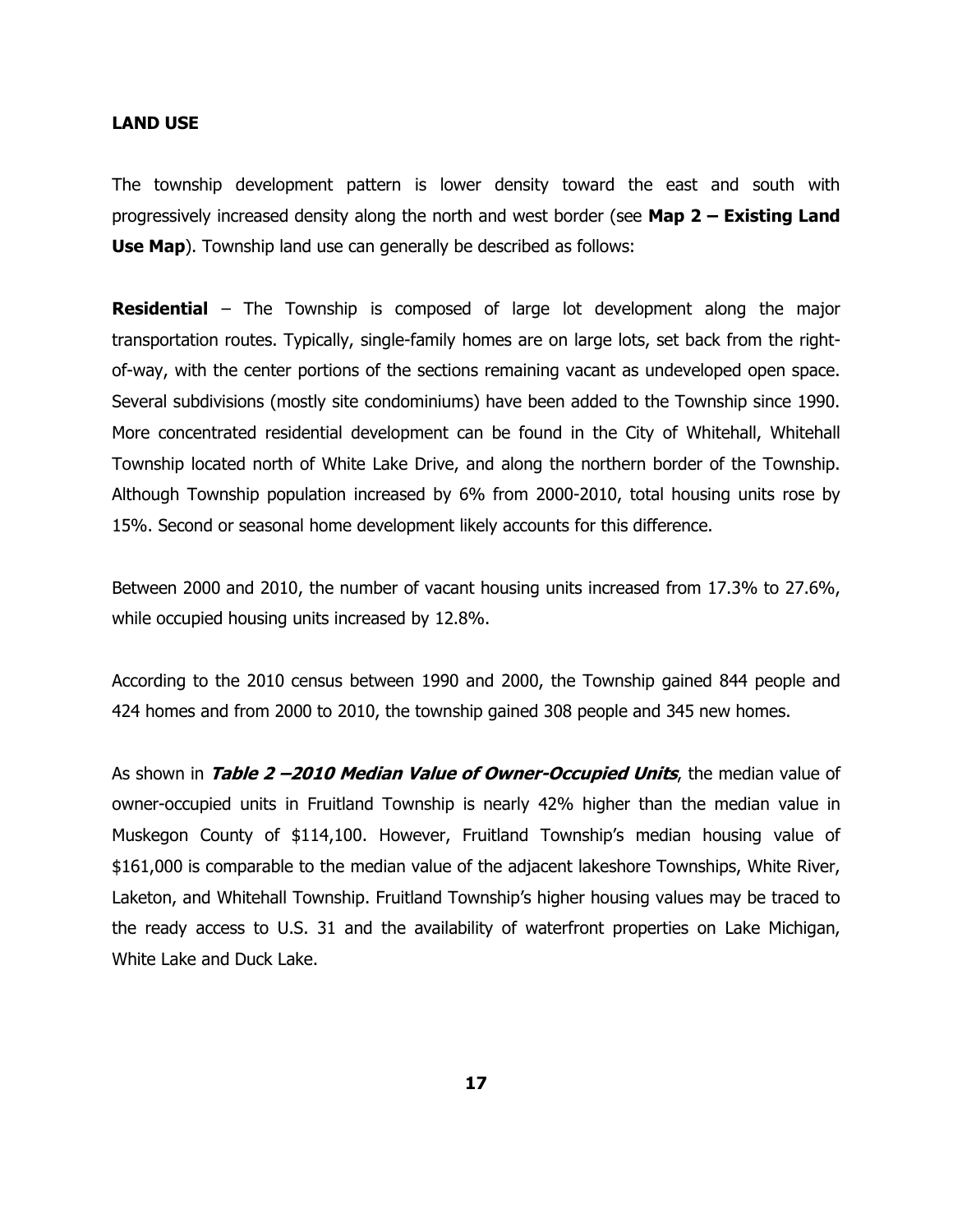| Table 2: 2000 Median Value of Owner-Occupied Units |                                |  |  |
|----------------------------------------------------|--------------------------------|--|--|
| <b>Community</b>                                   | <b>Median Value of Housing</b> |  |  |
| <b>Fruitland Twp</b>                               | \$161,800                      |  |  |
| <b>White River Twp</b>                             | \$179,200                      |  |  |
| Laketon Twp                                        | \$142,800                      |  |  |
| <b>Whitehall Twp</b>                               | \$126,600                      |  |  |
| Dalton Twp                                         | \$125,200                      |  |  |
| Montague Twp                                       | \$123,200                      |  |  |
| Muskegon Twp                                       | \$96,800                       |  |  |
| Muskegon County                                    | \$114,100                      |  |  |

Source: 2010 Census

Housing styles and values are varied throughout the Township. Older homes are either cottages or resort homes that are located on small single lots surrounding the lakes or larger farm homes built on older farmsteads. Many of the older cottages or resort homes that are located on the lakes have either been rebuilt or extensively renovated. Recent settlement has attracted more affluent homebuilders. These homes are often on larger, extensively landscaped lots, with ponds, horse barns and amenities indicative of a higher income level for the property owner.

A few historic farmsteads are still present within the Township; however, many of these farm homes have been converted to general residential use, permanently abandoning the farm fields. Additional homes have been constructed around the old farmsteads along the frontage roads.

Waterfront homes are often located on smaller lots than those found elsewhere in the Township. These lots are designed to take full advantage of the waterfront. Some of these houses are located within floodplains, high-risk erosion and critical dune areas.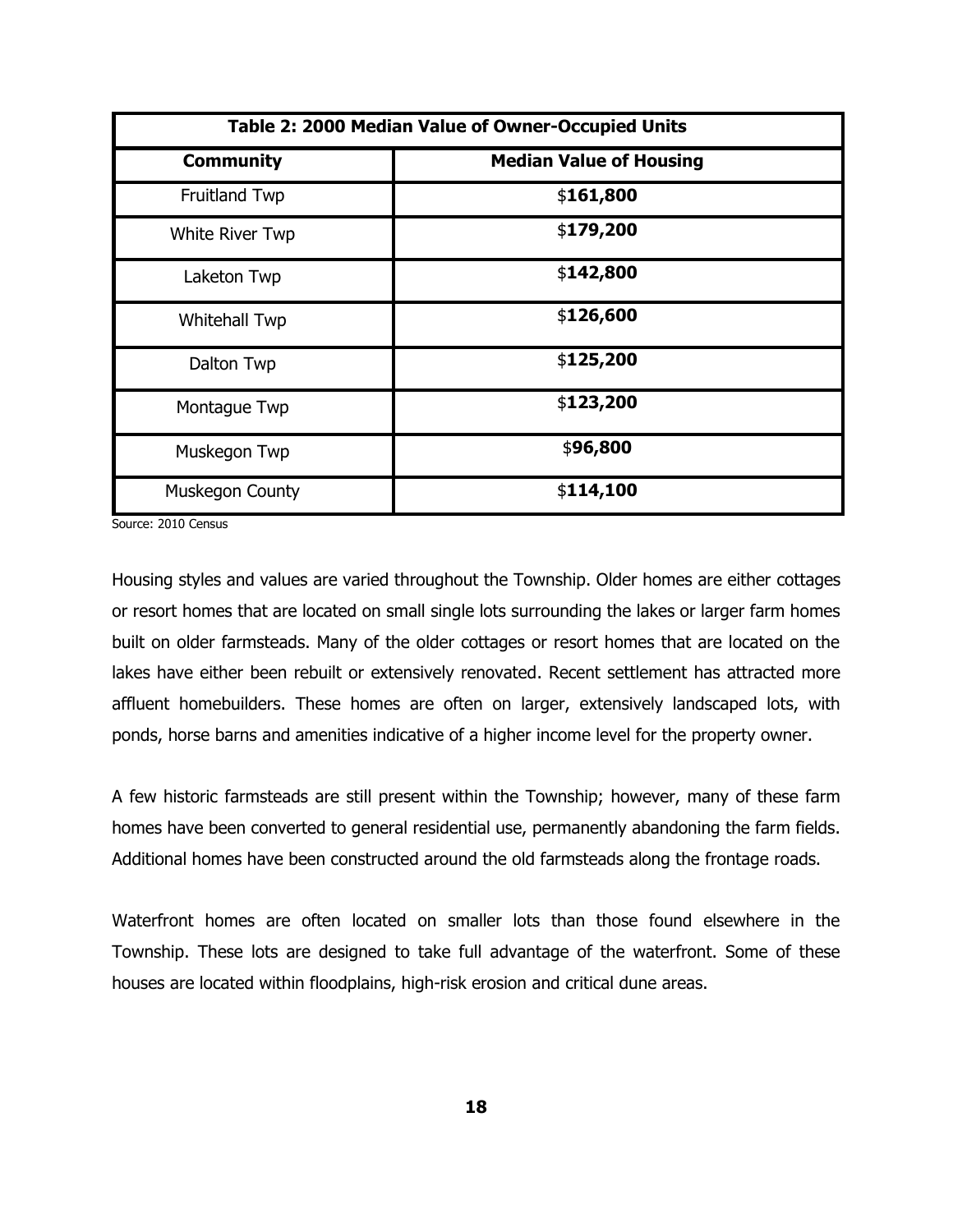Moderate to low-density development is scattered throughout the Township. Moderate density homes are located primarily along the main section line roads. Low-density residential development is predominant in the central and southern portions of the Township.

Until recently, limited access prohibited home construction in the center of sections, although recent subdivision developments have begun within section interiors. As the Township continues to grow, more driveways on major streets may create traffic flow problems resulting from turning movements.

New home construction has been occurring in already developed areas, "filling in" those gaps along the main section line roads. Many other lots are being advertised for sale for residential construction. The economic slowdown commencing in 2008 and 2009 dampened the pace of this growth.

New residential development, particularly in the southern portion of the Township, is situated on large lots with two to three and perhaps five, acres of land. This type of development will present many new opportunities and challenges to the Township, primarily centered on the provision of services to residents for waste collection, sewer and water distribution, and emergency services.

A limited amount of moderately dense residential development has occurred in primarily three areas of the Township: (1) adjacent to White Lake, (2) adjacent to Lake Michigan, and (3) adjacent to Duck Lake.

**Commercial** - Commercial development is located sporadically along Whitehall Road. The largest commercial activity is the Michigan's Adventure Amusement Park. In the last several years a gas station, veterinarian office, retail business and assisted living center have been constructed on Whitehall Road just south of White Lake Drive. The Township also has three golf courses, a marina, yacht club and several resorts, including Buzz's Lakeside Inn, Water's Edge and Michillinda Beach Lodge.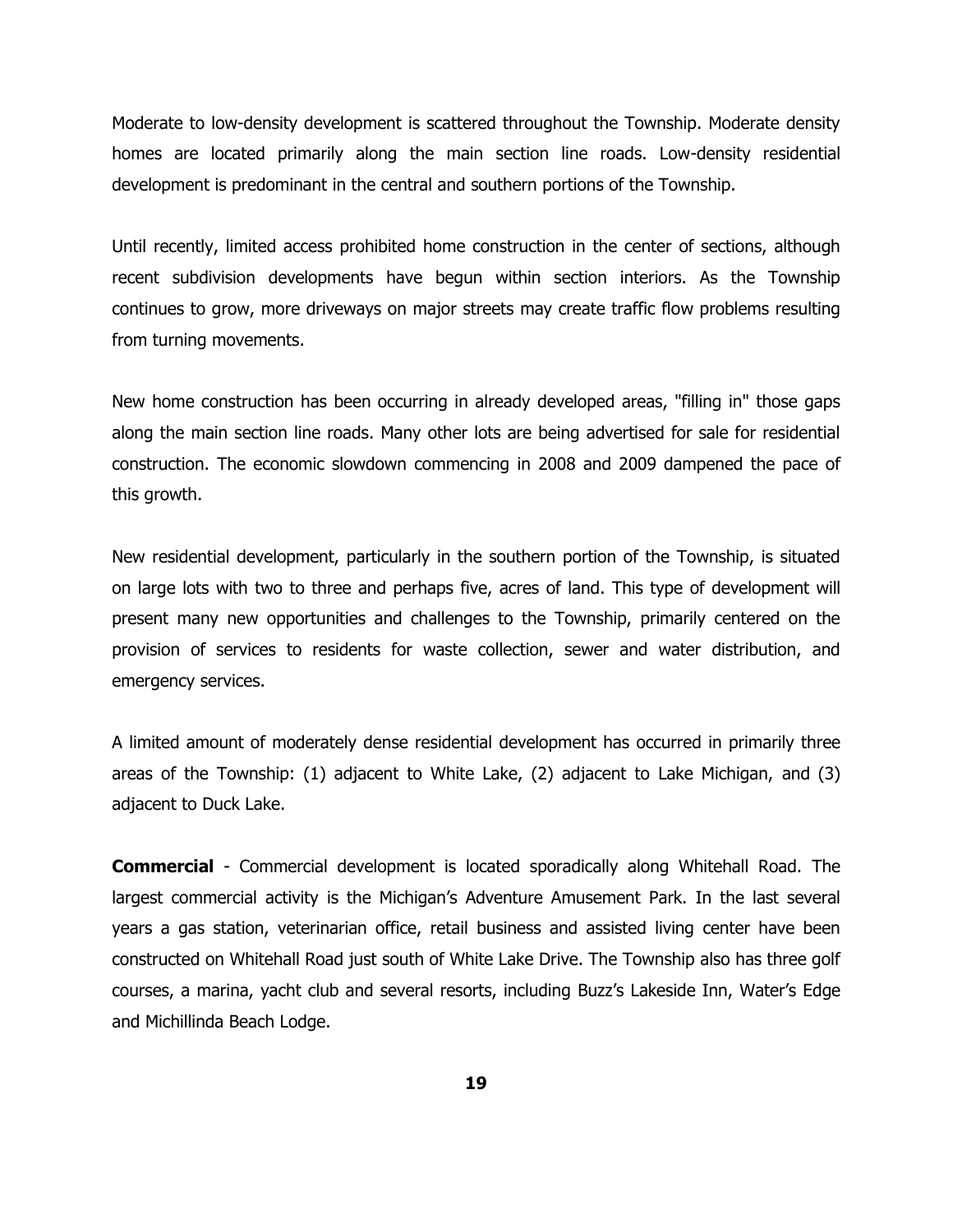**Industrial** - There are currently no industrial uses in the Township.

**Public/Institutional** – There are hundreds of acres of public and institutional land, including two schools, two churches, a State Park, and approximately 766 acres of Township-owned parcels.

**Vacant** - Of the Township's 24,484 acres, 60% (approx.) is undeveloped. A high static groundwater level, poor water quality and difficult aquifers, make some areas inadequate and inappropriate for dense development.

**Agricultural** - Of the 24,484 acres in the Township, approximately 1,143 acres are devoted to active agricultural activities and there is a desire to allow the land to be used as such. Agricultural lands in the Township primarily include fruit crops such as blueberries, Christmas trees, and horse and livestock farms. Some hay is grown primarily as feed for horses. There are many "hobby farms" where the practice is more for pleasure than income. Many agricultural lands within Fruitland Township have undergone a transition in use within the past several years. These lands, formerly active, now lay inactive and vacant. Several of the parcels where new home development has occurred recently, particularly subdivision construction have occurred in what may be assumed to be former farm fields.

#### **COMMUNITY FACILITIES AND PUBLIC UTILITIES**

**Water** – A water line has been constructed along Whitehall Road from the south to Michigan's Adventure at Riley-Thompson Road.

**Wastewater Collection** - In August 2009, Fruitland Township received a final version of a "Wastewater Collection System Master Plan" which it contracted for with Prein & Newhof. This plan examines two areas in the township for wastewater collection system extensions: these areas are: 1) White Lake Drive and Whitehall Road; near which the White Lake Assisted Living LLC is located and connected and 2) Riley Thompson Road and Whitehall Road. These two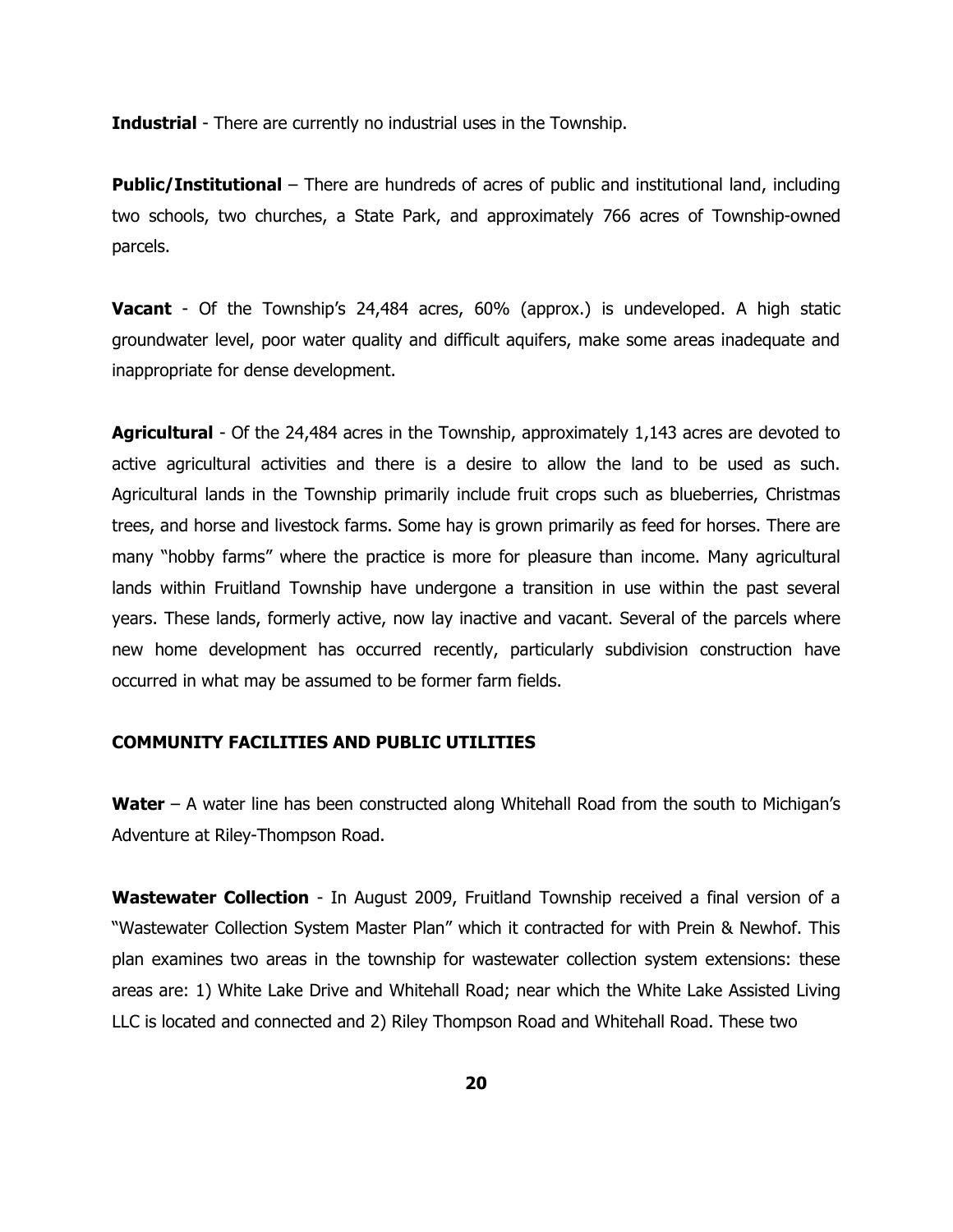areas are currently deemed to be the most likely areas to receive wastewater collection from the Muskegon County Wastewater Management System over the next 20 years.

**Electricity** - Consumers Energy supplies electricity to all Township residents.

**Natural Gas** - The Township has natural gas in limited areas, fuel oil and liquid propane service throughout.

**Telecommunications –** Traditional wireline phone service is currently provided by Frontier Communications. Phone service is also provided through various IP (Internet Protocol) providers, including Comcast and Charter cable companies. Finally, wireless phone service is available through much of the township from various wireless providers.

**Zoning** - The Township adopted its first zoning ordinance in the early 1970's and its first Land Use Plan in 1976. Both have undergone several revisions, including a major zoning update in March 2003. The zoning ordinance is based on the Master Plan and reflects the Township's interest in protecting the quality of life for future residents. This Master Plan update is intended to serve as a guide for making future ordinance and map changes.

#### **TRANSPORTATION**

**Roads** - Fruitland Township has good regional, interstate, and intrastate access by state and federal highways. There is good access to US-31, which cuts through the northeast corner of the Township. The road network is comprised primarily of county roads developed around the section perimeters and private streets within small residential developments. All of the 120.24 miles of improved public roads are maintained by Muskegon County, including approximately 1 mile of US-31. Property owners collectively maintain several miles of private streets and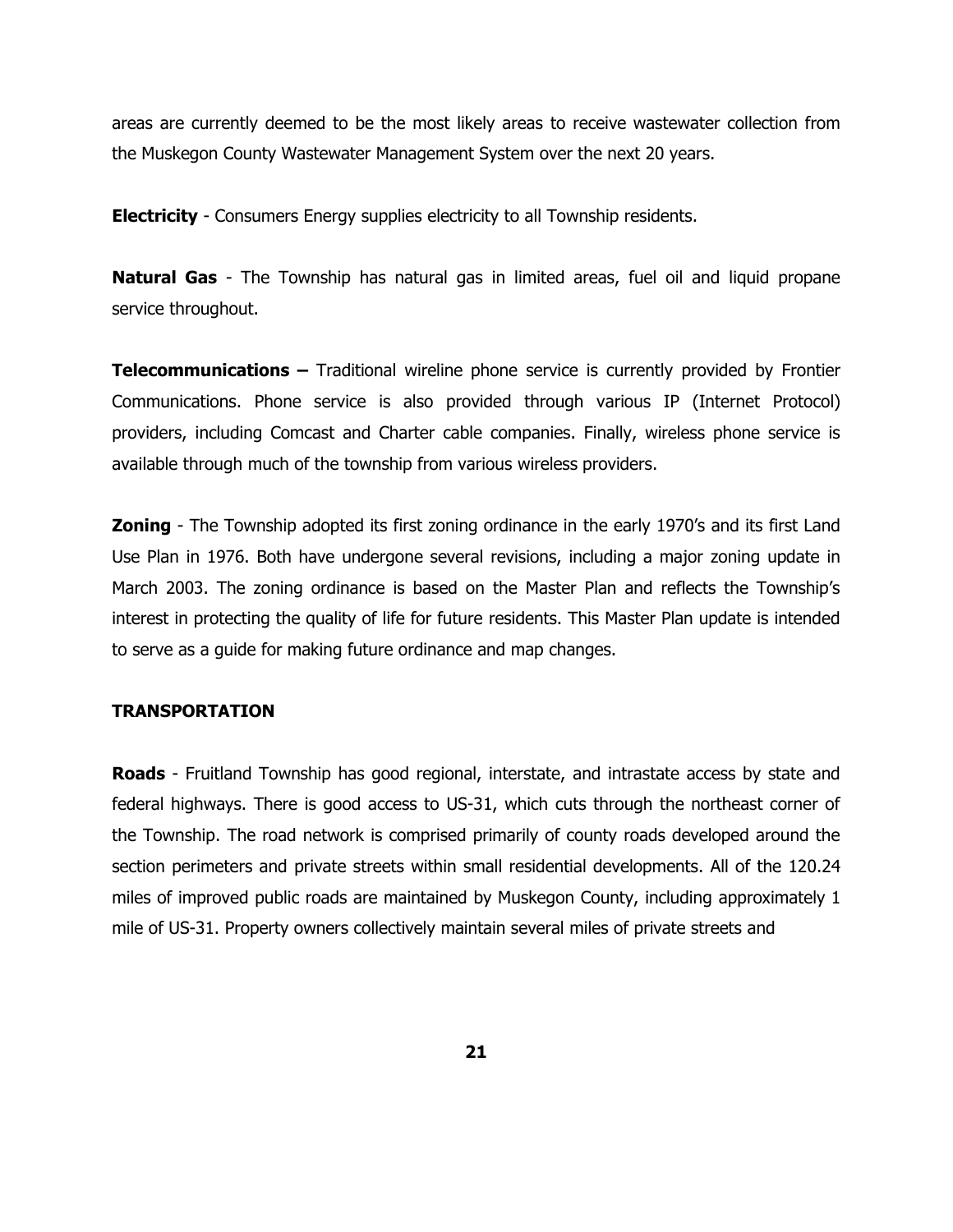easements. There are numerous private easements without formal property owner maintenance agreements or specified adjacent property rights. This situation can cause problems when the street surface deteriorates, structures fail, or ownership changes.

Whitehall Road is the Township's primary north-south transportation corridor. The primary eastwest corridors are Duck Lake, McMillan, Michillinda and River Roads, and White Lake Drive which provide good access and are well traveled.

**Complete Streets –** In August of 2010, PA 33 of 2008 (the Michigan Planning Enabling Act) was amended to require that local master plans include consideration of additional elements related to transportation. These elements include safe and efficient movement of people and goods by not only motor vehicles but also by bicycles, pedestrian, and other legal users including handicapper users. Additionally, the amended Act defines street as "a street, avenue, boulevard, highway, road, lane, alley, viaduct, or other public way intended for use by motor vehicles, bicycles, pedestrians, and other legal users."

In December of 2010, PA 33 was further amended to require that local master plans also take into consideration the location, character, and extent of public transit routes and public transportation facilities in the preparation of the master plan, and to coordinate with public transportation agencies in the planning process.

The Fruitland Township Master Plan endorses the concept that roads should be safe and available to all users, not just motorists and that streets be designed and operated to enable safe access for all users. It is important that pedestrians, bicyclists, motorists, equestrians and transit riders of all ages and abilities are able to move safely along and across Complete Streets.

Complete Streets play an important role in livable communities where all people, regardless of age, ability or mode of transportation feel safe and welcome on the streets. A safe walking and bicycling environment is an essential part of improving transportation and creating friendly, walkable communities.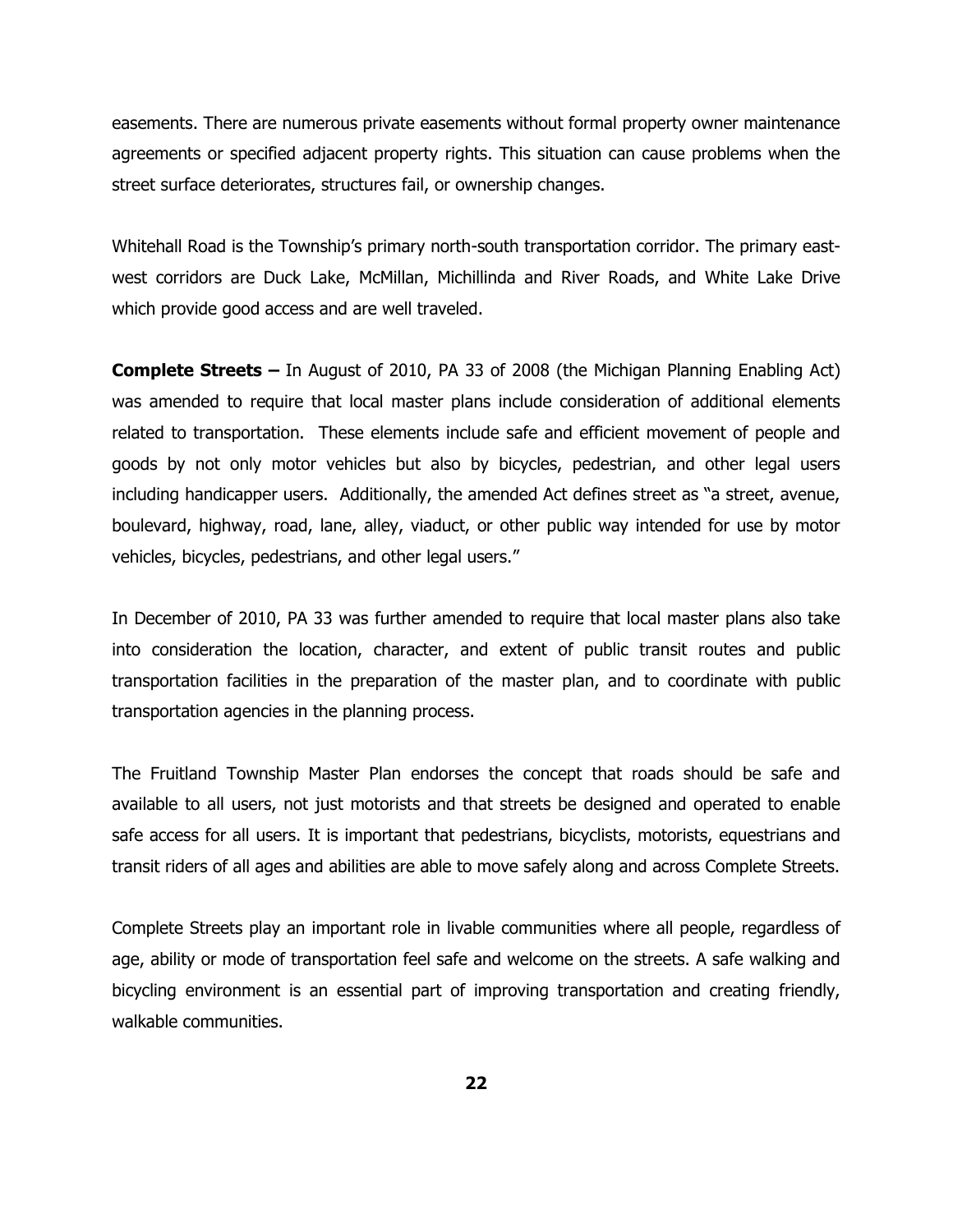The Board of County Road Commissioners for Muskegon County has endorsed various concepts, parameters, and guidelines as the MCRC Complete Streets Policy, including the following:

- The needs of all legal road users are understood to be important and should be considered on all road projects undertaken by MCRC.
- Complete Streets accommodate the needs of all legal road users including motorists, bicyclists, pedestrians, disabled persons, equestrians, transit users and commercial vehicles. MCRC will work with local communities during planning and scoping to determine community interest and capacity to help fund Complete Streets efforts.
- Accommodations for all legal road users should be implemented when said accommodations are needed and have been determined by MCRC to be safe, financially feasible, environmentally responsible, and consistent with local community desires, do not create undue liability exposure to MCRC and can be readily maintained without undue hardship and undue expense.
- All roads and road improvement projects are unique and present their own challenges, constraints and opportunities. Therefore, it is understood that the methods of accommodation will vary from project to project, and what works in one context, may not work in another.
- Complete Streets accommodations should only be implemented if safety is not compromised.
- Every community MCRC serves may have its own unique perspective on the subject of Complete Streets and their interest in partnering with MCRC on Complete Streets efforts will vary.
- MCRC will respect the desires of local communities when considering the provision of Complete Streets accommodations.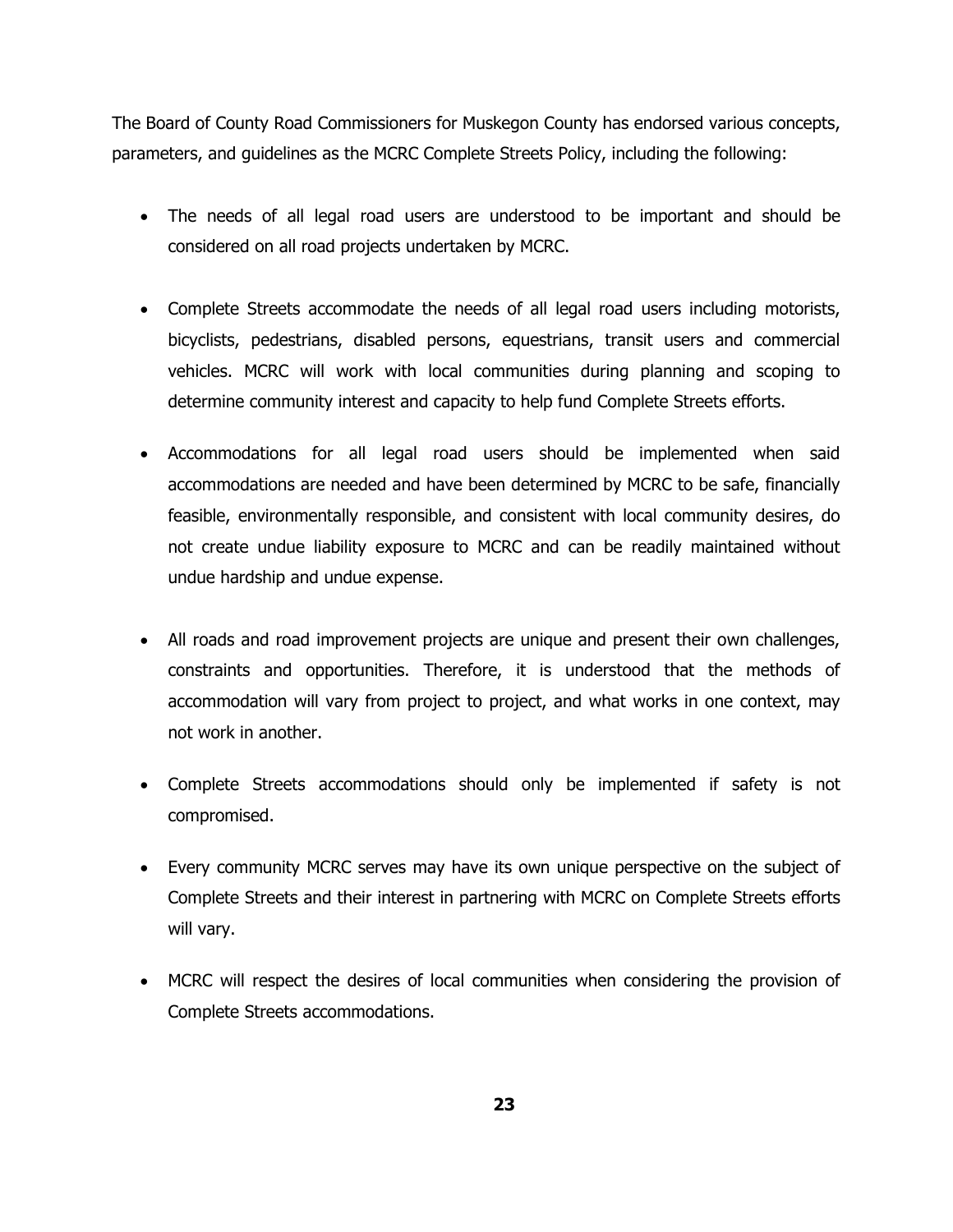- Input from local communities regarding Complete Streets is needed as early in the project planning phase as possible.
- Fruitland Township intends to work with MCRC in order to help implement Complete Streets in a manner that is financially feasible to the Township, and is consistent with the desires of local residents.

**Rail Services** - An abandoned railroad line bisects the northeast corner of the Township. This railroad has been converted to the Fred Meijer Berry Junction Trail, approximately 3 miles of which traverses the Township.

**Air Services** - Fruitland Township is fortunate to be located only 20 minutes north of Muskegon County Regional Airport. This large facility provides commercial and private air service to area residents.

## **PARKS AND RECREATION**

Park and recreation development within the Township is limited (see **Map 8 – Parks and Recreation Facilities**). The Township has two primary park facilities: (1) Township Park, located on Nestrom Road, featuring baseball fields, tennis courts, picnic shelters, play equipment and access to Duck Lake; (2) White River Light House and Museum, a 2.75-acre site located in the northwest corner of the Township, featuring parking for approximately 24 cars and a walkway along the channel. The museum has more than 600 artifacts and photos from the Great Lakes.

The Township also owns and maintains Marcus Park at the west end of Duck Lake and Duck Lake Road Park a 19.62 acre park adjacent to the Township fire station on Duck Lake Road. Duck Lake State Park is located in the west central portion of the Township. This 728-acre facility features a picnic shelter, swimming beach and boat launch on the north shore of Duck Lake, as well as Lake Michigan access. There are no county parks within the Township, but there are several city, state and county parks in surrounding communities that are accessible to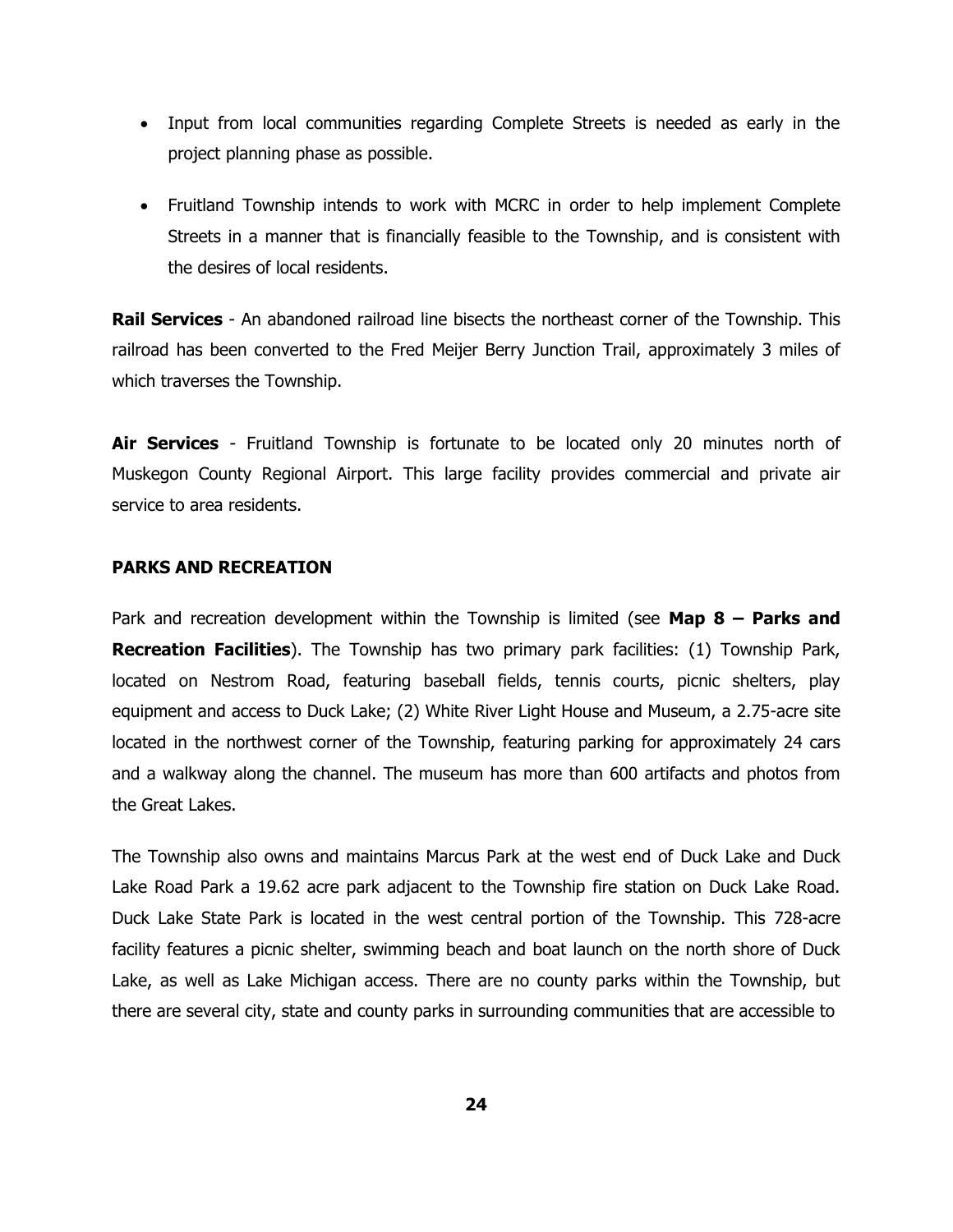Township residents. White Lake and Duck Lake provide year round fishing and boating opportunities and there is trout fishing in Duck Creek. The Fred Meijer Berry Junction Trail in the northeast portion of the Township provides an opportunity for leisure and recreational pursuits. Also located in the township is The Anderson Woods Nature Preserve, which was made possible after approximately 75 acres was gifted to The Land Conservancy of West MI. Features include a wheelchair and stroller accessible trail system that leads visitors through a towering oak and white pine forest.

Fruitland Township also has roads that end at natural bodies of water. They include: Lamos Road, McMillan Road, Nestrom Road, Scenic Drive and White Lake Drive. Uses for this public property include small boat launching and vistas for viewing.

Recreational facilities include:

- **White Lake Golf Course**: private, 139 acre, 18 hole course in sections 12 and 13.
- **Lincoln Golf Course** a private/public, 182 acre, 18 hole course in section 13.
- **Bent Pine Golf Course:** a public, 80 acre, 18 hole course in sections 14 and 23.
- **Michigan's Adventure Amusement Park** A major attraction featuring roller coasters, amusement rides and water park.

## **SOCIAL AND ECONOMIC CHARACTERISTICS**

**Population Growth** – The Township has grown steadily over the years, achieving its most rapid 10-year population growth between 1990 and 2000, increasing 19.2% from 4,391 to 5,235 people.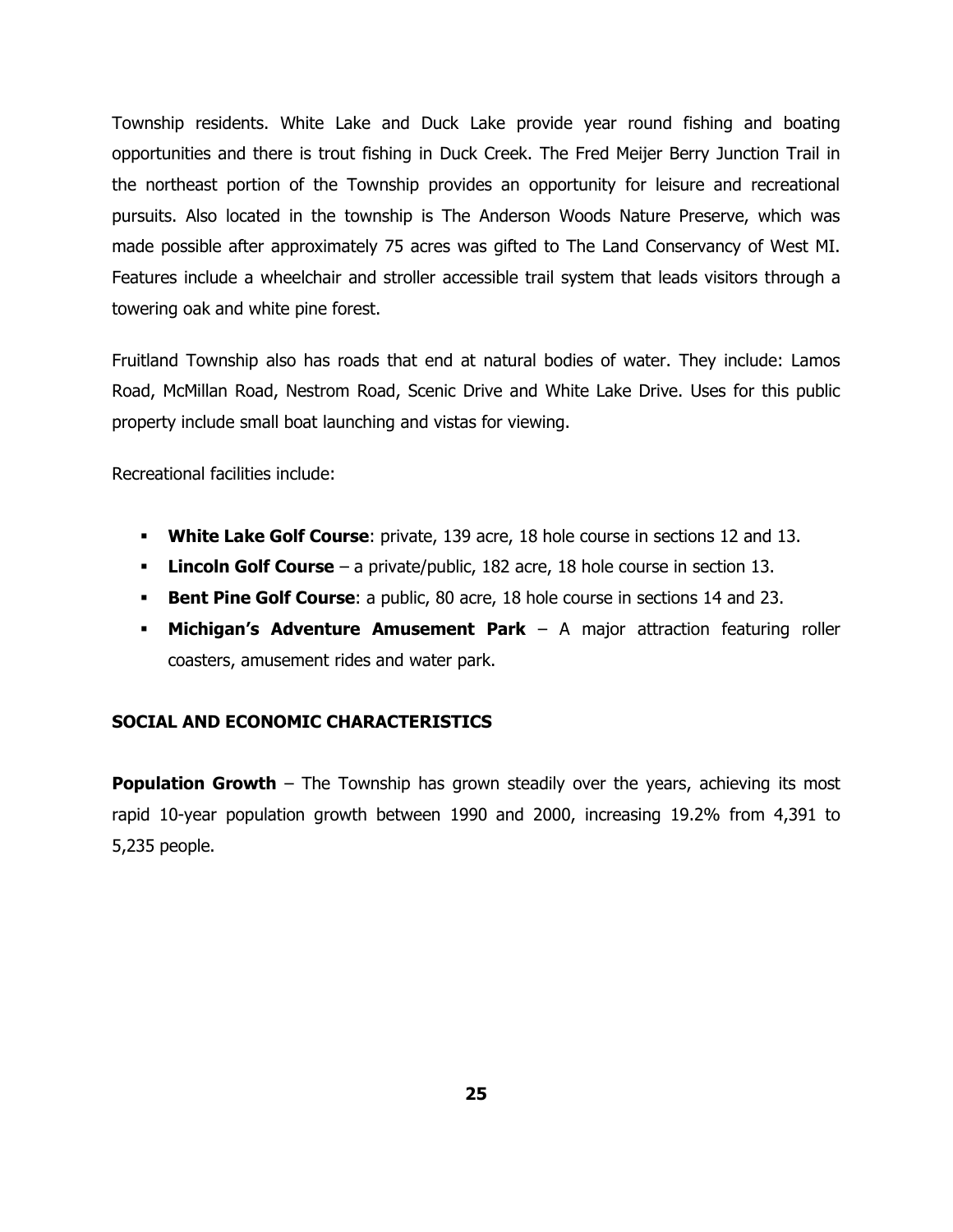| <b>Table 3: Township Population</b> |        |        |        |        |
|-------------------------------------|--------|--------|--------|--------|
| Year                                | 1980   | 1990   | 2000   | 2010   |
| <b>Population</b>                   | 4,168  | 4,391  | 5,235  | 5,543  |
| <b>Growth by people</b>             | $+968$ | $+223$ | $+844$ | $+308$ |
| Growth by %                         | 30.3   | 5.4    | 19.2   | 5.9    |

The 2010 U.S. Census reported Fruitland Township population at 5,543, up from 5,235 in 2000. Populations exceeded 6,000 in Townships located south and east of Fruitland, while those to the north are less than 2,000. The pace of growth in Fruitland Township and adjacent communities is not characteristic of the county as a whole.

**Seasonal Population** – Fruitland Township has a significant seasonal population, increasing in the summer months because of its inland lakes and Lake Michigan shoreline. Duck Lake and a portion of White Lake contribute to the Township's attractiveness. Second home development and the influx of retirees have increased population in areas surrounding these lakes and along Lake Michigan.

In addition to resorts, some visitors of the Township rent private residential units. The Township must consider whether these facilities must be regulated to ensure that they are properly maintained and not overcrowded, thereby protecting the safety and quality of life of both visitors and Township residents.

**Township's Comparative Growth Rates** - Fruitland Township's growth rate was greater than most nearby Townships between 1980 and 2010. **Table 4 - Study Area Growth** illustrates the rates of population change from 1980 to 2010.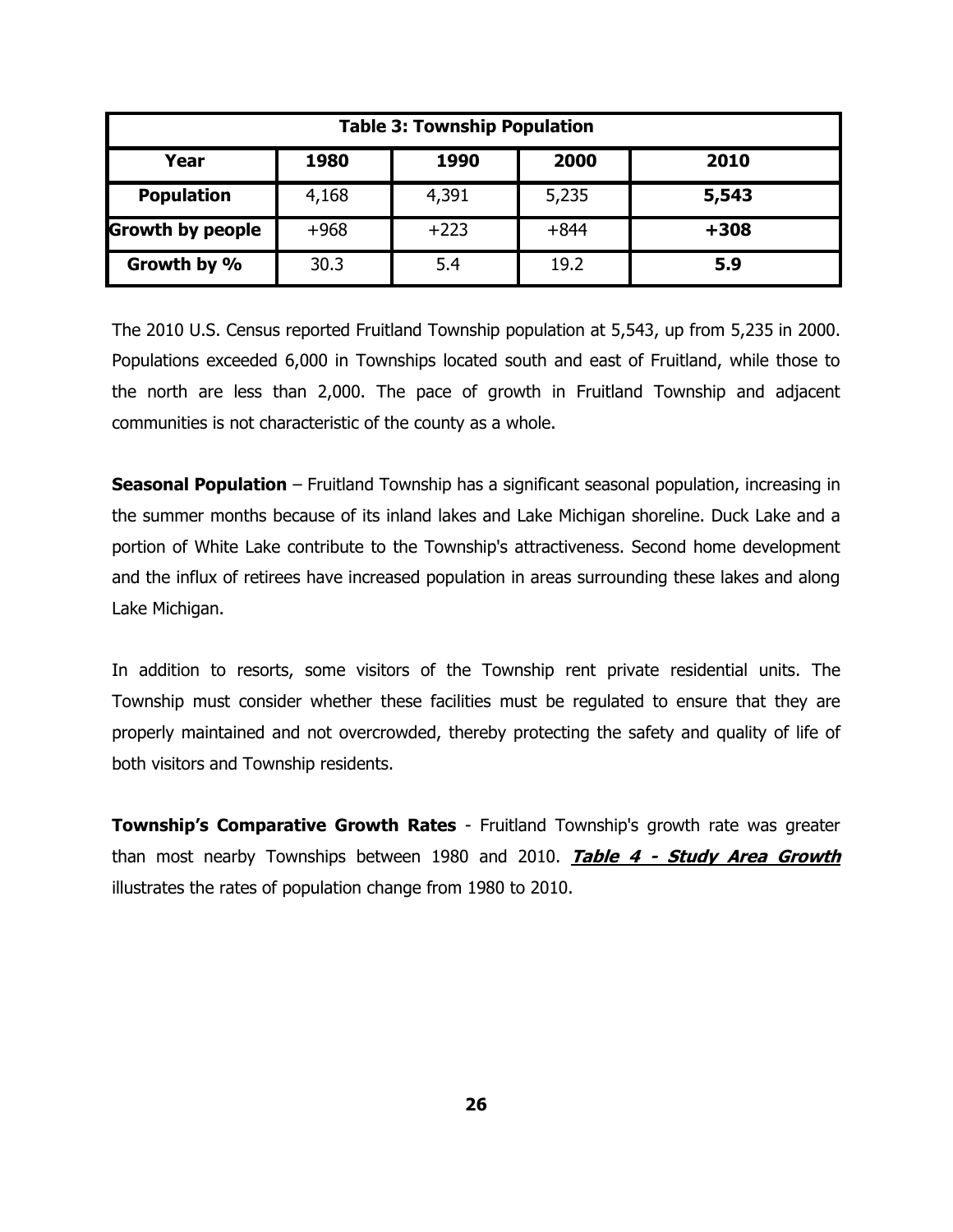| <b>Table 4: Study Area Growth</b> |                          |         |         |         |
|-----------------------------------|--------------------------|---------|---------|---------|
|                                   | <b>Growth by persons</b> |         |         |         |
|                                   | 1980                     | 1990    | 2000    | 2010    |
| <b>Fruitland Twp.</b>             | 4,168                    | 4,391   | 5,235   | 5,543   |
| Blue Lake Twp.                    | 1,101                    | 1,235   | 1,990   | 2,399   |
| Laketon Twp.                      | 6,327                    | 6,538   | 7,363   | 7,563   |
| Muskegon Twp.                     | 14,557                   | 15,302  | 17,737  | 17,840  |
| Dalton Twp.                       | 5,897                    | 6,276   | 8,047   | 9,300   |
| White River Twp.                  | 1,215                    | 1,250   | 1,338   | 1,335   |
| Montague Twp.                     | 1,359                    | 1,429   | 1,637   | 1,600   |
| Whitehall Twp.                    | 1,341                    | 1,464   | 1,648   | 1,739   |
| Muskegon County                   | 157,589                  | 158,983 | 170,200 | 172,188 |

In total, Fruitland Township has increased 33% since 1980, gaining an additional 1,375 people between 1980 and 2010; the majority of that growth occurred between 1990 and 2000, as illustrated in **Table 4 – Study Area Growth**. The county and communities surrounding the Township have been included for comparison.

**Age of Population** – Based on 2010 Census Data, Fruitland Township has an overall younger population than Muskegon County. More than half (55%) of Township residents are 25 - 64 years old; 26% are children under 19; 14% are 65 or older. In Muskegon County, 27.7% of the population is under 19 years and 14% is 65 years and over. Married-couple families make up 23% of the Township's total households, compared to 17.8% in Muskegon County. The Township median age increased from 38.2 years in 2000 to 44 years in 2010; Muskegon County increased from 35.5 in 2000 to 38.2 in 2010. As of the 2010 census the Township population of persons aged 65 and over was approximately 14% of the population. Only 4.9% of the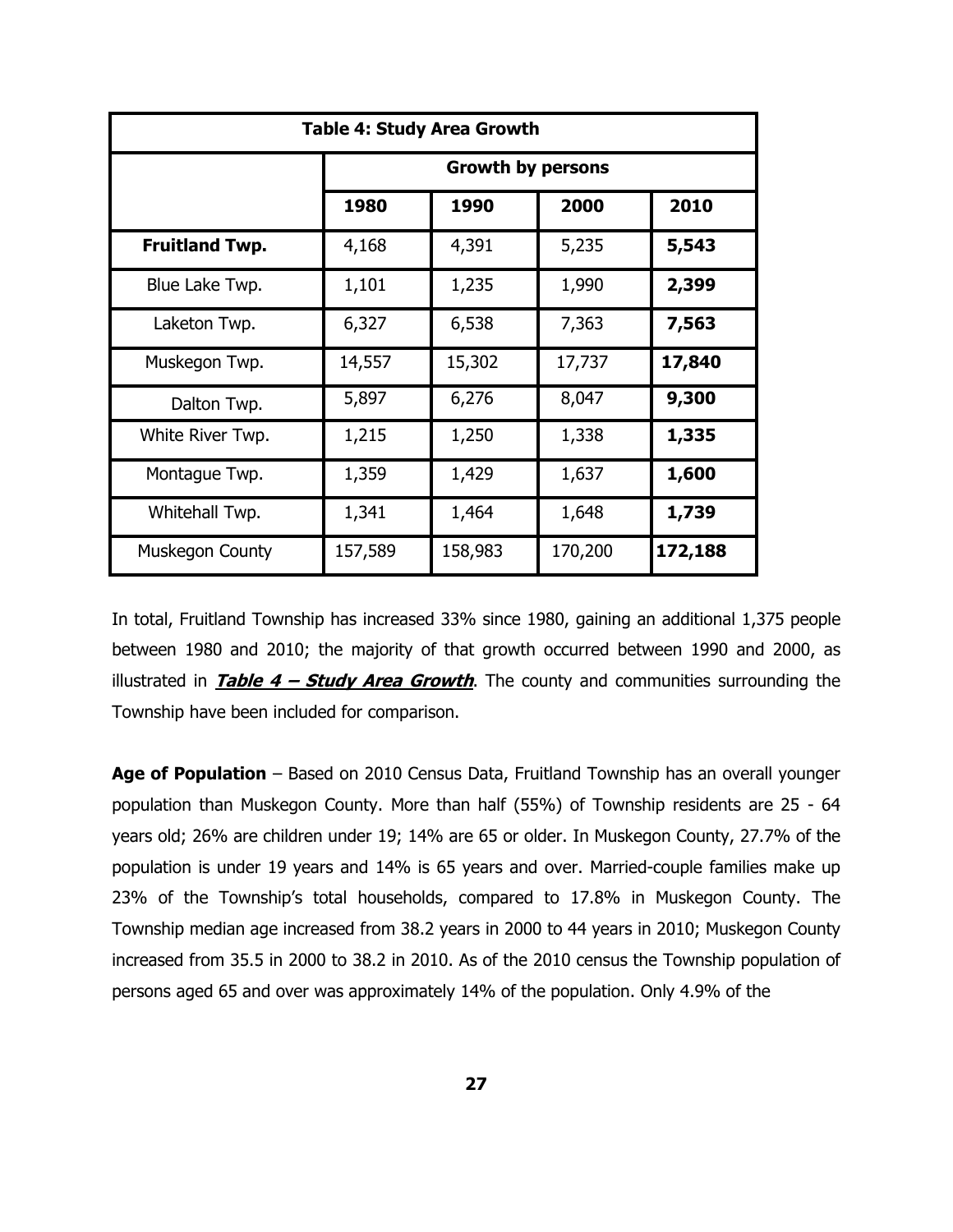Township's population in 2010 was less than 5 years of age. The 9% rate of population increase from 2000 to 2010 was significantly greater than the 1.2% increase experienced in Muskegon County.

**Household Income** - Median household income throughout Muskegon County increased between 2000 and 2010, from \$38,008 to \$40,670; Fruitland Township's was significantly higher at \$59,537.

**Labor Force** - In 2010, the existing labor force was approximately 2,552 persons. Of those employed, 25.5% were in manufacturing, 23.9% in education and health care, and 9.8% in retail. Nearly 60% of the labor force was female. Few businesses are located within the Township, so most non-self-employed residents work outside Township boundaries and drive an average of 22.6 minutes to work.

**Tax Base** - The 2014 State Equalized Value of real and personal property in Fruitland Township was \$305,700,600, the fifth largest tax base in Muskegon County. In 2014, 3,443 parcels were classified residential, 111 parcels as exempt (institutional and public), 35 parcels as commercial improved; 36 parcels as agricultural; no parcels were classified industrial. Between 2013 and 2014 the total for real and personal property values increased 6.50%.

| <b>Table 5: State Equalized Value</b> |              |                      |                          |                                      |
|---------------------------------------|--------------|----------------------|--------------------------|--------------------------------------|
| Year                                  | <b>Total</b> | <b>Real Property</b> | <b>Personal Property</b> | <b>Annualized %</b><br><b>Change</b> |
| 2009                                  | 341,187,200  | 331,620,300          | 9,566,900                | 4.69                                 |
| 2010                                  | 328,513,600  | 319,147,300          | 9,366,300                | $-3.71$                              |
| 2011                                  | 297,477,700  | 288,311,600          | 9,166,100                | $-9.45$                              |
| 2012                                  | 283,606,600  | 273,579,000          | 10,027,600               | $-4.66$                              |
| 2013                                  | 286,294,600  | 276,130,900          | 10,163,700               | 6.21                                 |
| 2014                                  | 305,700,600  | 295,843,400          | 9,857,200                | 6.50                                 |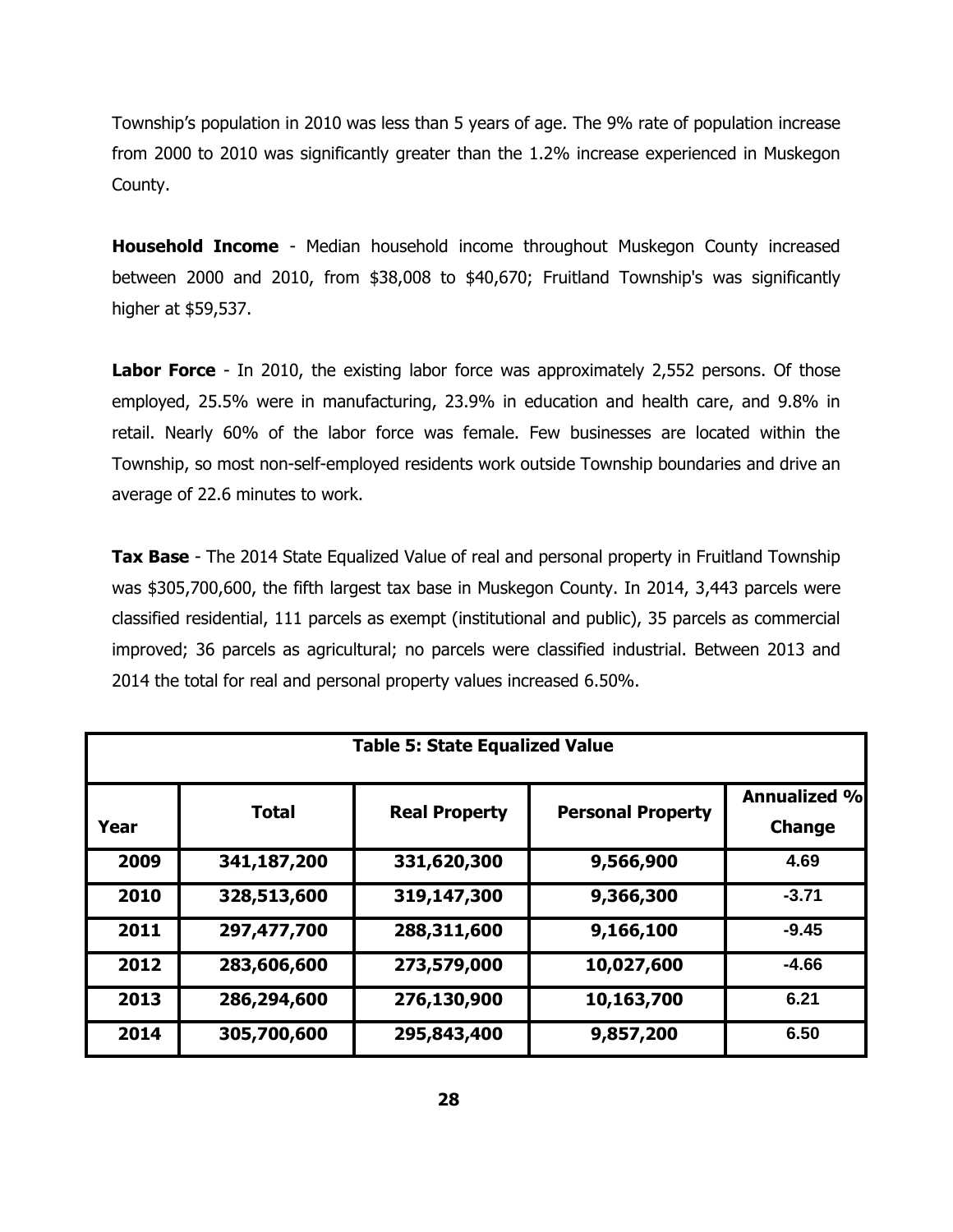### **PUBLIC AND INSTITUTIONAL LANDS AND EDUCATIONAL FACILITIES**

**State Park** - State owned land adjacent to Duck Lake represents the largest publicly owned land holding in the Township.

**Township Land** - Numerous Township-owned parcels of land provide additional acreage and recreational opportunities for residents now and for the future. In total, the township owns 766 acres of land; 5 of the parcels are 40 acres or more in size. The Township Hall Park features 36.67 acres with two ball fields, tennis courts, two picnic pavilions, play equipment, shuffleboard**,** pickle ball and a trail to Duck Lake. Other public lands include a maritime museum located at the White River Light Station on the Channel of White Lake, a play area located on Duck Lake Road and several large parcels of undeveloped land.

**Educational Facilities** –There are two school districts: Reeths-Puffer and Whitehall public schools. Whitehall School District covers approximately 67% of the Township; Reeths-Puffer School District covers the remainder.

Regional educational facilities are provided by the Muskegon Intermediate School District. See **Map 9 – School Districts** for a map of school district boundaries.

#### **EMERGENCY SERVICES**

**Police** – The Muskegon County Sheriff's Department and Michigan State Police provide police protection.

**Fire** – The White Lake Fire Authority provides fire protection to the Township. It currently owns fire-fighting vehicles, a rescue unit and EMT vehicles. The equipment is housed at facilities on Duck Lake Road and in the City of Whitehall and operated by both full-time and on-call firefighters.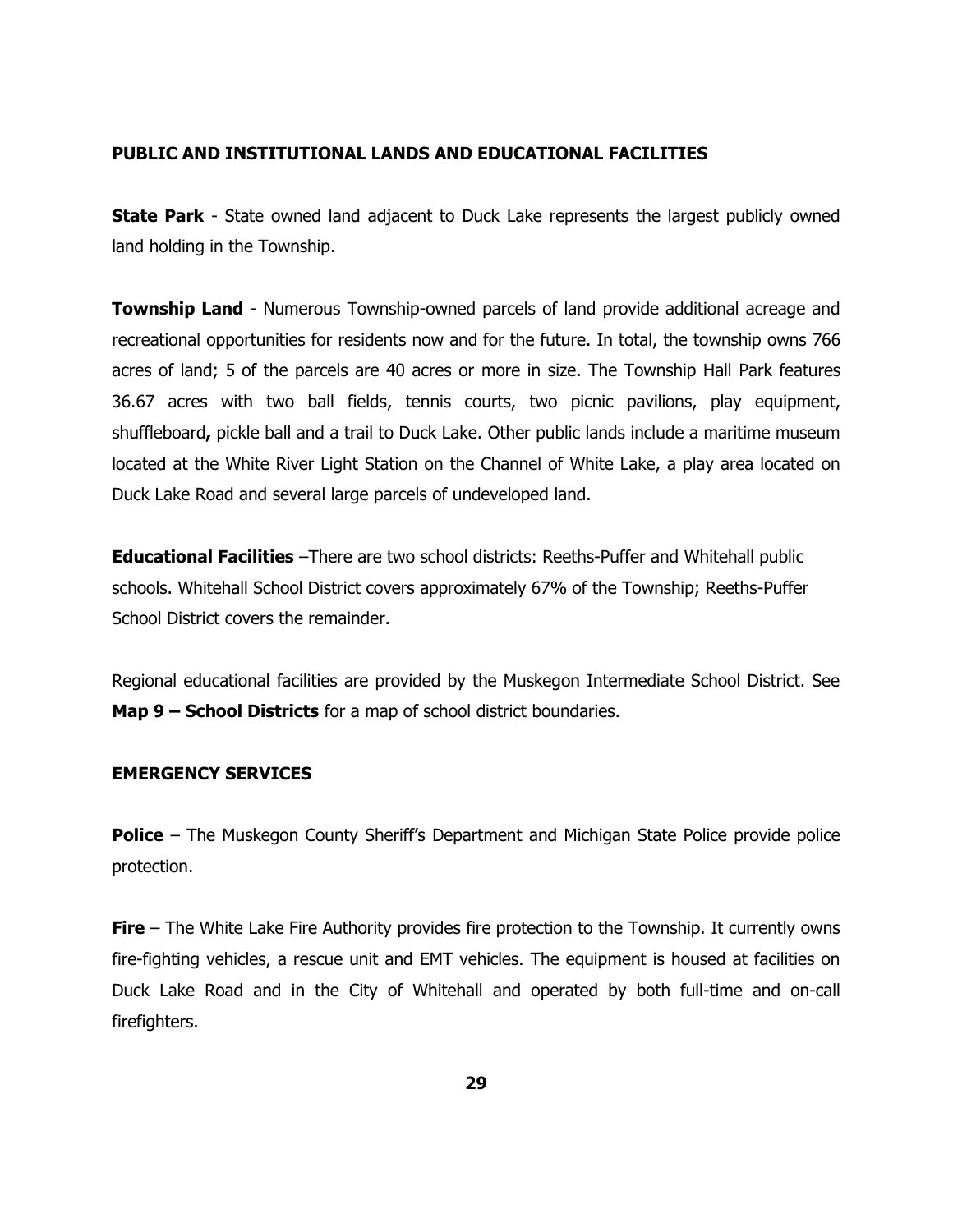**Ambulance** – Emergency Medical Service (EMS) is provided by the firefighters. Ambulance services are provided by ProMed Ambulance.

#### **HISTORIC SITES**

The White Lake Community Building, located at the intersection of Lamos and South Shore Drive, the White River Light Station Museum, White Lake Yacht Club and the White Lake Golf Club are historic sites. There are also three Centennial farms in the Township. There is a historic cemetery on the north side of the Duck Lake Channel on the Lake Michigan side of Scenic Drive.

#### **MARKET CENTERS**

The Muskegon area serves as the primary market center and provides most of the retail, commercial and related services for the daily needs of Township residents. Many other market centers exist outside the Township such as the cities of City of Whitehall, North Muskegon, Montague, Norton Shores and Twin Lake.

#### **NEIGHBORING LAND USE AND ZONING**

Land uses surrounding Fruitland Township are generally open space, agricultural, and very lowdensity residential land use areas. All of the surrounding municipalities have their own zoning regulations. The surrounding Townships have recently adopted updated master plans.

Surrounding zoning and proposed land uses are similar to the existing land use pattern. Most areas are intended for agricultural and residential development. The Whitehall area adjacent to the township is a residential area. Areas of the Village of Lakewood Club that are adjacent to the Township limits are zoned for a variety of uses including, residential, industrial and mediumdensity residential. Laketon Township along the south border of the Township is planned and zoned primarily for low density residential. Dalton Township along the east border of the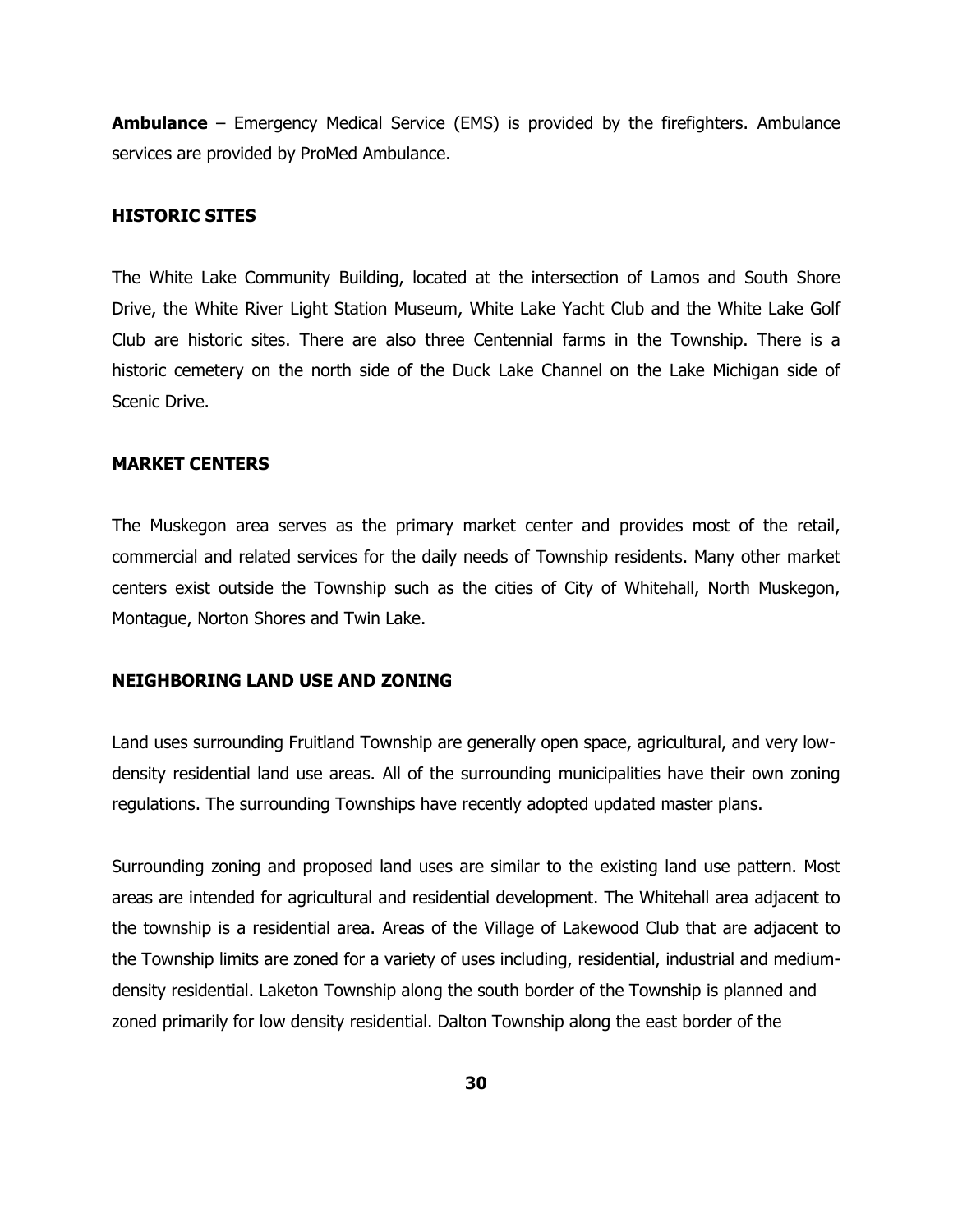Township is planned and zoned for a mixture of commercial and low density residential. Whitehall Township along the north border of the Township is planned and zoned for residential use. However, much of this is either vacant or agricultural land. See **Map 10 – Surrounding Zoning** for a depiction of these areas.

#### **ECONOMIC DEVELOPMENT**

The Census Bureau designates Muskegon County as a Metropolitan Statistical Area (MSA) along with Allegan and Ottawa Counties. This suggests that growth patterns affecting Muskegon County are similar to those occurring throughout the region. Muskegon County has undertaken a variety of economic development initiatives that consist of coalitions with private, public, and citizen groups. All indications are that these efforts will continue to be successful. The potential implications to land use planning and housing for the county may be substantial. Residential growth in Fruitland Township may be associated with the expanding tier of job growth occurring throughout the county and region. Residential expansion may also be the result of the Township's proximity to Lake Michigan, White Lake and Duck Lake.

#### **HAZARD MITIGATION**

On August 17, 2015, Fruitland Township adopted the Muskegon County Hazard Mitigation Plan. The Muskegon County Hazard Mitigation Plan was created to protect the health, safety, and economic interests of residents by reducing the impacts of natural and technological hazards through hazard mitigation planning, awareness, and implementation. Hazard mitigation is any action taken to permanently eliminate or reduce the long-term risk to human life and property from natural and technological hazards. It is an essential element of emergency management along with preparedness, response and recovery.

Hazard mitigation is a discipline that intersects with virtually every aspect of community planning, and the countywide plan contains a great deal of information. The Muskegon County Hazard Mitigation Plan can be viewed online at http://wmsrdc.org/project/muskegon-countyhazard-mitigation-plan/.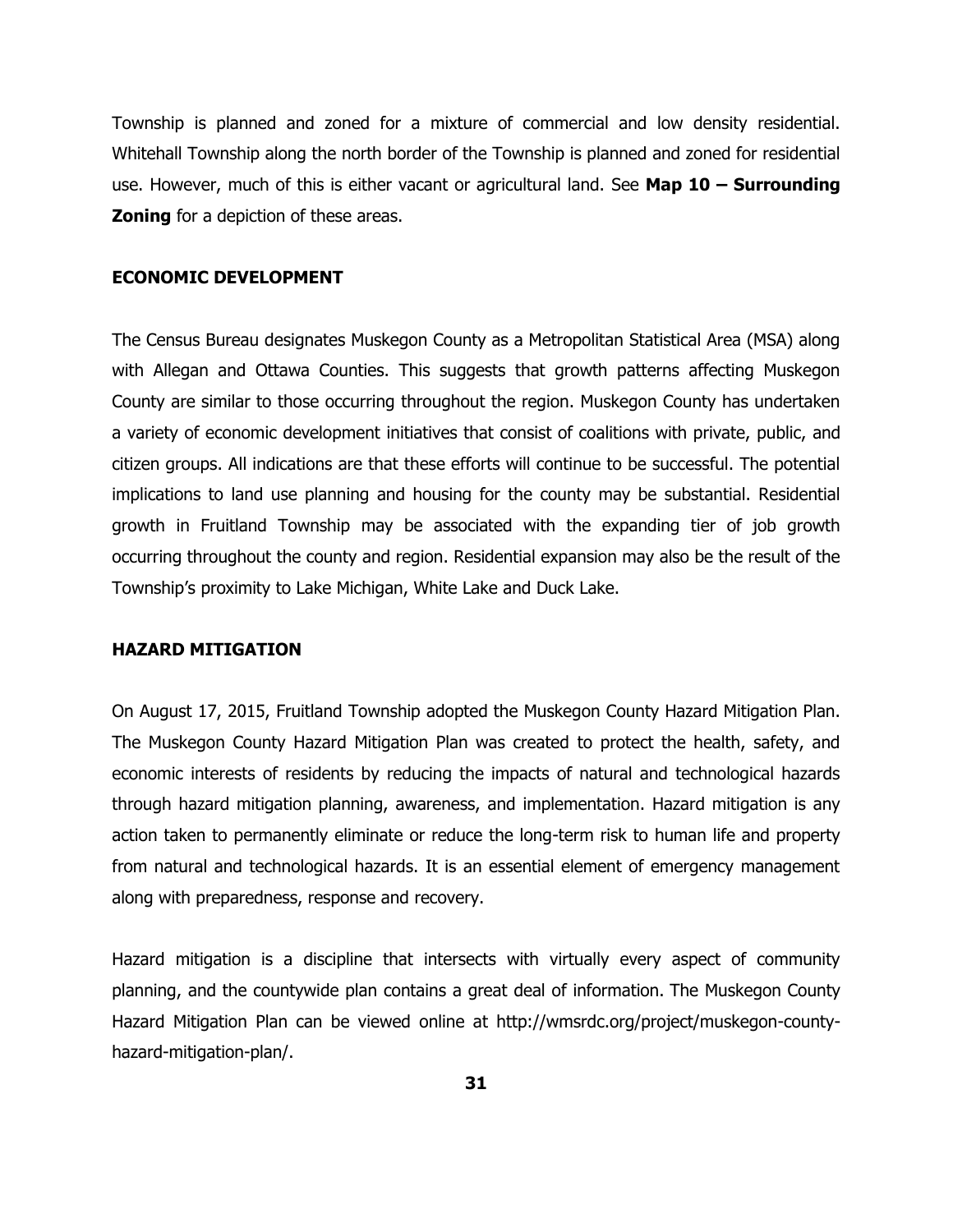Adoption of this plan enables Fruitland Township to access certain types of hazard mitigation and flood mitigation funding if necessary.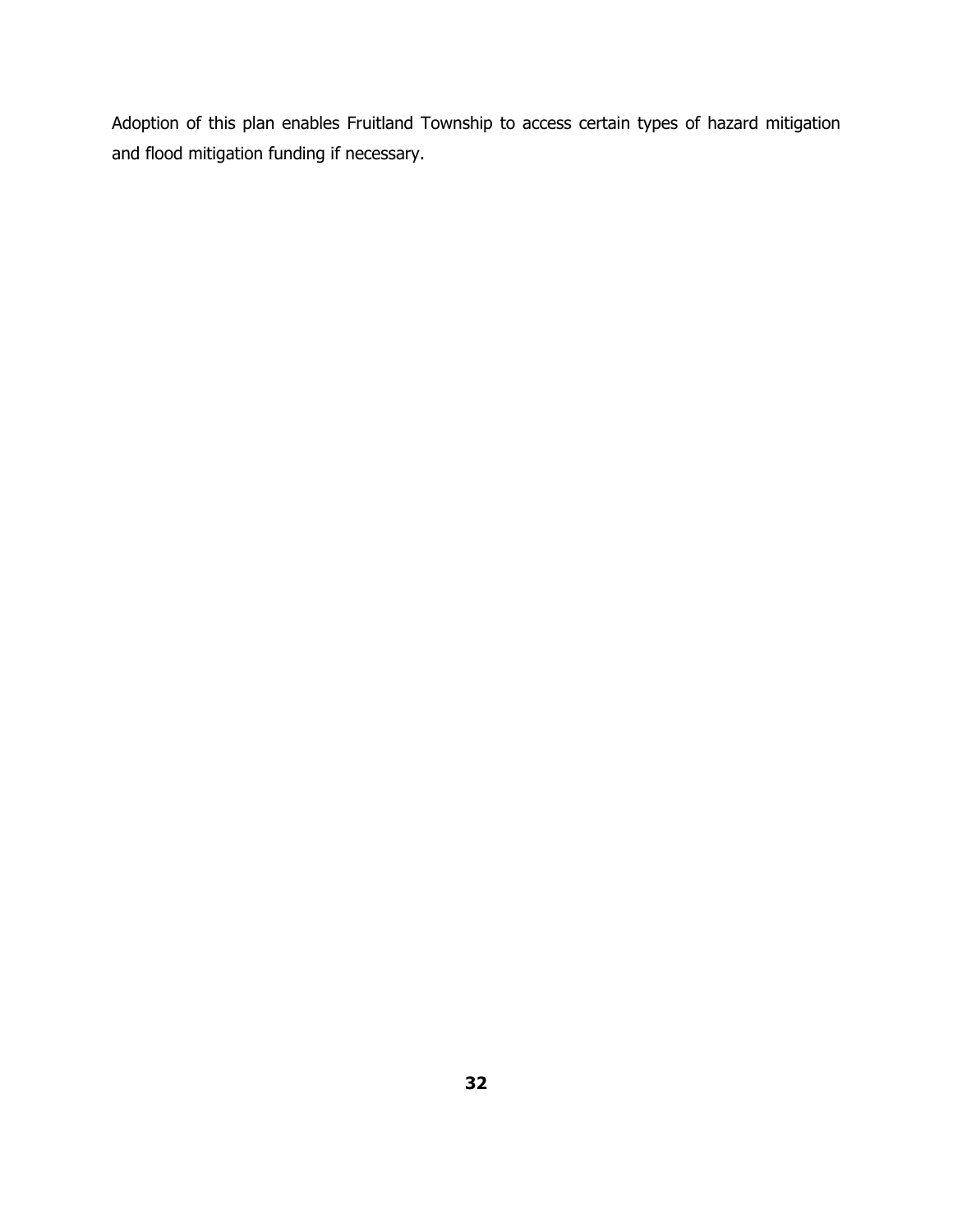## **SECTION 4 PUBLIC PARTICIPATION**

**Questionnaire** – In December 2005, the Township distributed a 37-question survey to all Township property owners, which provided the basis for amending the Township Master Plan in 2007. There is no evidence to suggest that the prevailing sentiments of property owners expressed in that survey have changed substantially, and therefore it remains the basis for the 2010 amendment and the current plan update. Of the 2,500 surveys sent, 786 (32%) were returned. Appendix A contains the complete questionnaire results, which are summarized here:

**Respondents:** 75.8% of respondents live in the west half of the township, west of Simonelli Road. A full one-third of the population is concentrated in the northwest  $1/6<sup>th</sup>$  of the township, west of Simonelli and north of Michillinda, along South Shore Drive and Murray Roads. Approximately 28% own lakefront property; 81.7% live in Fruitland year-round.

**Commercial development:** 65% of survey respondents don't want non-residential development, such as stores and businesses. Those who did, favored neighborhood stores, like the White Duck, gas/ convenience stores and recreational businesses, like camping or resorts.

**Residential development:** 36.1% said new dwellings should locate on parcels of 5 acres or larger; 62.9% indicated that parcel sizes should be 2½ acres in size or larger. Nearly two-thirds (62.0%) of the respondents believe that residential subdivisions are inappropriate in the township. The preferred form of residential development would include pedestrian trails, bikeways and paths connecting neighborhoods featuring large wooded lots. The majority of respondents (60%) were opposed to constructing a public water and sanitary sewer system. Nearly 90% did not favor higher density development, such as apartments and condominiums.

**Other issues:** When asked to identify the most important issues facing the township, 28.5% said the environment, with 23.3% identifying water quality as most important. 59.7% answered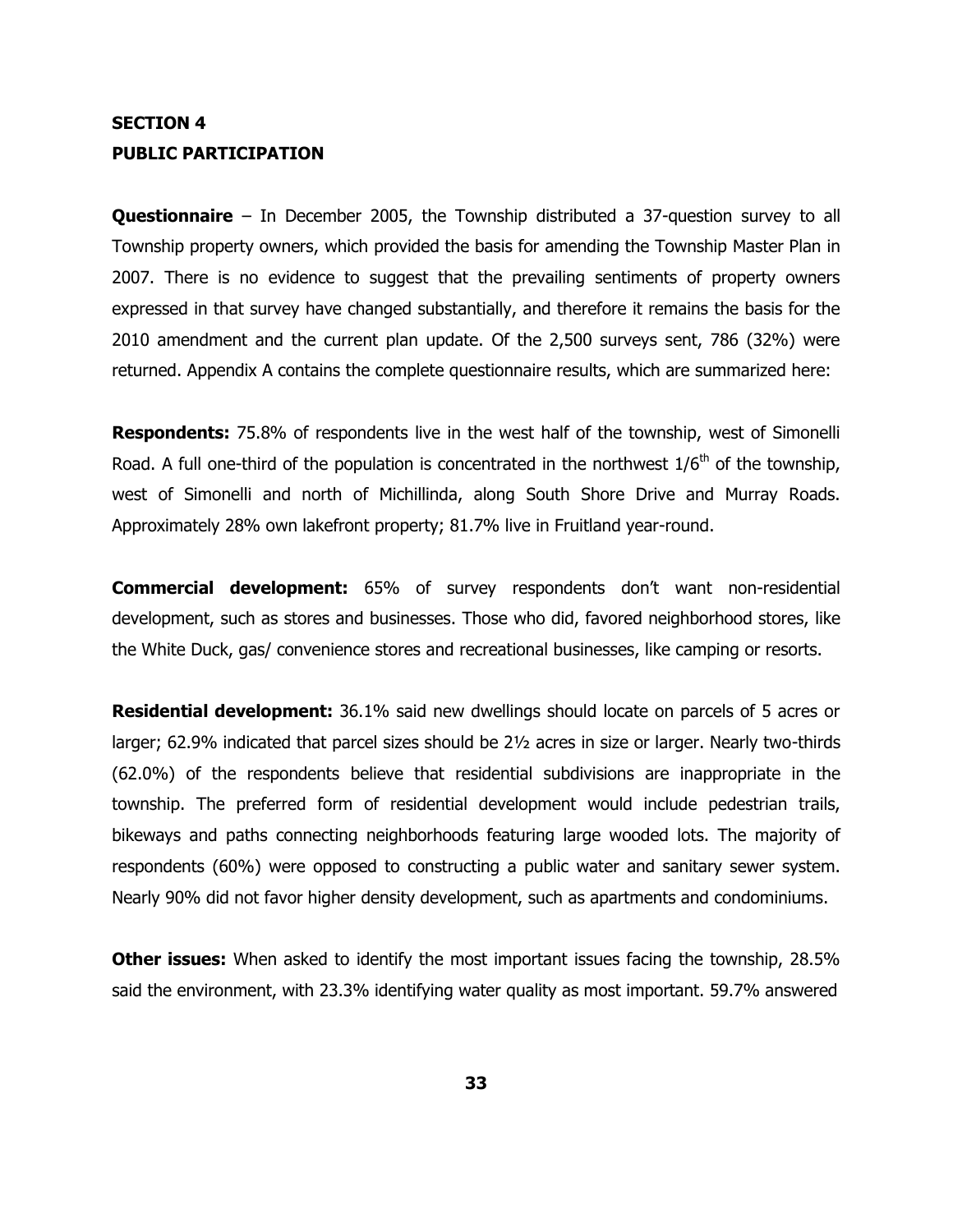that development should be limited in areas of the township that have a high ground water table. 91% agree that controls on development are important to protect water quality in the rivers, lakes and streams. Whether they own lakefront property or not, approximately twothirds of respondents supported the 100-foot setback on the waterside of lakefront lots, and that accessory buildings should be sized according to the size of the parcel.

**Industrial development:** 77% stated that industrial development is inappropriate in the township and would prefer directing industrial development to other nearby communities like Whitehall and Muskegon.

**Environment:** 82.7% feel the township should make an effort to protect wildlife habitat and corridors and 93.1% feel agricultural and forestland should be preserved.

**Road improvement:** Widespread sentiment exists for continuing to improve Township roads, as well as for accommodating increased bike traffic along Scenic Drive and the Fred Meijer Berry Junction Rail Trail.

**Public Hearing** – The Planning Commission met with Township Board members during October 2015 to discuss the draft Master Plan. The Planning Commission held a properly advertised public hearing on February 4, 2016, to gather public input and discuss comments received from neighboring communities on the proposed master plan. As a result of those comments a few minor changes were made and after brief discussion of Hazard Mitigation a small section was added **to Section 3 Existing Character of the Township** to cover that.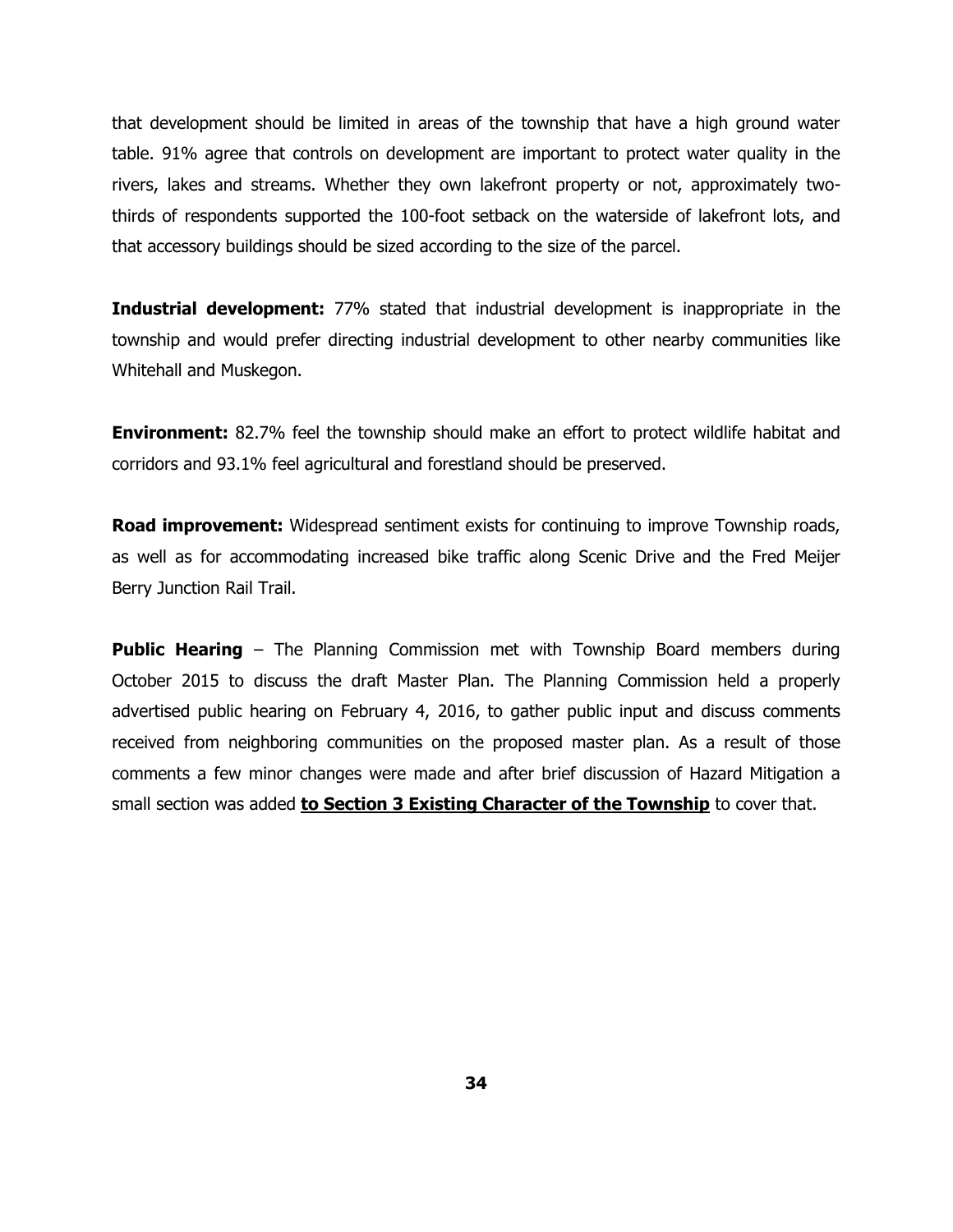## **SECTION 5 GOALS AND OBJECTIVES**

A Master Plan should be consistent with (1) the physical characteristics of the planning area, (2) local goals, and (3) regional needs. Beyond physical parameters, it is important to evaluate social considerations when developing a rational Master Plan. The Planning Commission conducted public meetings to allow Township residents and other interested persons an opportunity to participate in the process. Community responses and comments have provided direction for the Planning Commission in setting goals and policies.

A Master Plan must also be reasonable from a regional perspective. It is very possible that significant development pressure will be exerted on the Township in future years. Past growth trends and continued expansion in the Townships surrounding Fruitland, particularly Laketon and Dalton townships, increases in the number of requests for property splits, re-zonings and variances; the expected growth in the Muskegon Metropolitan area also supports this expectation. Most of the development pressure will be for residential homesteads in a rural environment. However, other related and associated development, such as retail, service and general business are frequently generated by the existence of larger, more concentrated population areas. The cost of development and subsequent loss of farmland and open space are of great concern to Fruitland Township residents.

Fruitland Township endorses aggressive, proactive action necessary to preserve and maintain the appealing character of this area for generations to come. Protecting open space, forested area, farmland and other rural characteristics is a primary objective. Development should be directed most to areas where it would have the least visual and environmental impact, and conservation tools, such as PA 116, the Farmland and Open Space Preservation Act, should be encouraged.

The presence of farming operations throughout the Township and the lack of available public water and sewer facilities, make much of the land in the Township unsuitable for concentrated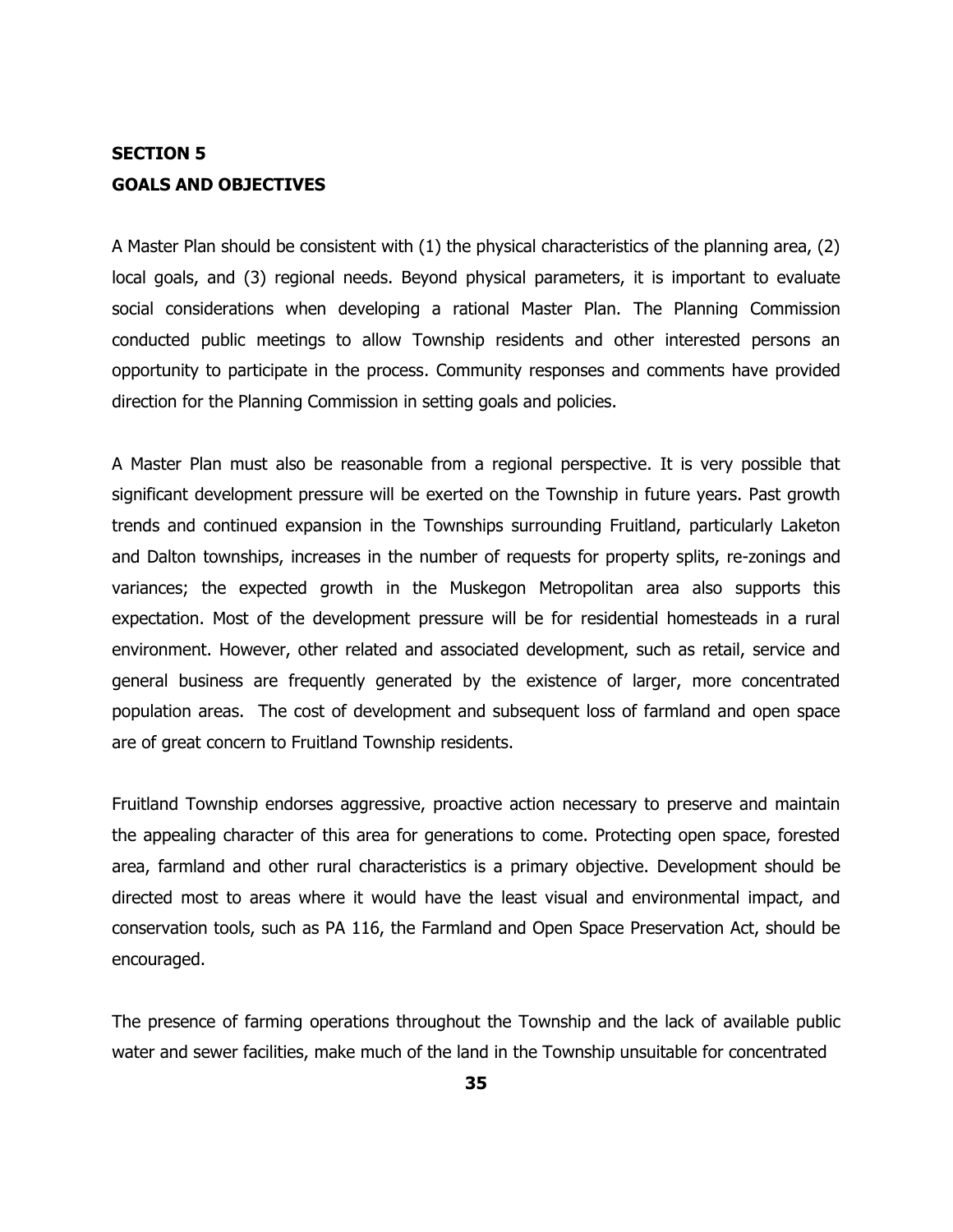development. This combined with the Township's primarily rural character make adjacent cities of Whitehall, Montague and Muskegon more appropriate locations for industrial and commercial land uses. Thus, based on natural physical characteristics and historic development patterns, the logical primary land use in the Township should continue to be rural and residential.

### **Goal and Objective Statements**

The basic intent of this Plan is to maintain reasonable residential development areas as the dominant land use in the Township. Other forms of development will be allowed, as needed, but will be located and patterned such that adverse impacts and conflicts with residential activities will be minimized. The following goal and objective statements summarize the issues and concerns for the various types of development expected to occur in the Township.

### **GENERAL GOALS**

- To plan for and regulate new development in a manner which preserves, and protects open space, protects the natural environment, and maintains the rural character of the Township.
- To direct development so that it takes place in a manner that minimizes or eliminates the potential for soil erosion, for disturbances to the natural drainage network and that protects the quality of surface and groundwater, woodlands, wetlands, and wildlife habitat.
- To assist in providing a street system that achieves an even and safe distribution of traffic on existing and future streets.
- To maintain a continuing program of reviewing and evaluating the planning needs and goals of the community.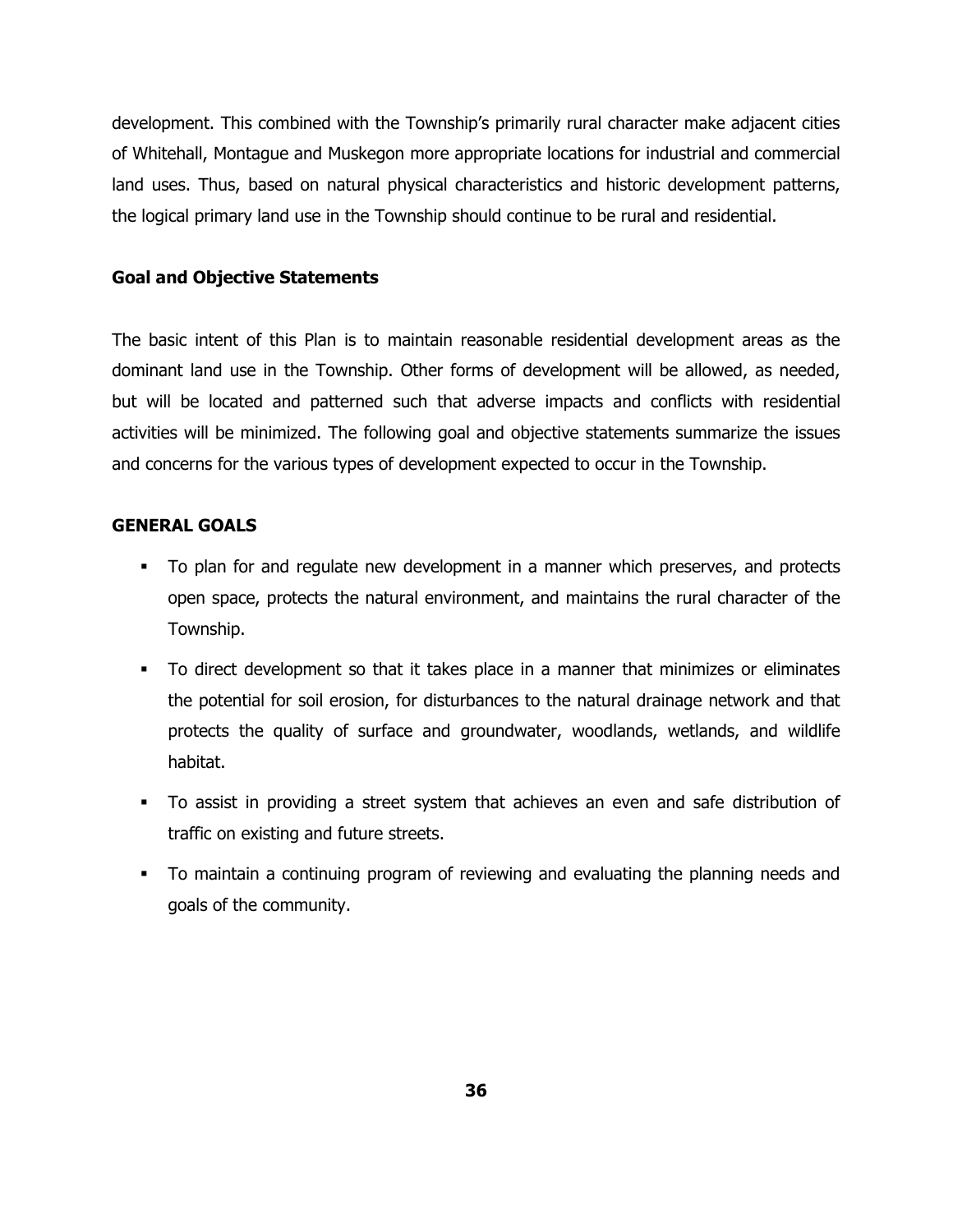### **RESIDENTIAL DEVELOPMENT**

**Goal** – Ensure that the character of Fruitland Township will remain primarily residential with homes in rural and low-density settings by encouraging meaningful open spaces to create an overall positive sense of place for Township residents.

### **Objectives**

- **Promote lot sizes which are of sufficient size, typically two or more acres, to preserve** open space and protect ground water resources
- Direct planned and orderly residential development to areas best suited to accommodate growth, and minimize potential conflicts between residential and other land uses.
- Residential neighborhood development should occur without altering the aesthetic character of the rural and environmentally sensitive open spaces.
- Encourage creative design in residential developments which will provide privacy for residents, preserve the rural views along Township roads and significant natural features of a site and avoid the look and feel of a traditional subdivision.

## **COMMERCIAL DEVELOPMENT**

**Goal** – Provide opportunity for a mix of commercial uses at planned locations which are developed in an aesthetically pleasing fashion and which provide for safe and efficient patterns of pedestrian and vehicular circulation and which can meet the convenience shopping needs of Township residents.

## **Objectives**

 Direct a limited amount of commercial development to the Whitehall and Riley Thompson Road area and the White Lake Drive interchange with U.S. 31.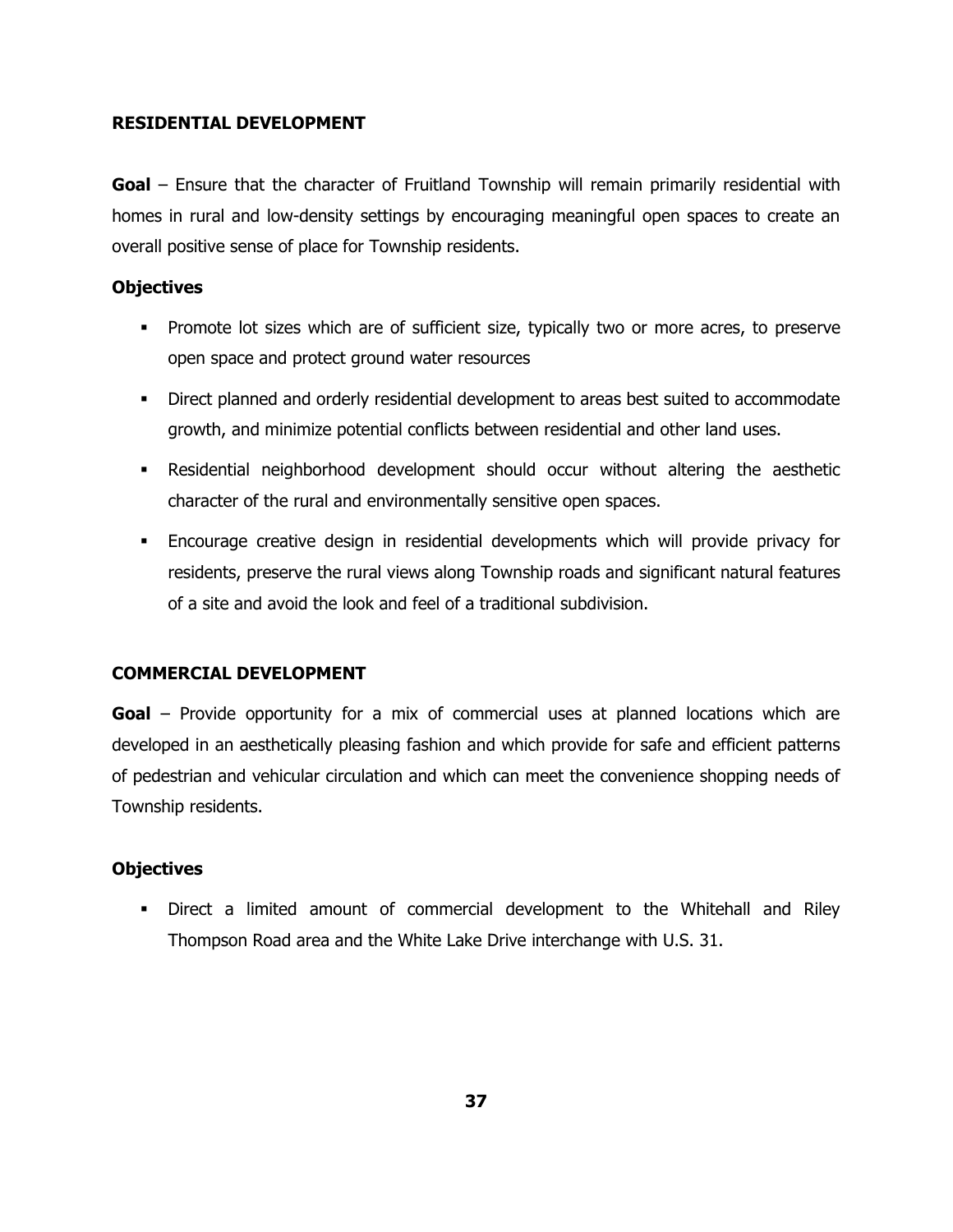Require commercial development to be designed to reflect the low-density residential character of Fruitland Township, with an emphasis on meeting the daily needs of the neighborhood, and limiting sizes of buildings and parking areas.

## **INDUSTRIAL DEVELOPMENT**

**Goal** – Limit industrial development and land uses in light of the lack of appropriate locations in the Township for such development. Minimize the negative impacts of industrial land uses upon adjacent properties, and the community as a whole.

## **Objective**

 Sufficient industrial development opportunities exist in adjacent communities where public utilities, services and Class A roads can be provided without excessive cost while still providing employment opportunities for Township residents. Industrial development should be directed to these locations.

## **AGRICULTURAL LAND USE**

**Goal** - Preserve lands suitable for agricultural uses in the Township, and direct growth to minimize the encroachment of residential, commercial, and industrial uses into areas valued for agricultural purposes. Support residents' efforts to provide locally grown food for themselves and the community.

## **Objectives**

- Use appropriate buffer zones and site planning to minimize adverse impacts on agricultural lands adjacent to developing areas.
- Require larger lot sizes for non-farm dwellings to reduce density, protect ground water and minimize negative impacts on agricultural practices.
- **Prohibit private roads in agricultural areas outside of Planned Unit Developments.**
- **Promote farming opportunities where applicable throughout the Township.**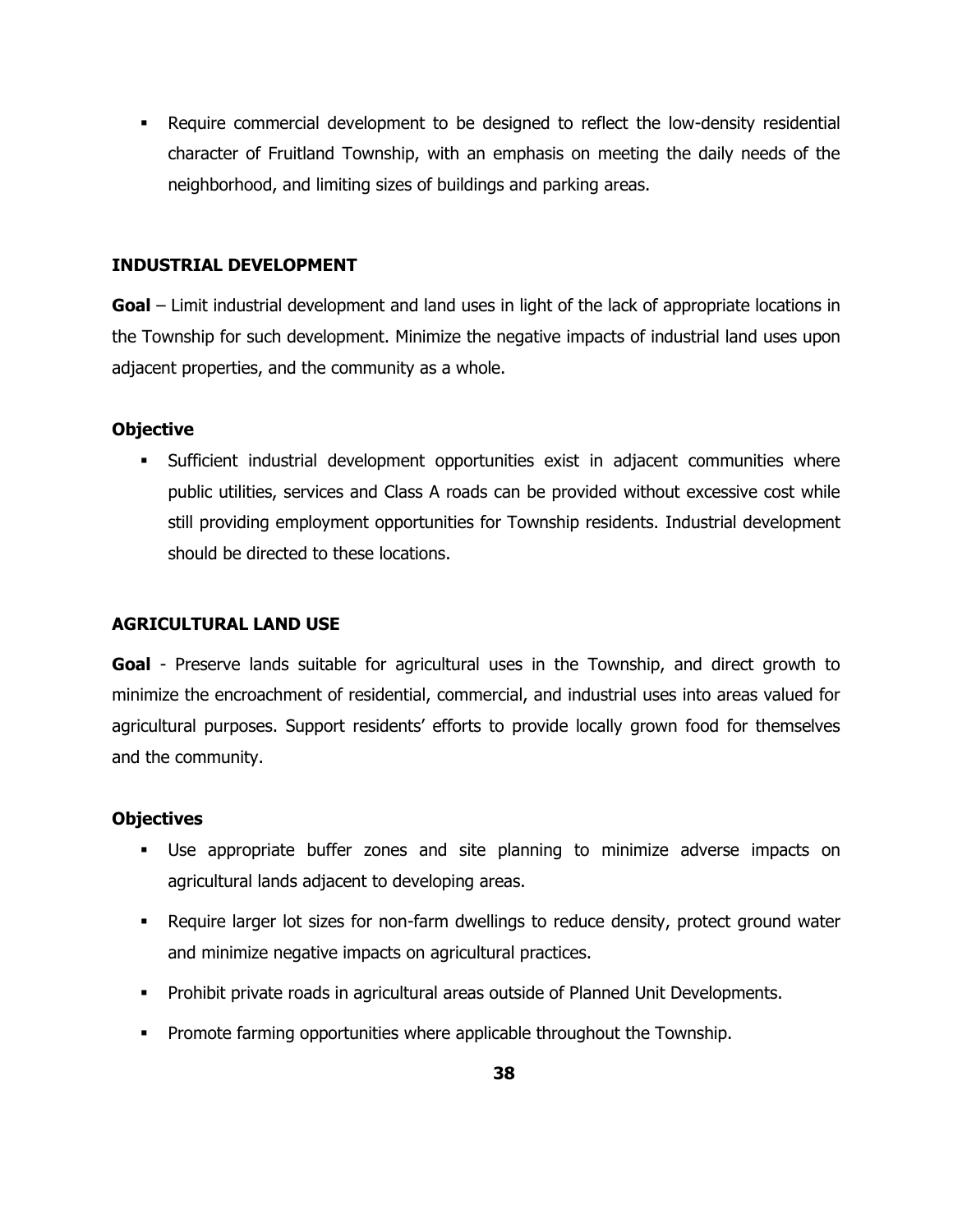## **RECREATIONAL**

**Goal** - Provide recreational facilities throughout Township for the convenience and enjoyment of Township residents.

## **Objective**

**Maintain recreational facilities at existing properties.** 

## **TRANSPORTATION**

**Goal** - Develop and maintain an adequate transportation system in the Township.

## **Objectives**

- Systematically improve Township roads giving priority to the most traveled roads.
- Pursue land development policies that foster a safe and efficient transportation network appropriate for a rural, low-density community.
- **Promote connectivity between existing and proposed private streets.**
- Create a pedestrian and bike trail system linking residential areas and major activity centers.
- Require adequate setbacks from arterial and residential roads for new structures to provide separation for noise, traffic flow, safety, rural character, and for possible needed additional road lanes in the future.

## **PUBLIC UTILITIES AND SERVICES**

**Goal**- Provide phased public water and sanitary sewer service only to areas in the Township that are planned for utility service.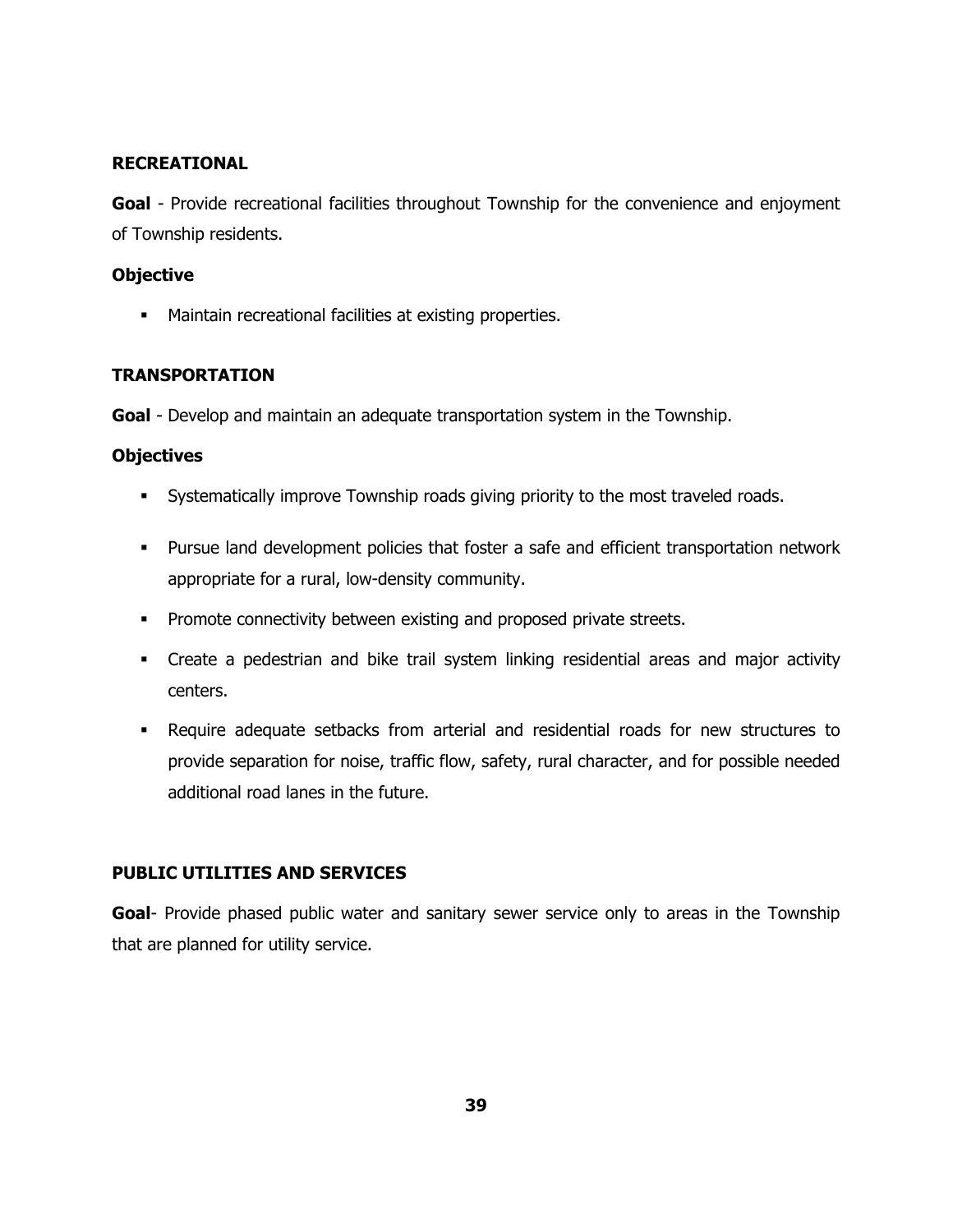## **Objectives**

- As presently envisioned, any further provisioning or expansion of public utilities will occur along the eastern border of the Township along the Whitehall Road corridor.
- The provision of public utilities should not create an undue burden on existing residents.
- New developments that require public utilities should absorb the cost of providing these utilities.

## **ENVIRONMENTAL POLICY**

Goal - Ensure that development of the land does not significantly alter present environmental conditions.

## **Objectives**

- Ensure that protection of watershed resources is performed whenever possible in order to protect the health, safety and welfare of residents.
- Ensure that new development protects the natural or aesthetic character of environmentally sensitive areas through responsible and innovative development and site planning techniques.
- Protect the hydrological system, including groundwater, surface water, lakes, and streams from the harmful effects of intensive and incompatible development through the use of aquifer and watershed management techniques which seek to reduce risks of and quantities of pollution, sedimentation, and flooding.
- **Maintain protective vegetation strips along rivers, streams, lakes and wetlands.**
- Ensure protection for the all dunes along Lake Michigan through cooperation with the Michigan Department of Environmental Quality.
- Discourage clear-cutting of significantly forested areas.
- Require buildings to be setback at least 100 feet from a lake or stream (or bluff in the case of Lake Michigan).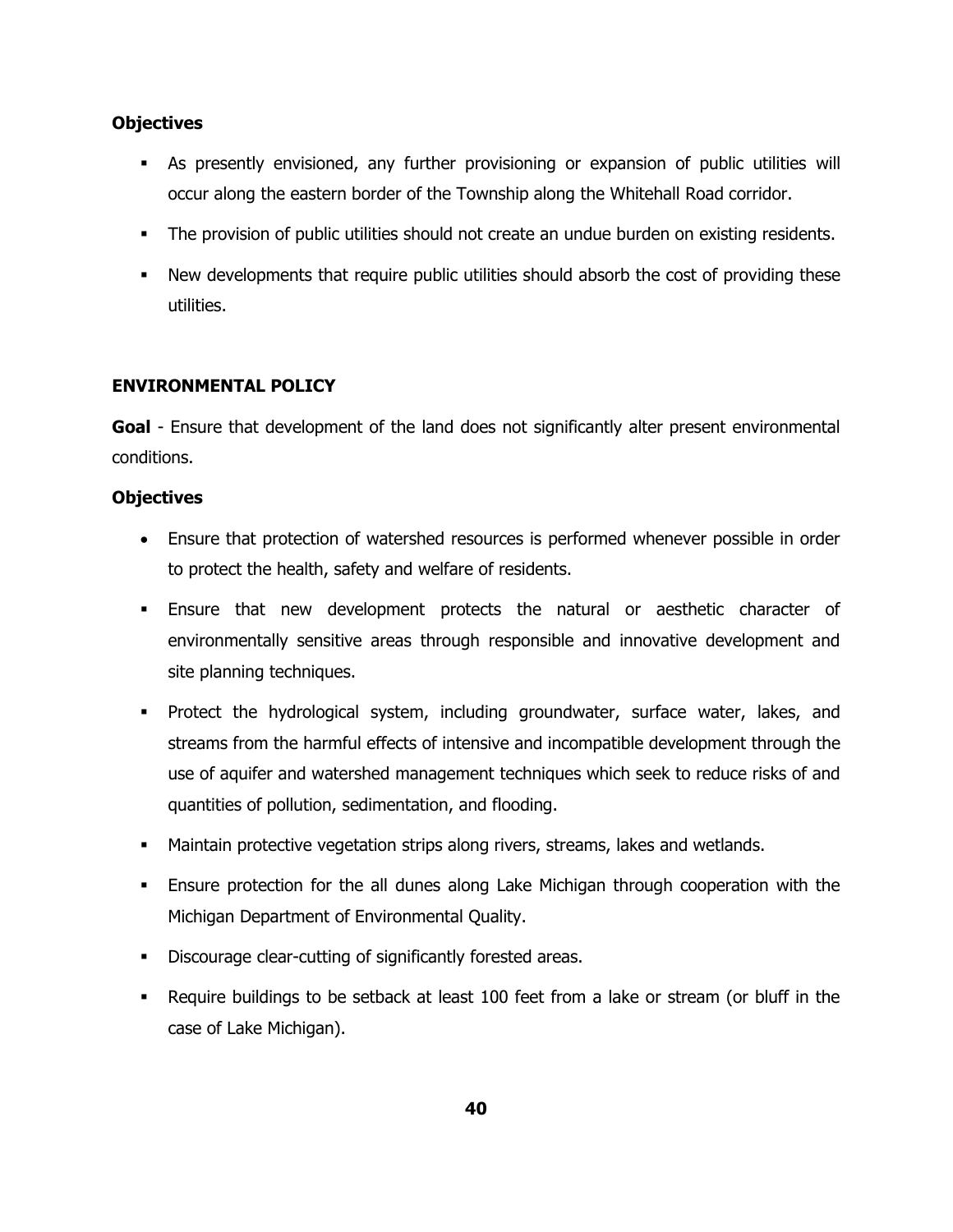- **Support area efforts to protect White Lake.**
- Investigate the feasibility of developing a natural resource inventory and incorporate relevant features into the township Future Land Use Map.
- Stream Corridor and Floodplain Protection is important for the health, safety and welfare of residents as well as for flood control, stream bank protection, pollutant filtration, wildlife habitat, sediment reduction, stream shading, and scenic and recreation opportunities. Coordination of efforts for floodplain protection with adjoining communities is important.
- Minimize impervious surfaces in new construction and redevelopment projects to reduce runoff and improve filtration, thereby enhancing the health, safety and welfare of residents.
- Protect and preserve open space in order to protect the health, safety and welfare of residents, protect vital air, land and water resource quality, buffer air and noise pollution, and preserve wildlife habitat and aesthetic beauty. Protection and preservation can be accomplished by techniques such as land acquisition and conservation easements.
- Habitat preservation, woodland preservation, and community greenways are important to protect the health, safety and welfare of residents, and should be coordinated with adjoining communities.
- Groundwater is important to the health, safety and welfare of residents, and high risk land uses should be restricted in wellhead protection areas.
- Proper storm water management is important to the health, safety and welfare of township residents. Quantity and quality of storm water is important, and best management practice should be employed to minimize, collect and treat storm water. Where possible, natural features should be preserved to improve filtration of storm water.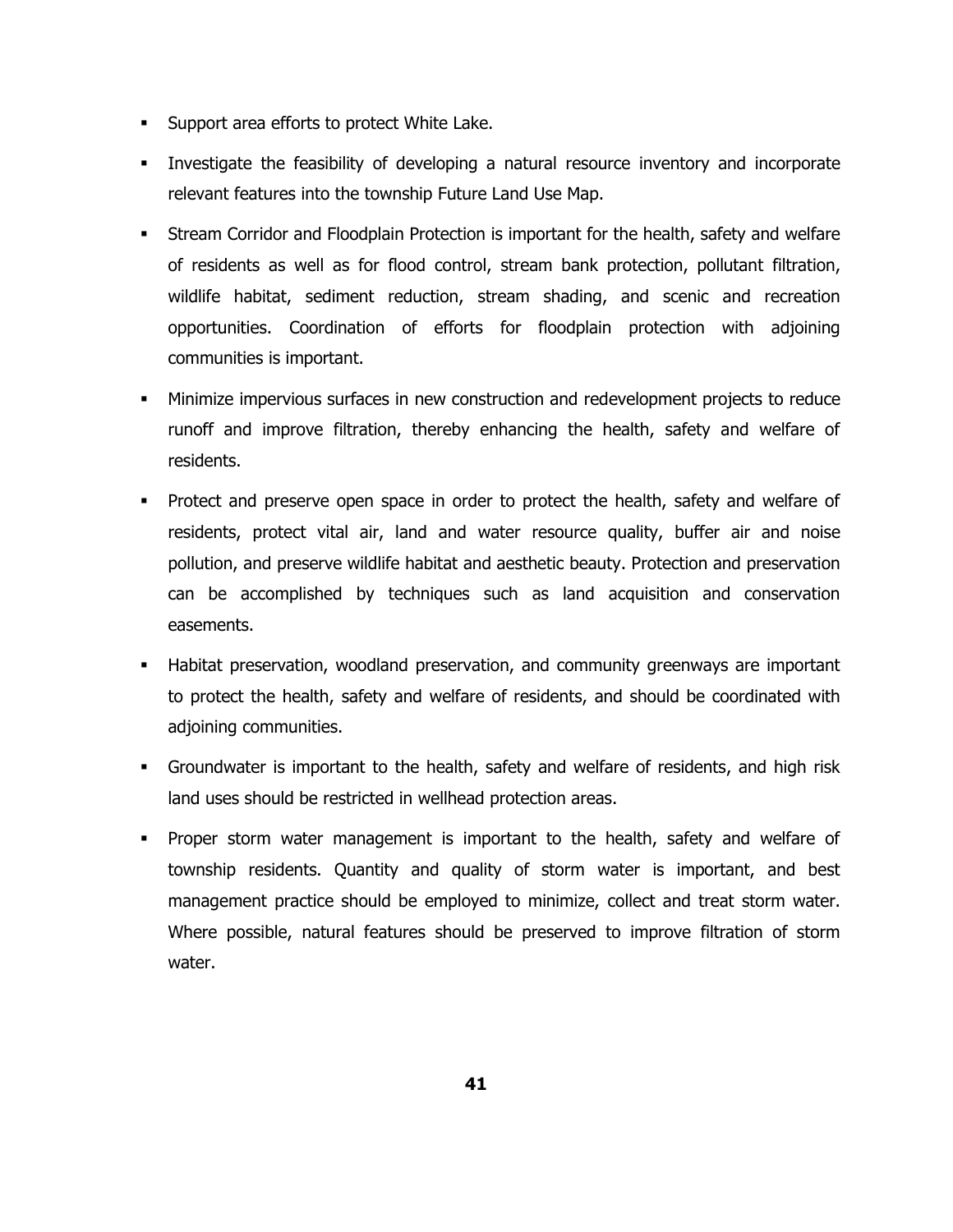Septic systems should be deployed in suitable areas only. The Natural Resource Conservation Service mapping application, or similar application, should be used to ensure this is accomplished.

#### **ENVIRONMENTAL HEALTH**

Goal- Protect the air, water, and natural resources of the Township by promoting public awareness and establishing reasonable well-thought out protection measures.

### **Objectives**

- Inform residents about the township's fundamental reliance upon ground water resources for potable water supplies through the Township web page or newsletter and provide information on ground water protection techniques and methods for homeowners and businesses.
- Continue to partner with the Muskegon Conservation District for review of land development proposals and for assistance in promoting sound conservation measures.

## **ENERGY CONSERVATION AND ALTERNATIVE ENERGY**

**Goal –** Promote energy conservation techniques and facilitate the use of alternative energy technologies where feasible.

## **Objectives**

- Develop, maintain and update zoning ordinances that facilitate the prudent use of alternative energy techniques, such as wind energy systems and solar energy technology.
- Encourage application of energy conservation and alternative energy in development proposals brought to the Township.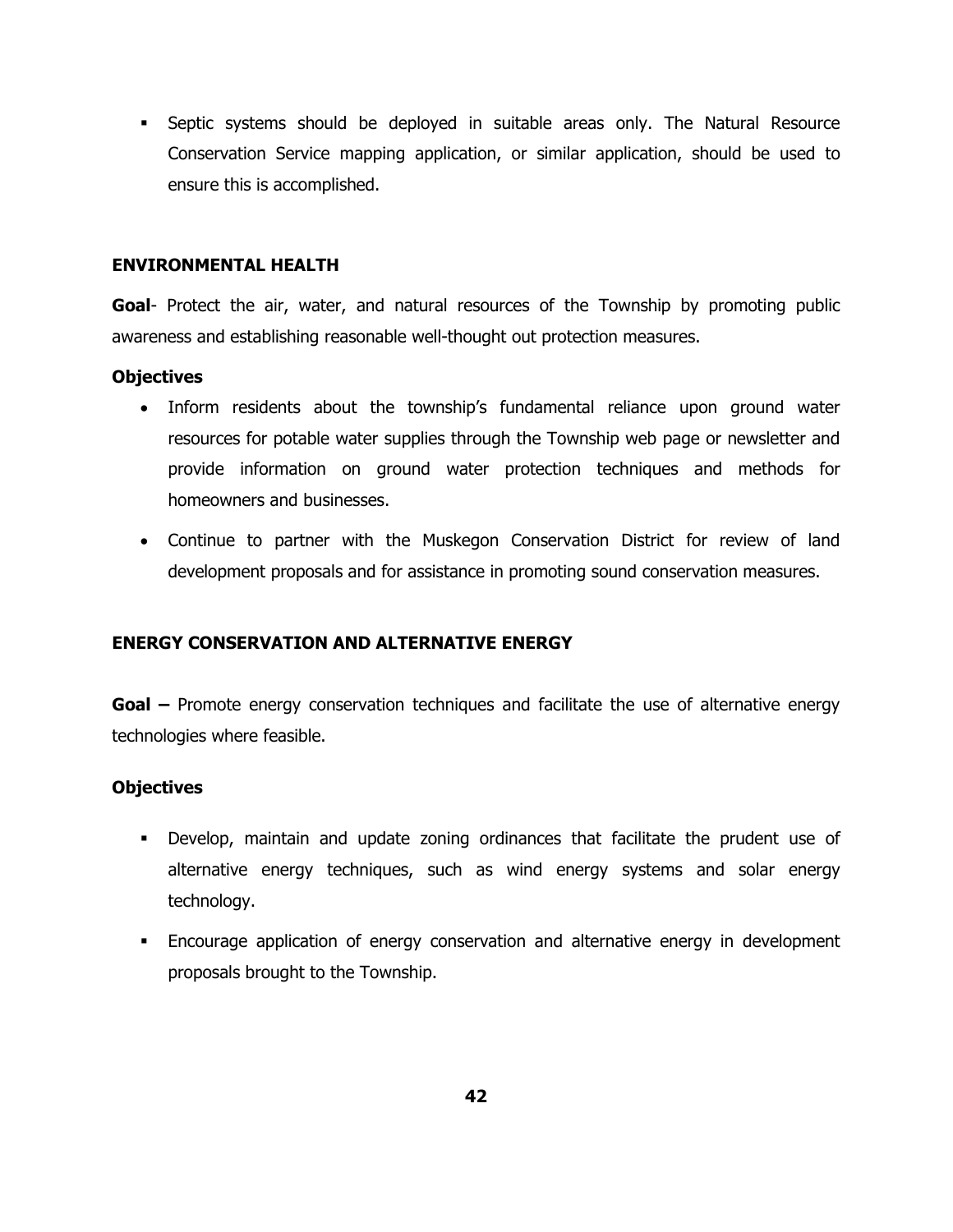## **SECTION 6 FUTURE LAND USE**

Future land use decisions for Fruitland Township will be guided by the Plan's Goals and Objectives. These statements rest on the desire of Township residents and officials to preserve the values that make Fruitland Township a desirable place to live; specifically, the preservation of the rural character, low-density residential settings, and natural features. The Plan acknowledges that new development will occur, but must be planned, and contingent on the availability of public utilities to protect the groundwater upon which most residents rely. This section provides guidelines for the location of various land use activities anticipated within the Township.

The Future Land Use Map establishes the planned future land use pattern for the Township. The Plan is intended to be flexible and does not establish precise boundaries for the proposed land uses. The plan identifies various land use areas based on the existing characteristics, goals, and management guidelines of the Township. This section of the Plan provides a description of proposed land uses and includes recommendations on the best location for land uses within the Township.

The Future Land Use Map does not change the existing zoning in an area. A property owner or the Township will need to apply for a rezoning at some point in the future if the future land use category is different from the existing zoning. Meanwhile, a property owner must use the property as it is currently zoned.

The general strategy of the plan is to provide a low-density level of development in most of the Township. The preservation of agricultural land and natural resources is a key element of the plan. This policy will reduce the cost of community services (i.e., roads, police and fire protection, street lighting, mail delivery, school bussing, and sewer and water services);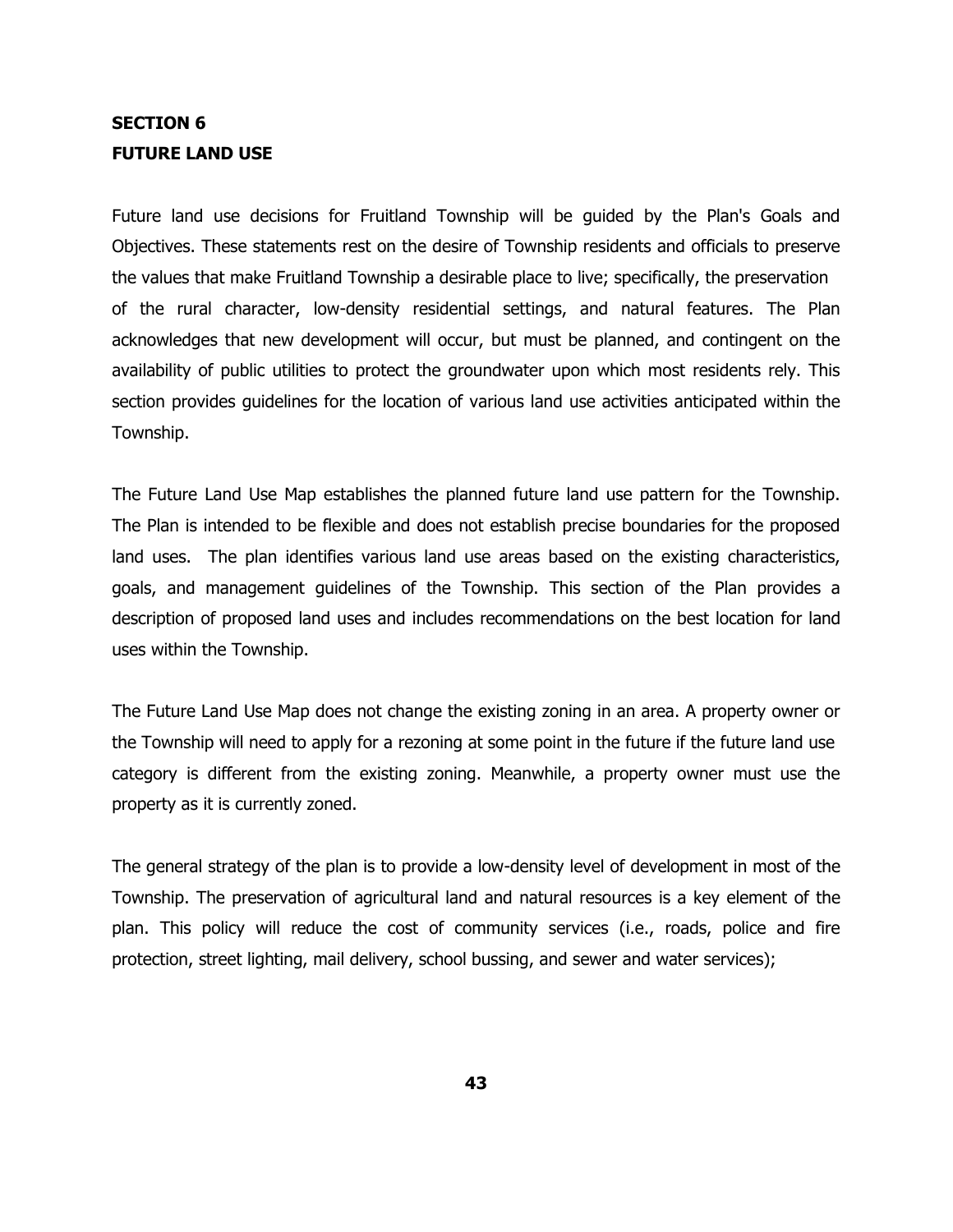preserve important agricultural lands and other natural assets; and encourage a compatible development pattern. The recommendations of this plan should be implemented through the zoning ordinance regulating the location, type, design, character, and density of land uses permitted in the Township. The land use areas described in this section are shown on the Future Land Use Map of the Township (see **Map 11 – Future Land Use**). The Future Land Use Map identifies generalized land use areas and policies, and is therefore intended to be somewhat flexible in its interpretation.

### **FUTURE LAND USE CLASSIFICATIONS**

#### **RURAL RESIDENTIAL (RR)**

This category is recognition of the abundant and widespread natural resources in Fruitland Township. Rural Residential areas are characterized by larger parcels, typically five acres or more in size, with high ground water table, significant wetlands, large wooded areas and active agricultural use. Single-family houses and agricultural activities are proposed as the principal land use.

Rural Residential land uses are proposed for those areas zoned Rural Residential as illustrated on the Fruitland Township Zoning Map in order to affirm the long term land use for these areas and to protect the natural qualities enjoyed by residents of these areas.

The minimum lot size proposed for this area is five acres with 235 feet of road frontage. These standards match the current Zoning Ordinance requirements for the Rural Residential Zoning District. This minimum lot size allows adequate space for well and septic systems on lands where high water table is prevalent and, over the long term, septic field replacement.

Because Rural Residential areas will not be served by public water and sanitary sewer the large minimum lot size will provide further protection for ground and surface waters.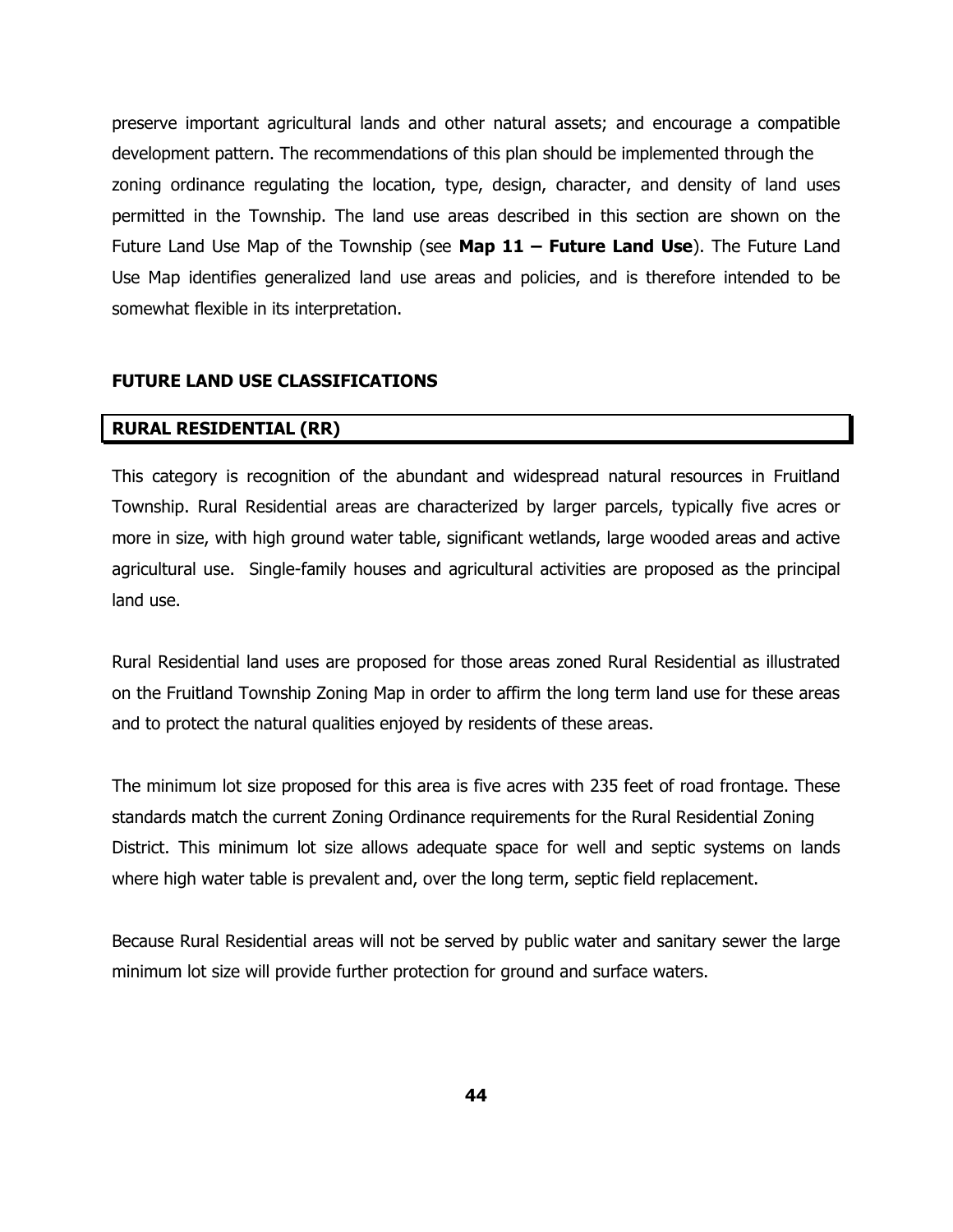One of the main goals of the Master Plan is to preserve lands suitable for agricultural uses in the Township and to increase opportunities for farming.

Most of the lands in areas planned for RR use have one or more of the following characteristics: prime farmland soils; active agricultural uses; and large lots, many over forty acres in size.

The larger lot size required in this category will reduce the number of houses adjacent to active farm operations and in turn reduce the number of conflicts between these land uses.

Future residential developments proposed in RR areas that are close to active farms should provide some type of separation or buffer between the farm activity and new house locations. Consideration should be given to prohibiting private roads in the areas as a further method to protect farm operations and preserve prime agricultural lands by limiting development opportunities.

### **LOW DENSITY RESIDENTIAL (LDR)**

This classification is intended to provide for larger lot residential development in a rural setting and is intended to preserve existing rural character. Low Density Residential areas are signified by single family detached dwellings with a minimum lot size of 2.5 acres as required by the Low Density Residential Zoning District. Low Density Residential areas on the Future Land Use Map for the most part reflect those lands already zoned Low Density Residential.

The 2.5 acre minimum lot size coupled with a minimum 165 feet of lot width will contribute to the preservation of scenic rural views by greater separation of houses and driveways and by fewer vehicles on local roadways. The Low Density Residential area in the northeast area of the Township is within the Agricultural Overlay District and contains active farms, parcels over 50 acres and prime farmland soils. The Low Density Residential minimum lot size will keep residential density low to provide some protection for the active farms.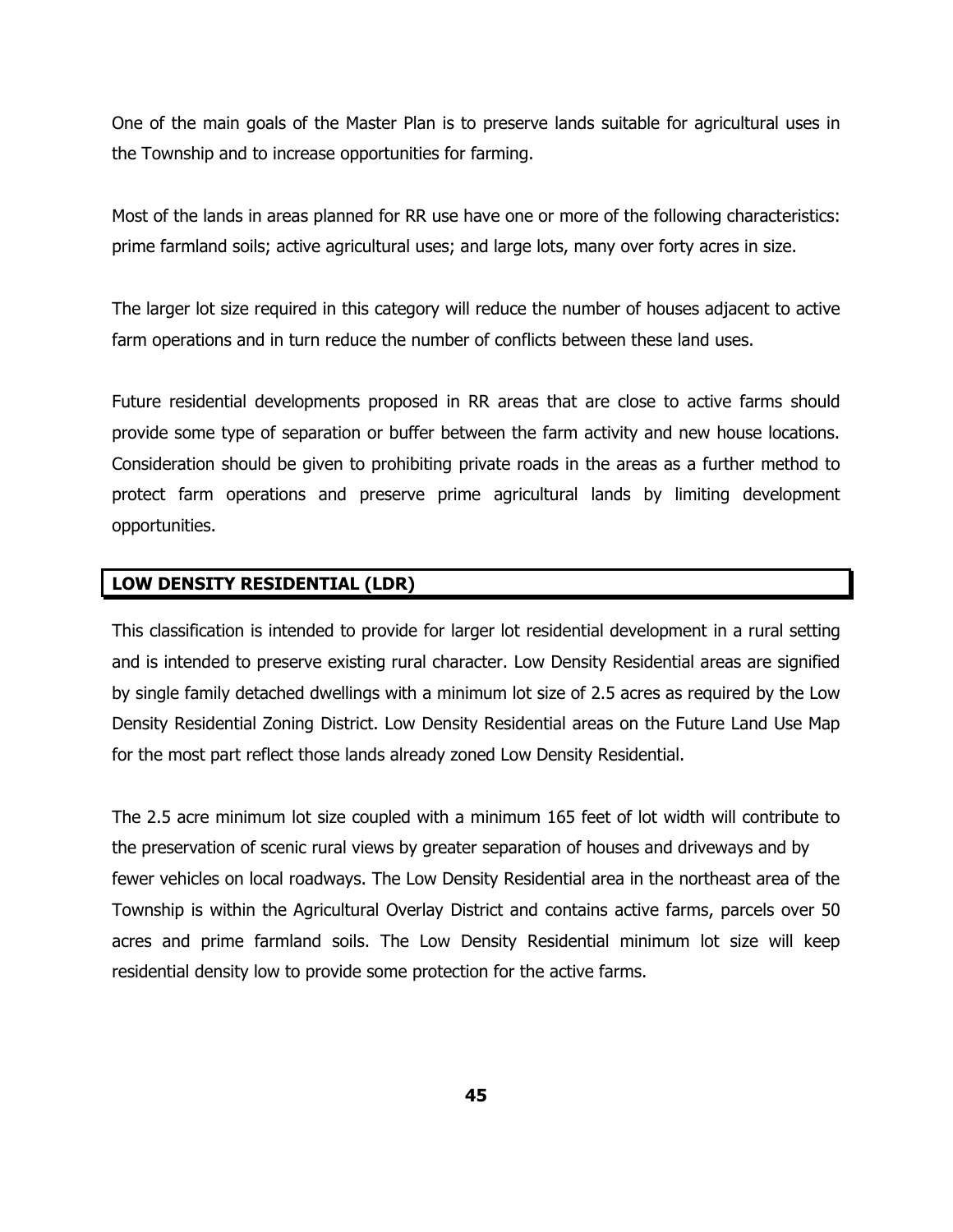Low Density Residential areas are not envisioned to be served by public water and sanitary sewer and the 2.5 acre minimum lot size provides ample room for initial and reserve septic systems and separation between residential wells.

#### **MEDIUM DENSITY RESIDENTIAL (MDR)**

This classification is intended to ensure that Fruitland Township will remain primarily a residential community which desires to retain its open space and protect its ground water resources. This objective was supported by 76 percent of the Township in a 2008 survey in which they were asked if they supported a minimum lot size of 2.5 acres or more. In response to this the Township Board increased the minimum lot size from one acre to two acres and increased the minimum lot width from 105 feet to 150 feet. This increased lot size in this district also helps to preserve rural views along township roads and forested areas which make up much of this district. Most parcels in the MDR designated areas are larger than two acres.

Medium Density Residential areas are not planned to be served by public water and sanitary sewer as the two acre minimum lot size provides adequate space for onsite well and septic systems. The MDR future land use classification corresponds to those lands zoned Medium Density Residential.

## **MEDIUM HIGH DENSITY RESIDENTIAL (MHDR)**

This future land use category provides for single family detached houses on lot sizes of 30,000 sq. ft with 100 feet of lot width. If public water and sanitary sewer are provided the lot size would be a minimum of 20, 000 sq. ft. with 85 feet of width.

The MHDR category provides housing opportunities for smaller lot sizes in a traditional subdivision setting for those who do not desire or who cannot afford the larger lot sizes required in the RR and MDR planned areas.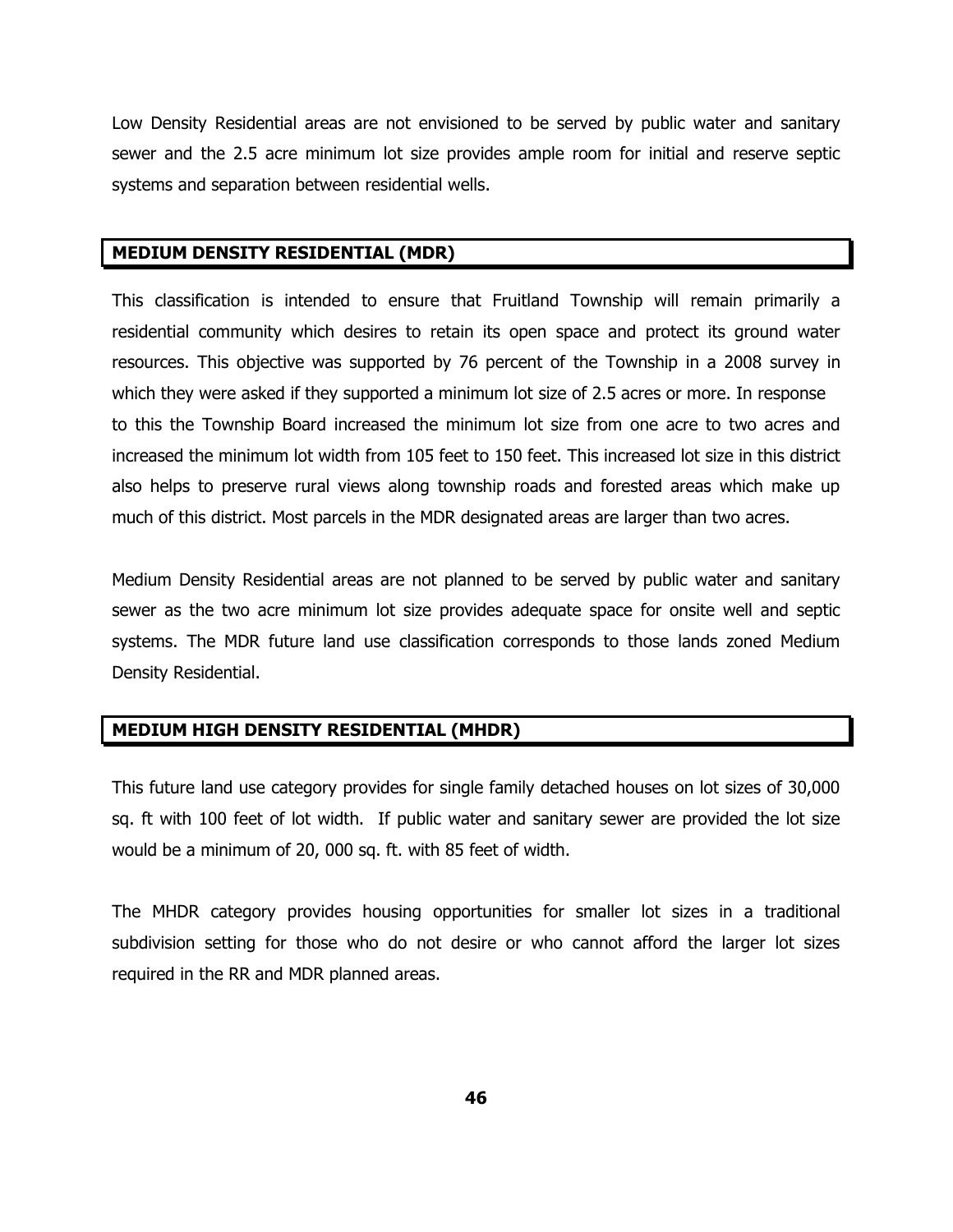MHDR areas are therefore proposed north of the Fred Meijer Berry Junction Trail close to the City of Whitehall where the MHDR density would be more compatible and more likely to be served by public utilities. A portion of this area is already zoned MHDR.

## **HIGH DENSITY RESIDENTIAL (HDR)**

The High Density Residential Category would allow duplexes and multi-family buildings with no more than 16 dwellings per building. The density for the multi-family buildings would be limited to approximately five dwelling units per acre. Two family dwellings would need one acre of land without public utilities and a minimum of 30,000 sq. ft. with public utilities.

An HDR area is proposed on the east side of Whitehall Road along U.S.31 in Section 1. The lands along this portion of Whitehall Road are planned for varying levels of intensity and the HDR category is planned to abut a planned Manufactured Home Park on the north and Medium High Density Residential to the south. The HDR would be compatible with these planned abutting future land uses.

Adequate water and sewer should be required as a condition of development to multi-family use.

## **MIXED USE PLANNED UNIT DEVELOPMENT (MPUD)**

The Mixed Use PUD land use category is proposed as means to encourage the creative development of residential areas. Within a Mixed Use PUD a variety of dwelling unit types and lot sizes would be required. Single family detached dwellings may very well be the predominant type but two family and multi-family buildings up to eight units per building including townhouses are also permitted. An appropriate zoning ordinance will be required if this land use category is utilized in the future.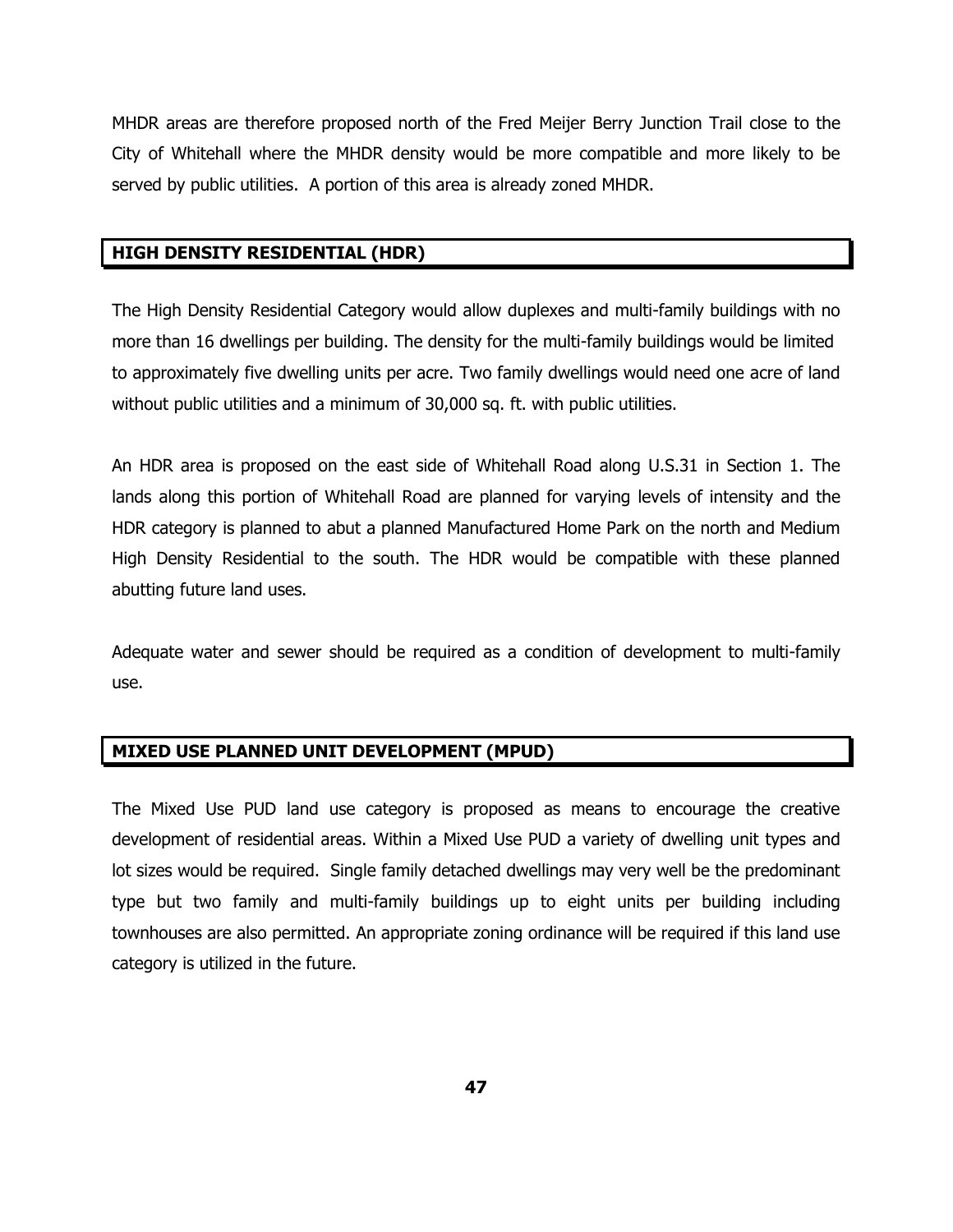A maximum density of five dwellings per acre is permitted depending upon compatibility with the uses and character of adjacent lands. Senior housing along with related medical care facilities would be permitted at a slightly higher density of eight units per acre.

Specific design standards are required in MPUD developments with emphasis placed on preserving the natural terrain, providing usable open space, community or village type greens to promote opportunities for social interaction, providing sidewalks and foot trails in open space areas along with a variety of lot sizes and building setbacks to create a sense of neighborhood which is often missing from traditional subdivision design.

As a further means of encouraging creativity in neighborhood design and function, some limited office/service uses and neighborhood convenience retail uses would also be permitted within a Mixed Use PUD. Campgrounds would also be considered as a compatible use because of the proximity to Michigan's Adventure Park. A minimum of 30 acres and adequate sewer and water would be required for this type of use.

An MPUD area is proposed along the east side of Whitehall Road north of Michigan's Adventure Park due to the proximity of public utilities, good access, large vacant lots, and the intent of the Plan to locate intensive uses away from agricultural and rural residential areas.

## **FOREST/RECREATION (F/R)**

Duck Lake State Park is the single most significant recreational resource in the Township. The Area is located between Nestrom Road and Scenic Drive, south of Michillinda Road. Encompassing over 700 acres, the State Park is classified as a regional recreational facility. Visitors utilize the facility for day use only as there is no overnight camping. The facility offers picnicking, extended hiking trails, boat launch, and beach access.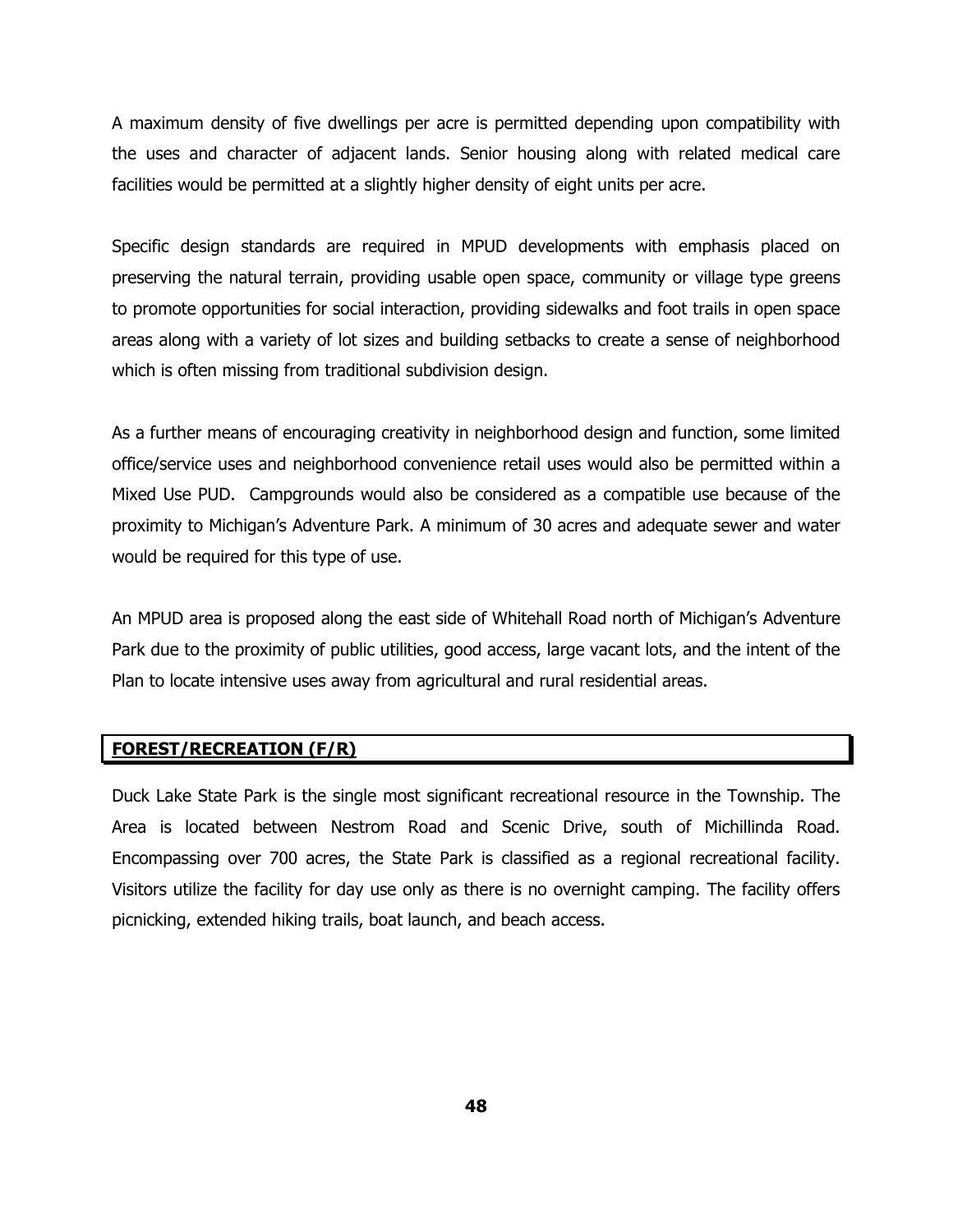The Park features a towering sand dune and the terrain is a mixture of open brush land to mature hardwood forest, with some pockets of open meadows mixed in. Wild life includes white-tailed deer, rabbits, woodcocks, pheasant, duck, geese and squirrel. The land was purchased by the Nature Conservancy from two Boy Scout organizations, and acquired by the state in 1974. Remains of the old scout camps were removed and access roads were constructed. The park was officially dedicated in the spring of 1988.

The Mission Statement of the Fruitland Township Master Plan states: "Lake Michigan, Duck Lake and White Lake are revered as gems and their shorelines will be protected from overcrowding and poorly conceived developments, which are out of context with the shoreline environment. Likewise, dune lands, tributaries, wetlands and high water table areas will be respected as fragile and important environments. Density in these areas will be kept very low to limit disruption of the landscape and protect natural resources."

In order to achieve this vision with respect to Duck Lake, the Plan recommends the continued use of Duck Lake and surrounding lands as a State Park. The Future Land Use map illustrates this area as Forest/Recreation and the intent of this classification is to protect and sustain those lands and water bodies most suitable for recreational purposes and forest preserves.

Zoning measures will need to be adopted to regulate and limit the location of buildings and structures including a recommended minimum lot size of 40 acres so as to protect the significant natural resources of the Park. Permitted uses would include public and private park activities, camping, playgrounds and sustainable forestry practices. The Plan recommends that in conjunction with the adoption of these zoning regulations the land encompassing Duck Lake State Park be rezoned to this new Forestry/Recreation Zoning District.

A natural resources inventory of the Park should also be undertaken by the Township in order to further document and provide a solid rationale for preserving this unique environment.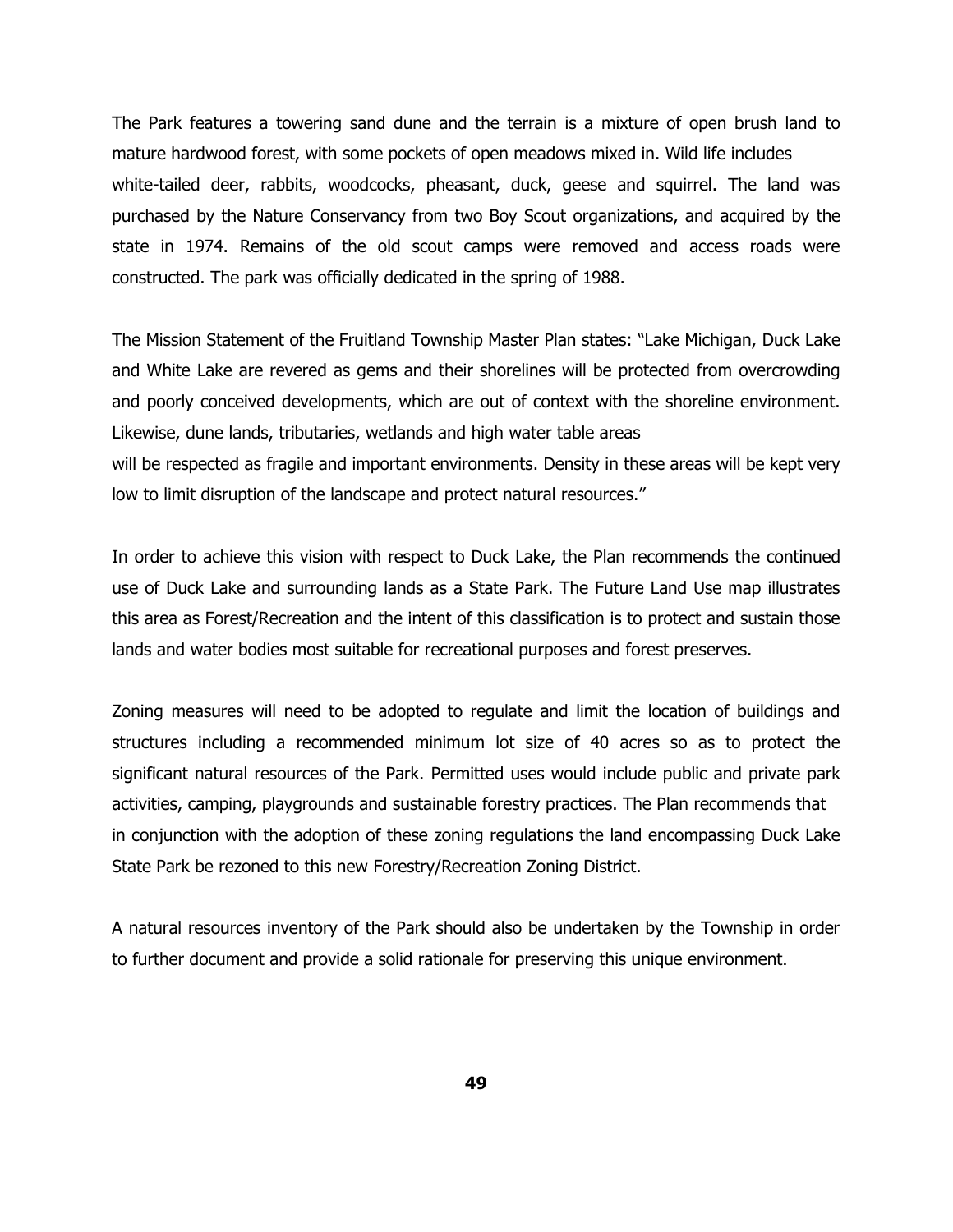#### **LAKE MICHIGAN SHORELINE**

This land use category recognizes the unique attributes of the lands along the Lake Michigan shoreline. Originally conceived and put into place as an overlay zoning district the Township officially created a separate Lake Michigan Zoning District for these lands in 2006.

The purpose of the Lake Michigan Shoreline District is to regulate and protect the unique natural qualities, environmentally sensitive areas, hydrologic functions, and significant natural features located near Lake Michigan and to preserve the low-density residential and natural character of the area through lessening adverse urban influences and preserving open space. This is achieved by regulations which require: building setbacks from bluffs and dunes; water front access standards; minimizing removal of vegetation along the lakeshore; fence height limitations; and slope construction standards.

The Lake Michigan Shoreline future land use category corresponds to the lands described in the Fruitland Township Zoning Ordinance for the Lake Michigan Shoreline Zoning District.

### **INLAND LAKES**

This Land Use category includes lands along White Lake, Muskrat Lake, the south side of Duck Lake, lands along South Shore Drive and properties containing Buzz's Lakeside Inn and Water's Edge. These lands are included in the Inland Lakes Zoning District which was adopted by the Township Board in September 2007 as recommended in the 2007 Fruitland Township Master Plan.

The predominant land use is single family detached dwellings on minimum lot sizes of 30,000 sq ft with 100 feet of lot width. Zoning regulations are designed to avoid overcrowding along the lake frontage, preserve views along the lake shore as well as preserving existing lake side vegetation. Rules limiting access to the lake are also stipulated in the Inland Lakes Zoning District.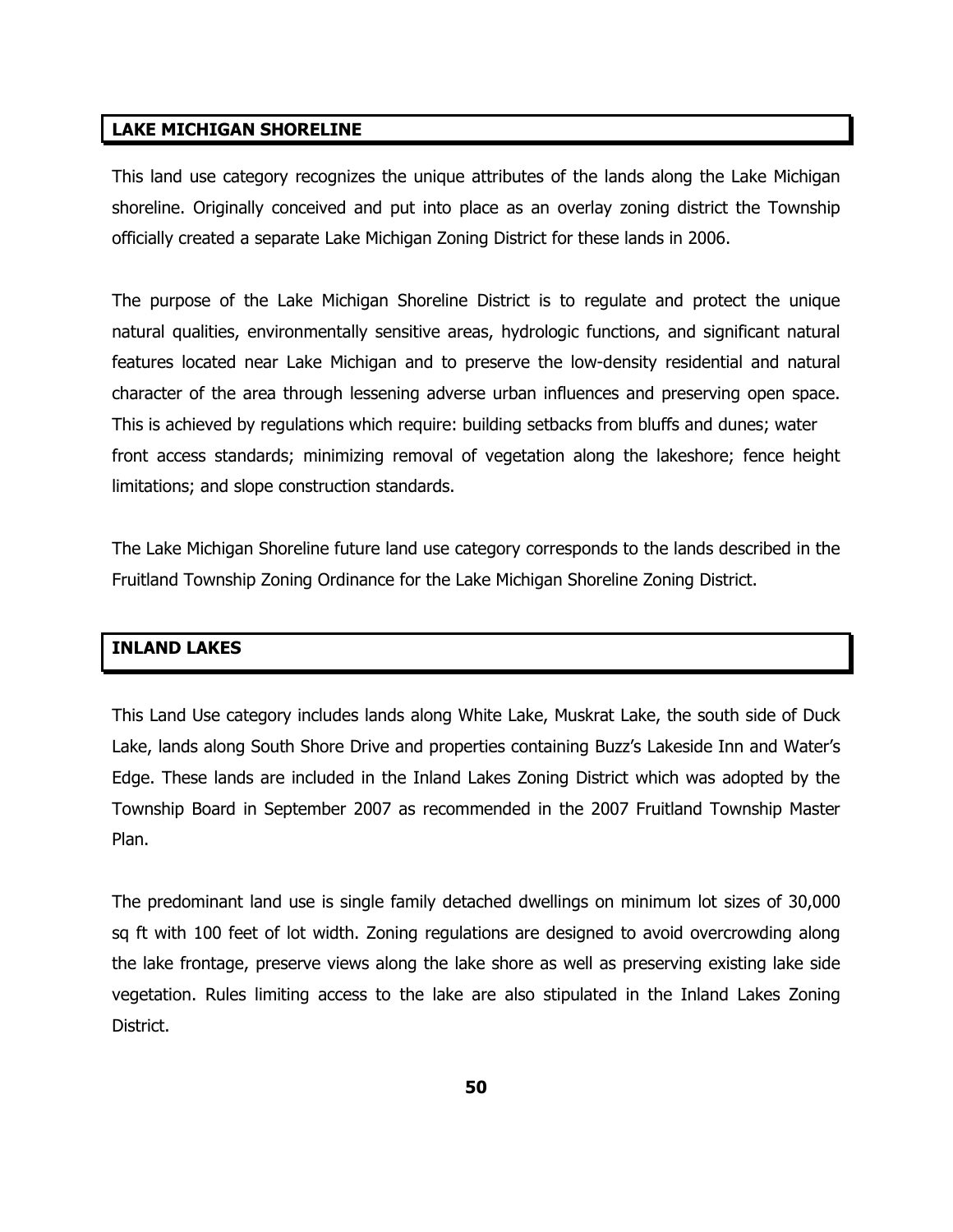#### **WATERFRONT MARINE**

This classification is intended to accommodate recreational boating and corresponding water oriented land uses such as dwellings, restaurants, boat sales and service, fuel sales and retail uses for the sale of water related goods and services along White Lake. The Future Land Use Map provides for such area in Section 12 on the south side of White Lake.

#### **MANUFACTURED HOUSING PARK (MHP)**

This category recognizes the vacant land zoned for this use along Whitehall Road. Manufactured housing subject to the rules of the Michigan Mobile Home Commission would be the only use permitted in this category. A very large amount of land is zoned for MHP, well over 100 acres. The Plan recommends that this zoned area be reduced to approximately 40 to 50 acres. Such area will accommodate a reasonably sized manufactured housing community (200 -250 units) in an area of the Township that can be served by public utilities which would need to be provided by the developer of this land.

#### **COMMERCIAL**

One of the principal goals of this Plan is to limit the amount of commercial land use in Fruitland Township. The proximity of the Whitehall, Montague, and the Muskegon metropolitan area to Fruitland Township provides virtually all of the necessary commercial services needed by Township residents.

However, the Township Zoning Map shows a very large area, well over two hundred acres, zoned Neighborhood Commercial along Whitehall Road in Sections 1, 12, 13 and 24. If fully developed over one million square feet of commercial building area could be constructed on this commercial zoned land which is currently either vacant or occupied by single family dwellings on large lots.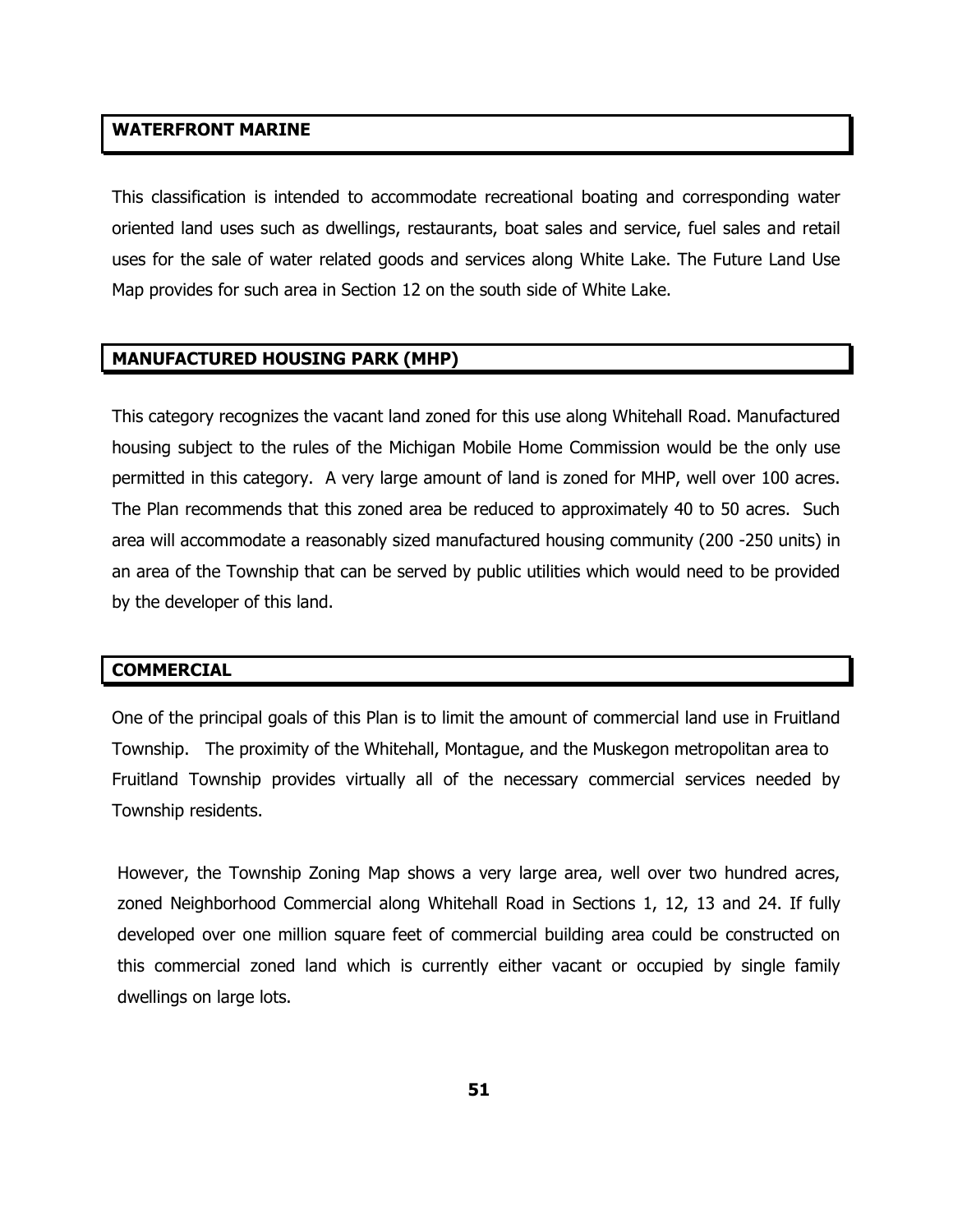The Future Land Use Map recommends continuing commercial use in certain portions of Section 1, 12, 13 and 24. Public utilities should be provided for commercial uses as demand increases.

#### **INDUSTRIAL (I)**

Beginning in 2000, Fruitland Township participated in the "Muskegon Area-wide Plan" (MAP), an effort which focused on building consensus among the various governmental entities within Muskegon County for future growth and land use, and intending to minimize the adverse impacts of urban "sprawl." These intentions were captured in several "Smart Growth": principles, which among other things, intend that Muskegon communities will direct their growth towards already built environments, thereby preserving open space, farmland, natural beauty, and critical environmental areas. Fruitland Township has endorsed the MAP and its Smart Growth principles. Fruitland Township does not have a real industrial base or a public utility infrastructure system which can adequately serve industrial uses. Also there are a number of under-utilized industrial areas in Muskegon County, including some industrial parks in communities very close to Fruitland Township which provide sufficient utility served industrial property to meet the industrial needs of the region.

In light of these existing conditions in Fruitland Township and in order to support the Muskegon Area-Wide Plan, the Fruitland Township Master Plan does not designate any land for future industrial use. Future industrial users are therefore encouraged to consider nearby communities for industrial development as these areas already contain public utility infrastructure and are thereby more suited for industrial purposes.

### **MICHIGAN'S ADVENTURE PARK**

Michigan's Adventure Amusement Park is located on Whitehall Road with nearby access to U.S. 31 and is frequented in the summer time by Michigan residents and out-of-state visitors.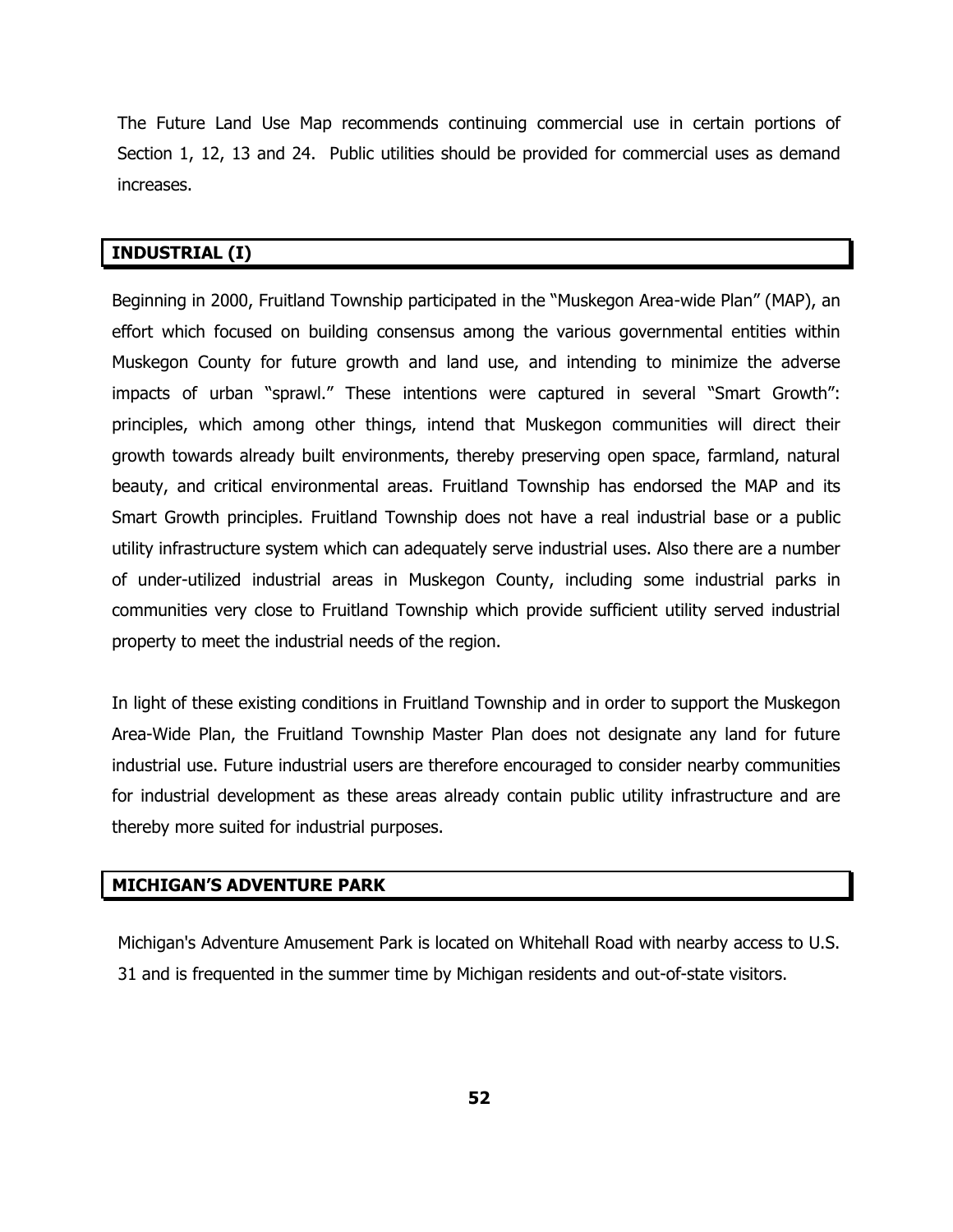Because Michigan's Adventure is such an unusually large and unique commercial property, a separate future land use and zoning district classification has been created specifically for that use. This category recognizes the Michigan's Adventure Park property within Fruitland Township.

#### **NORTH DUCK LAKE OVERLAY**

This classification applies to the lands abutting the north side of Duck Lake extending to Wabaningo Road. This land is under the control of the State of Michigan as a portion of Duck Lake State Park. This future land use classification applies to the existing North Duck Lake Overlay Zone which was adopted by the Township Board in September of 2007. The regulations of the North Duck Lake Overlay Zone are designed to protect and preserve the pristine and unique natural features of this area especially wetlands while still allowing a reasonable use of the land.

#### **AGRICULTURAL OVERLAY**

The Plan recommends the continuation of this category which applies to the lands illustrated on the Township Zoning Map as the Agricultural Overlay District. This area is characterized by a number of large acreage parcels (over 40 acres), active farm operations, primarily blueberry farms, pasture lands and the presence of prime farmland soils. This category signifies intent to encourage farming operations on lands most suitable for this enterprise and to sustain the agricultural heritage of Fruitland Township.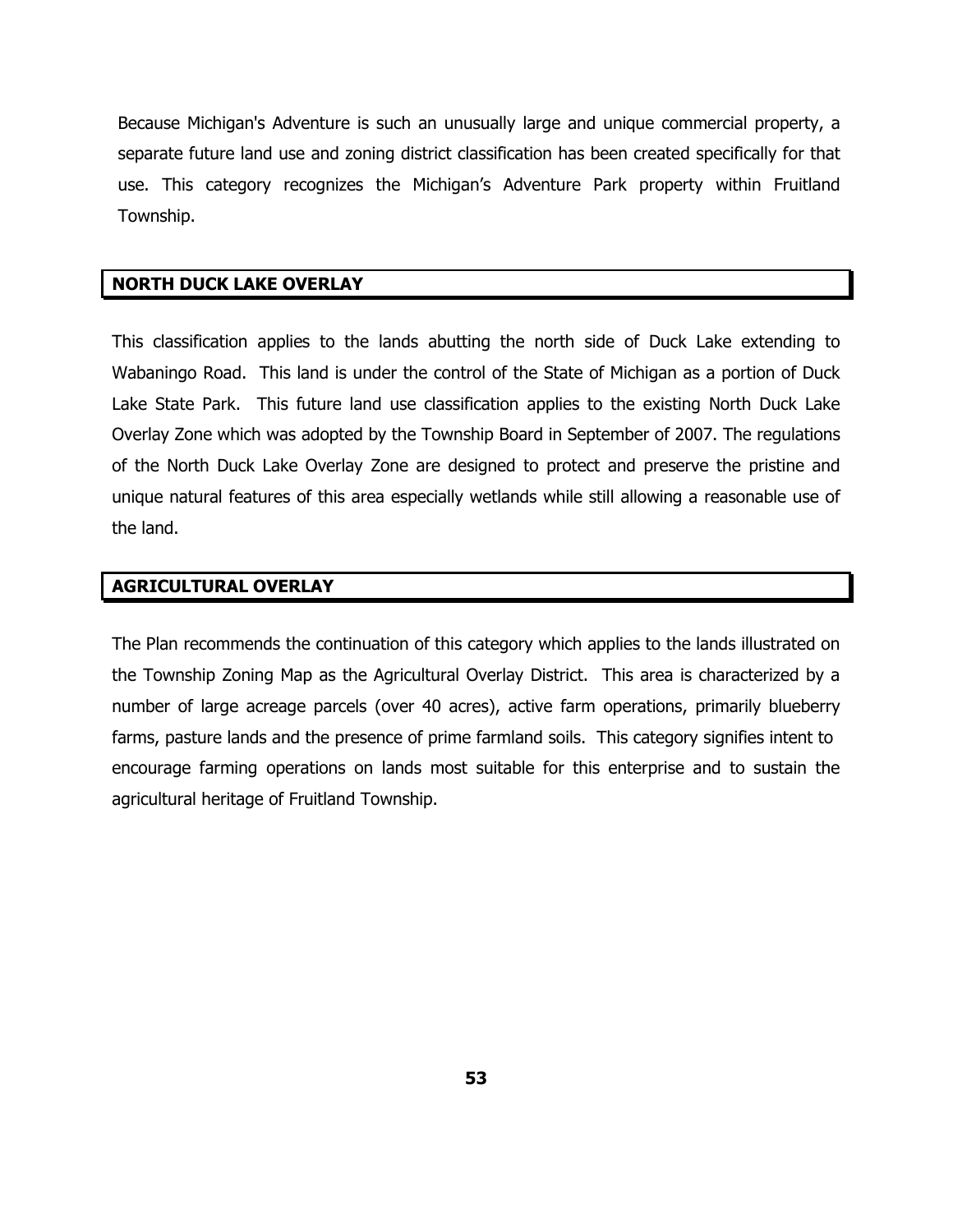#### **SECTION 7 IMPLEMENTATION**

In order for the Master Plan to serve as an effective guide to the continued development of Fruitland Township, it must be implemented. Primary responsibility for implementing the Plan rests with the Board, the Planning Commission and the Township staff. This is done through a number of methods. These include ordinances, programs, and administrative procedures.

It is important to note that the Master Plan itself has no legal authority to regulate development in order to implement the recommendations of the Plan. This implementation must come from the decisions of the Board and Planning Commission to provide needed public improvements and to administer and establish regulatory measures relative to the use of the land.

The private sector, which includes individual land owners as well as developers, is also involved in fulfilling the recommendations of the Master Plan by the actual physical development of land and through the rezoning of land. The authority for this, however, comes from the Township.

Cooperation and coordination among individuals, private developers, and public agencies is, therefore, important in successful implementation of the Master Plan.

Section 5 of the Plan sets forth goals and objectives that serve to guide the future development of Fruitland Township. Many of the specific implementation recommendations of this chapter are taken from these goals and policies, while others are taken from the land use recommendations made in Section 6.

The following sections identify the major activities that the Fruitland Township Planning Commission should pursue in order to be proactive in the implementation of the Master Plan.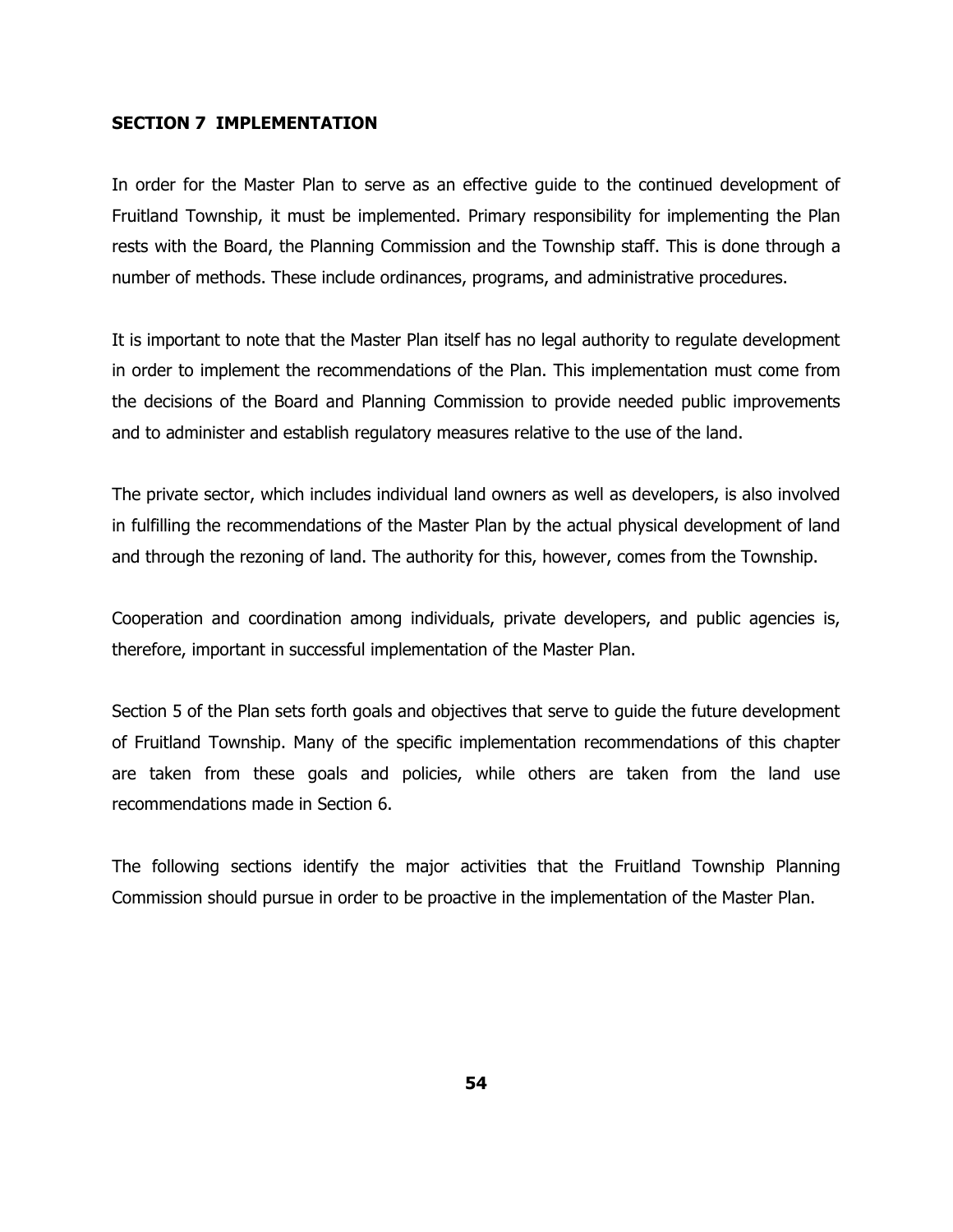#### **ZONING**

Zoning is a legal means for the Township to regulate private property to achieve orderly land use relationships. It is the process most commonly used to implement community Master Plans.

The zoning ordinance consists of an official zoning map and zoning ordinance text.

The official zoning map divides the community into different zones or districts within which certain uses are permitted and others are not. The zoning ordinance text notes the permitted uses and establishes regulations to control densities, height, bulk, setback, lot sizes, and accessory uses.

The zoning ordinance also sets forth procedures for site plan review, conditional uses, and sign controls. These measures permit the Township to control the quality as well as the type of development. In order that the recommendations and goals of the Master Plan can be implemented, the following actions should occur:

- Analyze commercial zoned lands along Whitehall Road to determine the acceptability of rezoning these lands to the category recommended by the Future Land Use Map.
- Rezone the existing Manufactured Home Park District to coincide with the area recommended in Section 6 and the Future Land Use Map.
- Analyze the existing High Density Residential zoned area in Section 12 to determine the acceptability of rezoning these lands to the category recommended by the Future Land Use Map.

#### **Additional Recommendations**

**Muskegon Area Wide Plan** – The Planning Commission should support the Muskegon Area Wide Plan and its "Smart Growth" principles by taking into consideration the Muskegon Area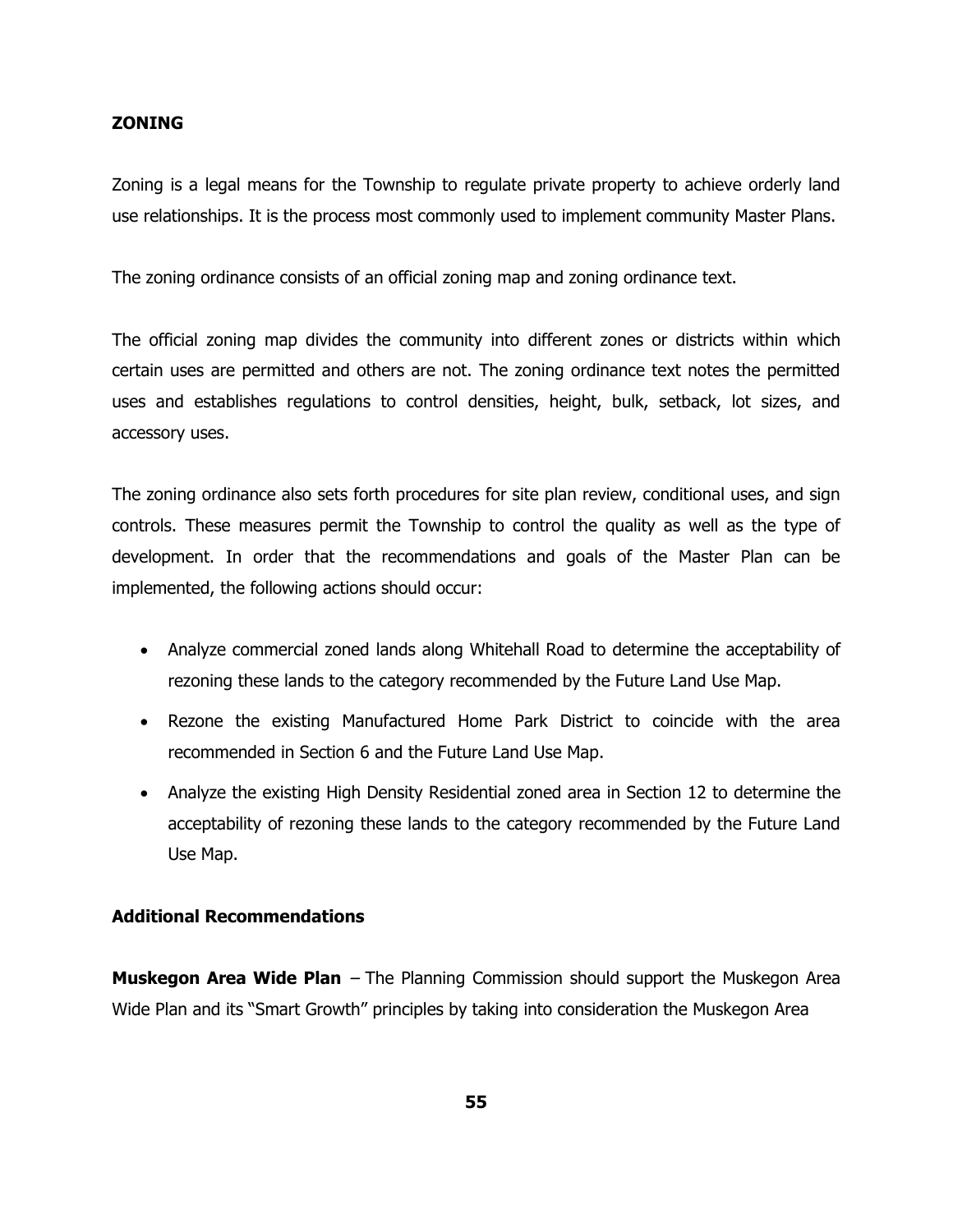Wide Plan recommendations as development proposals are reviewed. In addition, Planning Commission members should participate in intergovernmental planning committees within the county and the region to the extent that those intergovernmental planning efforts have implications for Fruitland Township.

**Utility Service Policy** – The Planning Commission and the Board of Trustees for Fruitland Township shall work together to ensure that any future requirements for public utilities are carefully considered and planned for. While there are no known immediate needs for additional public utility services in the township, we recognize that such needs may arise in the future, requiring joint efforts from both the Planning Commission and the Board.

**Planning Commission Work Program –** The Plan recommends that the Planning Commission prepare an annual work program in the beginning of each year. This work program would set forth the tasks of goals that the Planning Commission determines to accomplish for the upcoming year. This will allow the Commission to stay focused on important tasks, in order to develop and implement goals and strategies identified within this Plan.

**Planning Education** – The Planning Commissioners should be kept informed of planning seminars to learn how to better carry out their duties and responsibilities as Planning Commissioners. These seminars are regularly sponsored by the Michigan Association of Planning (MAP) and the Michigan Townships Association (MTA) and are a valuable resource for Planning Commissions.

The Michigan Citizen Planner Program, which is administered by the Michigan State University Cooperative Extension Service, is also an important education program for Planning Commissioners. There are also several planning publications that are useful information tools for Planning Commissions. The main publications are Planning and Zoning News and Michigan Planner Magazine.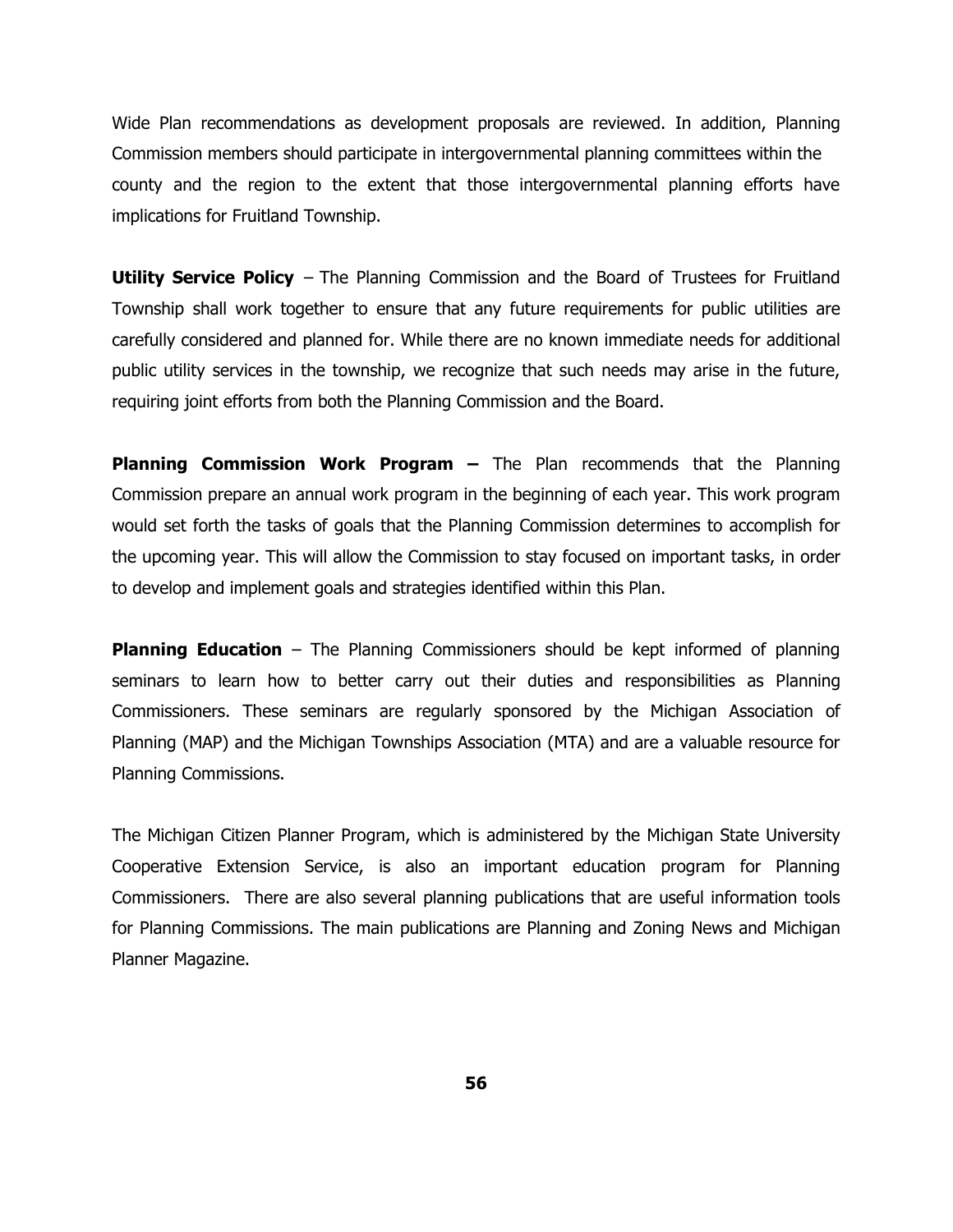**Revisions to Master Plan** – Under the provisions of the Michigan Planning Enabling Act, Public Act 33 of 2008, Township Planning Commissions are required to review their Master Plans every five years and determine whether to amend the plan or adopt a new plan. This review allows the Commission to be responsive to new growth trends and current citizen attitudes. As growth occurs over the years, the Plan's goals, land use information, population projections, and other pertinent data can then be reviewed and revised as necessary so the Plan can continue to serve as a valid guide to the growth of the Township.